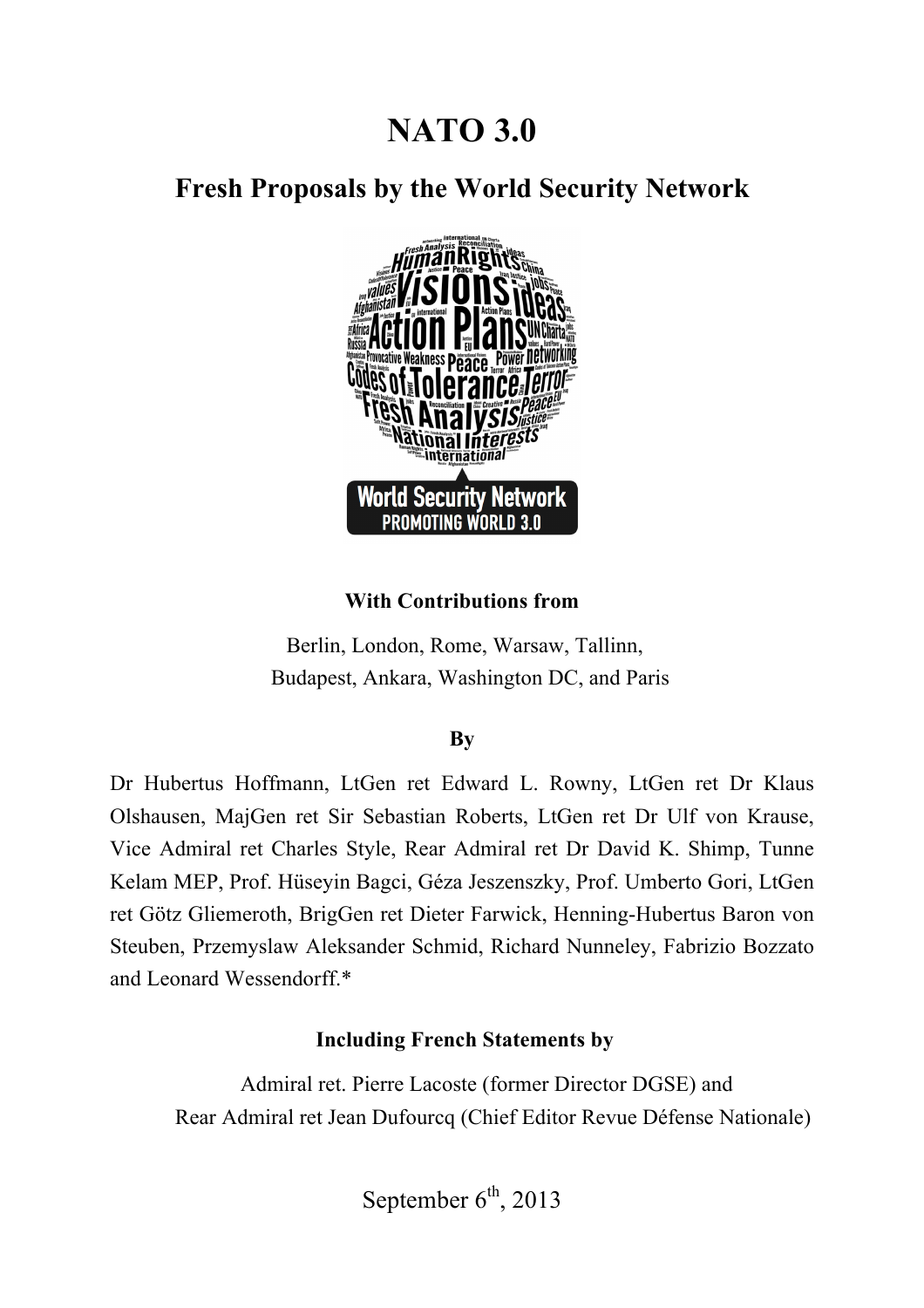# **Demands**

Once again, NATO' s members are called upon to decide if, how and when the Alliance - its leading nation, the United States of America, and willing partners – will engage effectively to contain, if not resolve another brutal conflict in the Islamic world. This time it is Syria, the fifth prospective intervention, following Afghanistan, Iraq, Libya and Mali, in only a dozen years. The task has become even more urgent since the recent use of chemical weapons: to prevent their further use; to stop the killing of civilians especially by the Assad regime's Air Force and artillery (although it is already too late for the 100,000 slaughtered); to end the brutal dictatorship in Damascus by all legal means, if necessary military as well as non-military; and to help to build in its place a fair government representing and uniting all of the people of Syria; to stand up for and maintain the human values of the United Nations Charter, not least the rights of minorities; while ensuring the position of Turkey as a member of NATO; all against the background of the tremendous challenge of achieving stability in the whole Middle East region.

The debate over the military and non-military options and associated dilemmas in Washington, London, Paris and other NATO capitals shows once again the need for a better NATO strategy that integrates hard and soft power in peacemaking through a far earlier, more credible and effective crisis response. The tragedies in Syria demonstrate the necessity of a strong defense capability in NATO to complement and underpin diplomacy and other non-military activity, and deter the use of weapons. We need capabilities across the full spectrum of crisis response, from the soft to the hard, integrated into a new dual strategy. We call for innovative tools in the Alliance's military and political approach: *a new NATO 3.0.*

In his speech at the National Defense University on May 23<sup>rd</sup> 2013, U.S. President Barack Obama stated that **"**We need all elements of national power to win a battle of wills, a battle of ideas**."** We agree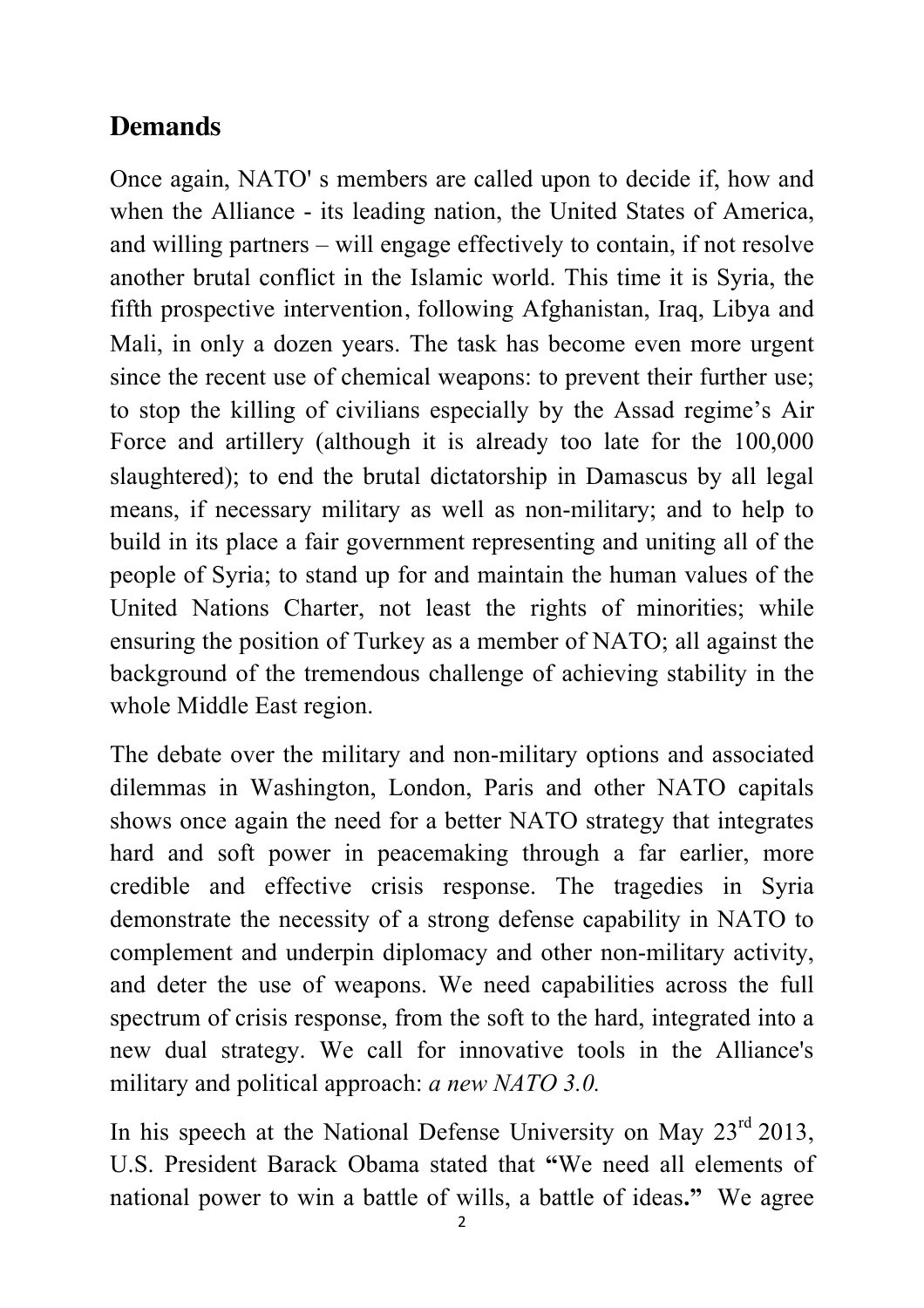and have to learn from the wisdom of exceptional thinkers like Albert Einstein, who told us that "imagination is more important than knowledge" and that "we cannot solve the problems on the same level of thinking where we have created them." We need to use our Western democratic strengths: creativity and reform capabilities like we do in business. But still, we hesitate to do so in defense and foreign affairswhy?

NATO must become more political, reconsidering the wisdom of Carl von Clausewitz that "war is simply a continuation of political intercourse, with the addition of other means". *Defense, including crisis response and foreign policy must be much better interlinked and lead to one action on two pillars of a fresh NATO double strategy.* 

In Lisbon in 2010, and again in Chicago in 2012, NATO pushed a socalled 'New Strategic Concept,' with the goal of being "more effective, more engaged, more efficient, and better able to address the 21<sup>st</sup> century security challenges." The Heads of State and Government asked the Secretary General and the Council "to take forward the reform process in all necessary areas without delay."

The U.S. Quadrennial Defense Review 2010 stated that *"*strong regional allies and partners are fundamental to meeting  $21<sup>st</sup>$  century challenges successfully. Helping to build their capacity can help prevent conflict from beginning or escalating, reducing the possibility that large and enduring deployments of U.S. or allied forces would be required*.*"

Ivo Daalder, the U.S. Ambassador to NATO, complained on June  $17<sup>th</sup>$ , 2013: "Recent trends in defense spending threaten NATO's ability to confidently face a dangerous and unpredictable future. Most European Allies are hollowing out their militaries, jettisoning capabilities, and failing to spend their existing budgets wisely. As a result, the gap between American and European contributions to the Alliance is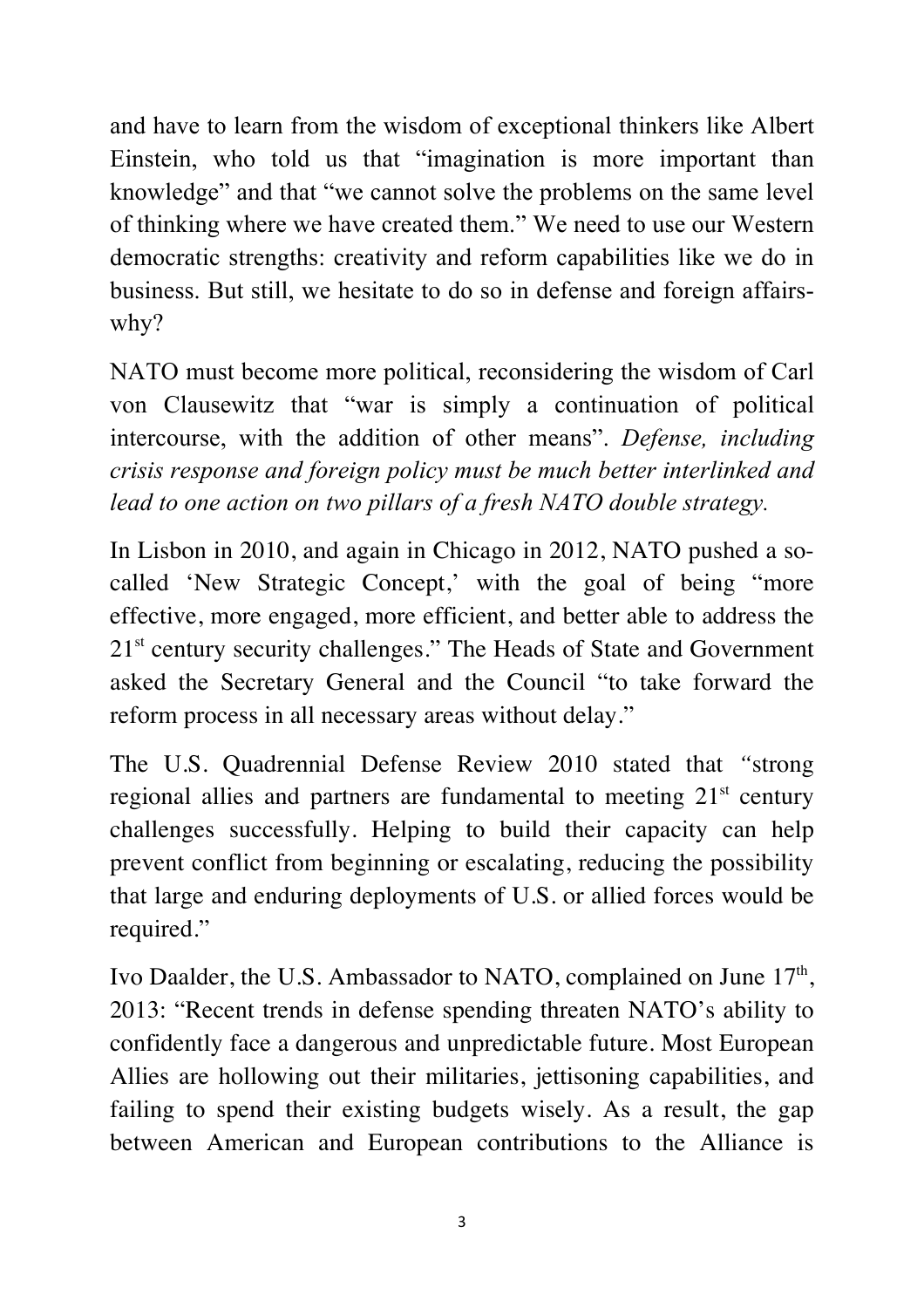widening to an unsustainable level. Something must be done. The trends need to be reversed."

NATO Headquarters wants to go ahead with these necessary reforms, but most of the 28 member states have not implemented the proposed steps. Only the eastern and Central European countries have pushed the reforms forward, which have become lost in national bureaucracies with differing national agendas. In reality, the reforms and cost-efficient co- operation have been hampered, sometimes even blocked as a result of narrow-minded national egoisms.

In a rapidly-changing and demanding world, with global threats, new players and economic crises, after the longest and largest engagement the Alliance so far, in Afghanistan, all NATO countries, including the U.S., need to decisively implement the lessons learned, combined with an evaluation process concerning NATO engagements and revised institutional setup, an overall strategic debate and – as has been demanded for decades – much closer cooperation and less shortsighted, selfish behavior between partner states and economies.

If NATO does not, it will fall into the trap of always refighting the last battle and not considering how to deal with fresh asymmetric challenges.

In December 2007, five former Chiefs of Defense Staff from Europe and the U.S. made profound and forward-looking concrete proposals in their study, "Towards a Grand Strategy for an Uncertain World. Renewing Transatlanic Partnership," which have still not been implemented.<sup>1</sup> Its political structure, still embodying elements of the Cold War, does not reflect how much the world has changed. The outdated, stove-pipe systems of specified committees and bottom-up reporting structures need to be seriously re-considered.<sup>2</sup>

Any action plan based on knowledge development, drawing on sober evaluations, needs to filter out and make use of best practices, incorporating the immense knowledge derived from different missions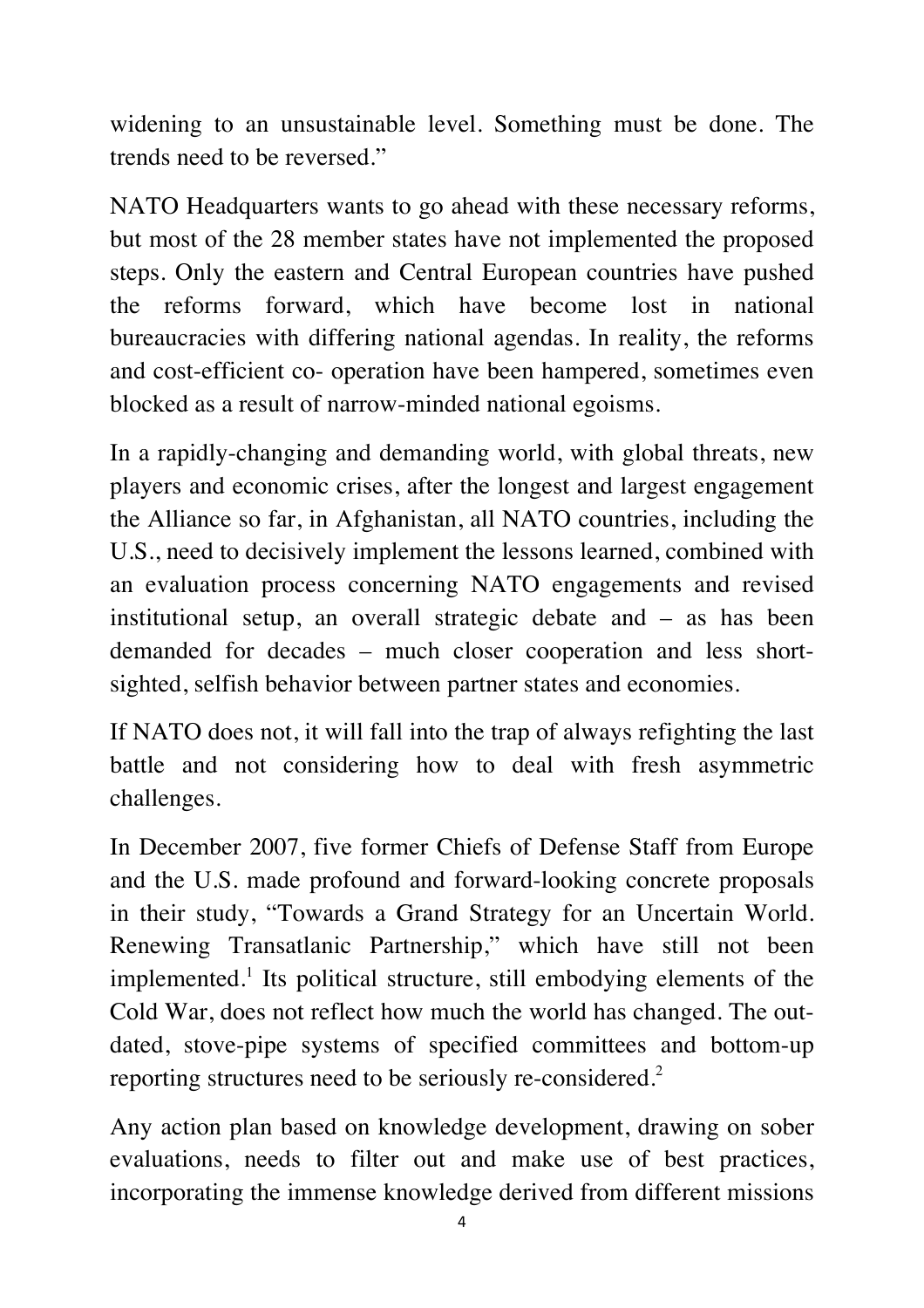and varying national defense plans and diverse experiences in order to promote flexible, smart and cost-efficient defense efforts in the next phase of the most successful defense cooperation on Earth.

# **NATO and its member states now need:**

- Not more nice demands on paper in communiqués but real action and implementation by all member states. No more blocking of the necessary reforms in the Alliance at the national level, but co-ownership of the NATO Headquarters in an urgent reform process with the 28 Heads of Member States.
- A list of short- and long-term reform steps, including timetables, price tags and a control mechanism to check up on progress.
- A totally new set-up, fresh dynamic and ongoing reform process in all member states initiated by a well-coordinated, top-down approach from both the NATO Headquarters and Heads of States and Governments. Otherwise, any reform process will fail.
- A modern, flexible security and defense structure, including maximum cost-efficiency.
- Sufficient national funding of two percent of GDP as a NATO benchmark to avoid further erosion of credible defense and to avoid "provocative weakness" (Fritz Kraemer). Most European allies must invest more in modern defense capabilities, which are their insurance against crisis and war and for liberty and stability. Thus, a comprehensive Smart Defense approach by those member states that are willing to proceed in their mutual cooperation should be made mandatory.
- A much better link between foreign and defense policies to build up an effective early forward defense against new threats using best practices from all over the world and much more creativity.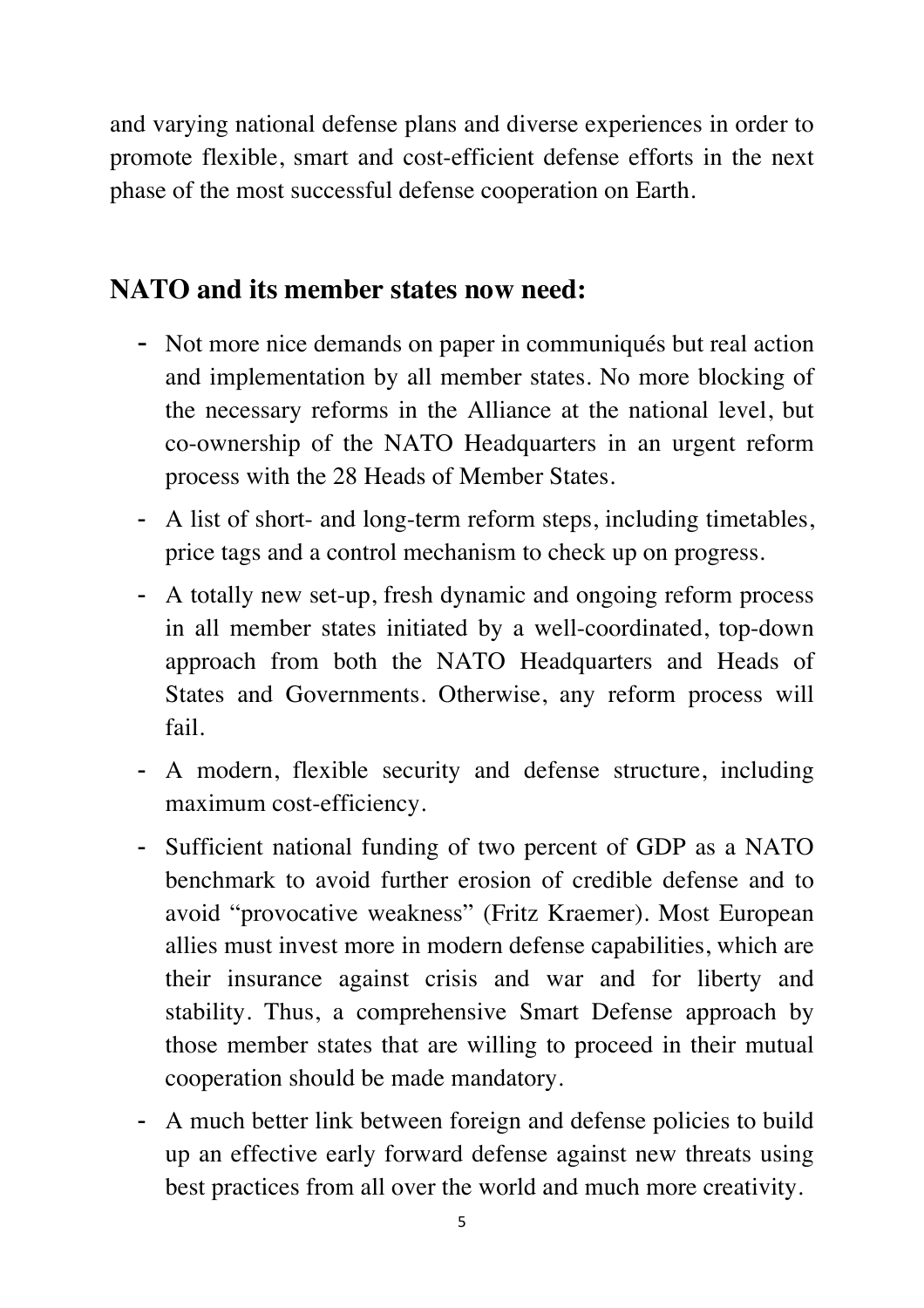- Embedded, tailored double strategies of power and diplomacy as was so successfully done with NATO's Harmel Report in 1967 or in NATOs Two Track Decision in 1979, using multiple soft tools of peace-making at an earlier stage to contain threats – while being prepared to fight if needed.
- To analyze and agree on the new threats and how to contain and deter those unknown risks using the hard and soft elements of peacemaking with detailed but flexible action plans rather than only short-term crisis-management when it is very late. The establishment of a NATO Early Warning System in order to identify possible risks, dangers and threats at an early stage and an effective NATO Cyber Defense is clearly justified. This would create new opportunities to put the comprehensive approach into practice, so it would not only always be reacting to live crises with military intervention – rarely at the right time.
- To focus on the build-up of responsible elites in our partner countries and partners for peace who promote know-how and shared democratic values based on the UN Charter and the Washington Treaty.
- Both the U.S. and Europe need a solid national economic base in order to afford sufficient armed forces, extend economic support to underdeveloped countries and ensure internal stability and credibility as democracies. For a decade, the XXL-greedies and XXL-public debt have been sawing away at the branch on which we are sitting at NATO. Public debt must be reduced to a stable 60 percent of GDP level in all NATO countries as a basis of transatlantic stability. Without sufficient economic power, the sword of NATO remains dull and the West a lame duck. We only won the Cold War because of the enormous economic superiority of the West, which is now threatened.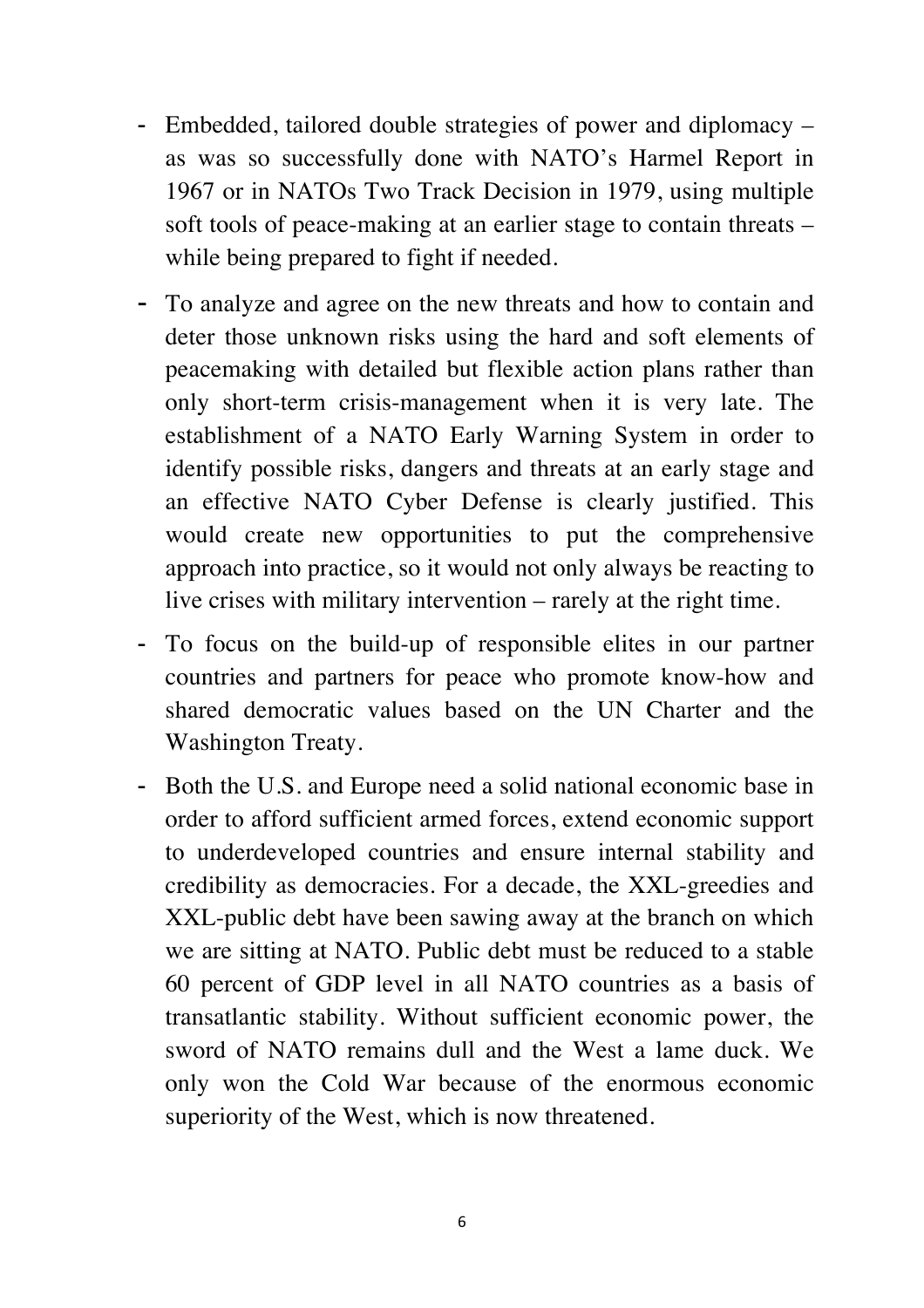Any future North Atlantic Alliance should not be judged in the first place by its organization and command structure but by its political commitment to engage in the new world order for the betterment of the people of its member states.

A realistic assessment of the present situation of NATO is needed. It is already a coalition of the capable and the willing – as in Libya, Mali or Syria. The U.S. shoulders most of NATO's budgets and is not willing to sustain that burden. Most European governments have until now not shown the political resolve to invest more resources. The Alliance has no authority to dictate anything and is only as strong as the nations want or allow it to be. The UN is not capable of taking the lead in UN politico-military operations. There is no efficient UN structure in the field to parallel the military command structure. The U.S. can use NATO as a tool box, as well as for building greater legitimacy, but NATO has lost some of its significance in the United States.

In times when economics have a major effect on security issues, the Alliance should finally start to widen its focus to those areas of concern much more intensively.

Another source of future risks is all of the elements of the digital age. The Alliance will have to face the challenges of the cyber domain far beyond the protection of its own C4I structure.

A vibrant, strong, globally-influential and smart NATO 3.0 needs a solid economic base, much more creativity and fresh thinking, the integration of smart ideas and best practices of peace-making at an early stage in clever double-strategies, sufficient funding, a global outlook and risk-assessment and an open debate about options and concrete actions instead of endless talk.

The independent and global World Security Network Foundation – which is promoting a fresh and active foreign and defense policy we call World 3.0 – has asked its mainly young and as well senior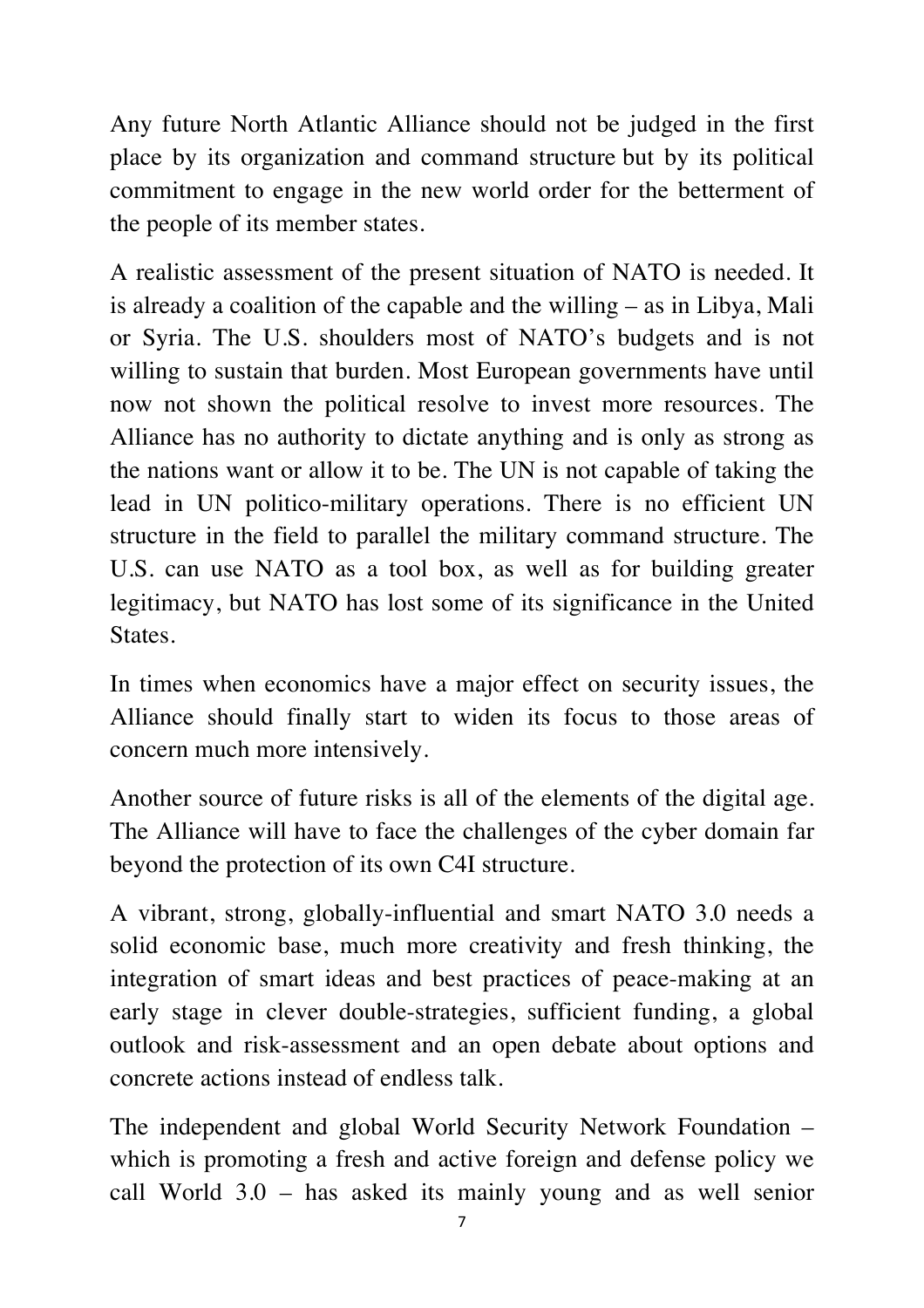members of the International Advisory Board, including several former generals and admirals, politicians and experts from Europe and the U.S., to add their fresh proposals to a short action paper entitled NATO 3.0. The main contributors from different countries are named above. It is a first living draft of an innovative picture with several new puzzle-pieces and more to be added, and is intended to initiate a vital debate.

Below, you will find some ideas to stimulate the transatlantic and European discussions. Become part of this process and mail your proposals to us at: hubertus@worldsecuritynetwork.com. You can find out more about us at www.worldsecuritynetwork.com and www.codesoftolerance.com and on Facebook, YouTube und Twitter.

## **An Overall Strategic Debate is Needed**

The Alliance is in urgent need of an overall strategic debate to broaden the basis of common interests between the societies of its member and partner nations and to foster the understanding of different views. This strategic debate should encompass the current engagements of the Alliance, contrasting them against the originallydefined aims and goals and thus contribute to a lessons-learnt process.

## **National Interest in a Globalized World**

We are organized as a collection of nations; governments are responsible for the advancement and protection of their own people, and thus national interest is a legitimate driving concept. But how do we think about and define this in the  $21<sup>st</sup>$  century? Nations and blocs are tied together technologically and through trade and commerce. They are also increasingly economically interdependent. For example, US debt stands at \$17 trillion, and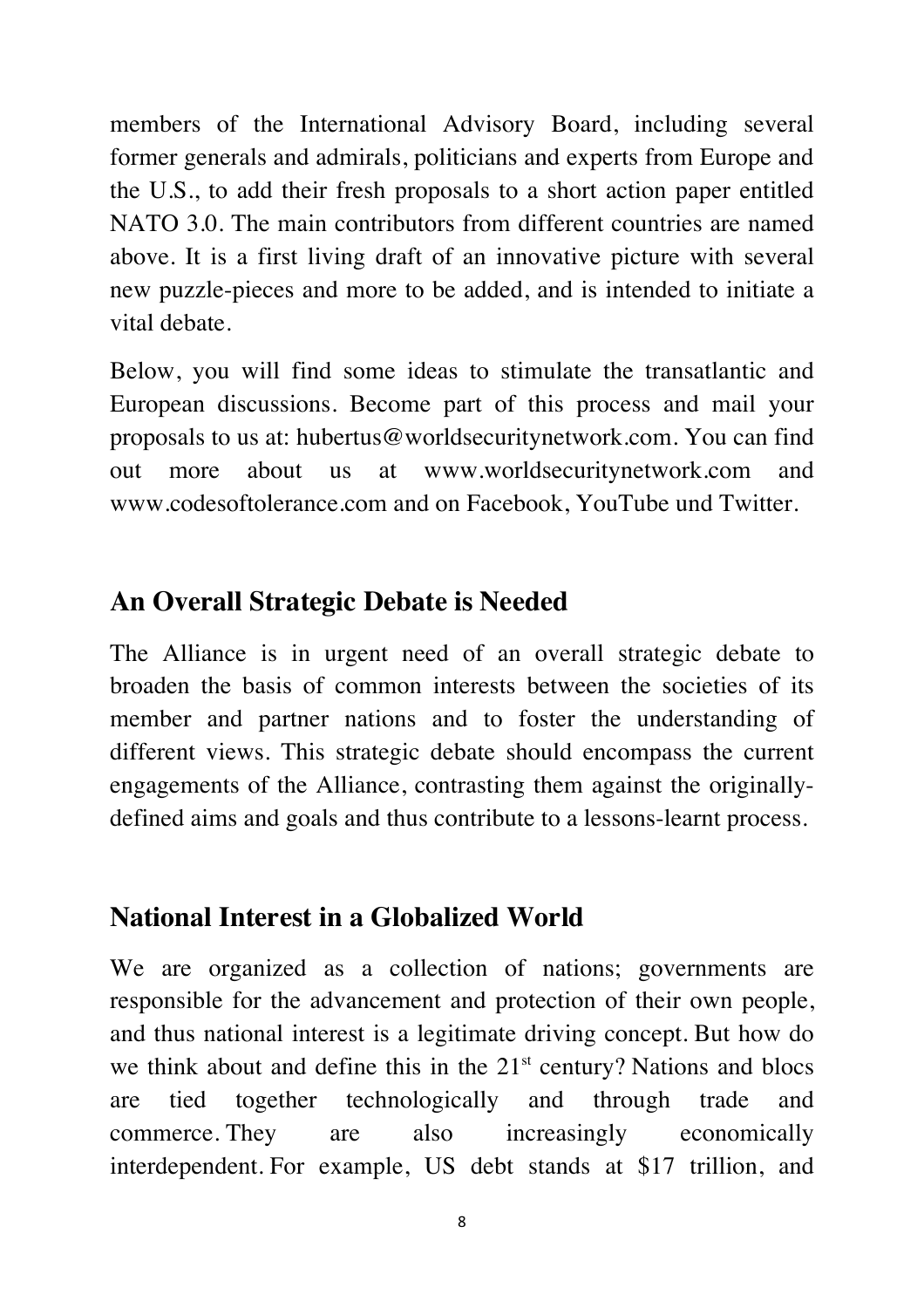continues to rise. China 'owns' much of this debt, boasts a massive surplus and is increasing its international influence by the day.

And yet, policy-makers in the NATO states still talk and sometimes act as if nations are free agents. They are not: we are all bound together now, in the Alliance and the world.

This is as true in stark financial terms as it is for the sake of the planet and its population. Thus, the term 'national interest' is a double-edged sword if simplistically conceived. International cooperation must be the way forward, notwithstanding the limitations of the UN. In this context, an organization such as NATO, which has the standing to draw people together at the highest levels, must continue to play a central role, with a greater focus on the preamble and articles 1 and 2 of the Washington Treaty of 1949.

# **Good-Bye Doomsday, Welcome Optimism**

NATO policies ought to be conducted with crisp and self-confident optimism. We are the most successful peace-keeping organization on the globe and can continue to be.

Pessimism and doomsday scenarios merely have a paralyzing effect. The fall of the Berlin Wall, the dissolution of the USSR, the integration of all Eastern European countries in the EU and NATO, the dismantling of the SS-20 ICBMs, or the youth rebellion in North Africa, deliver examples of positive surprises in world politics. The glass is half-full and a better world is possible. NATO must become an active shaper of comprehensive security and stability instead of merely administering some crises – optimism via a self-fulfilling prophecy.

This optimistic attitude is needed in the difficult long-term relationships with a more assertive Russia and the rising Asian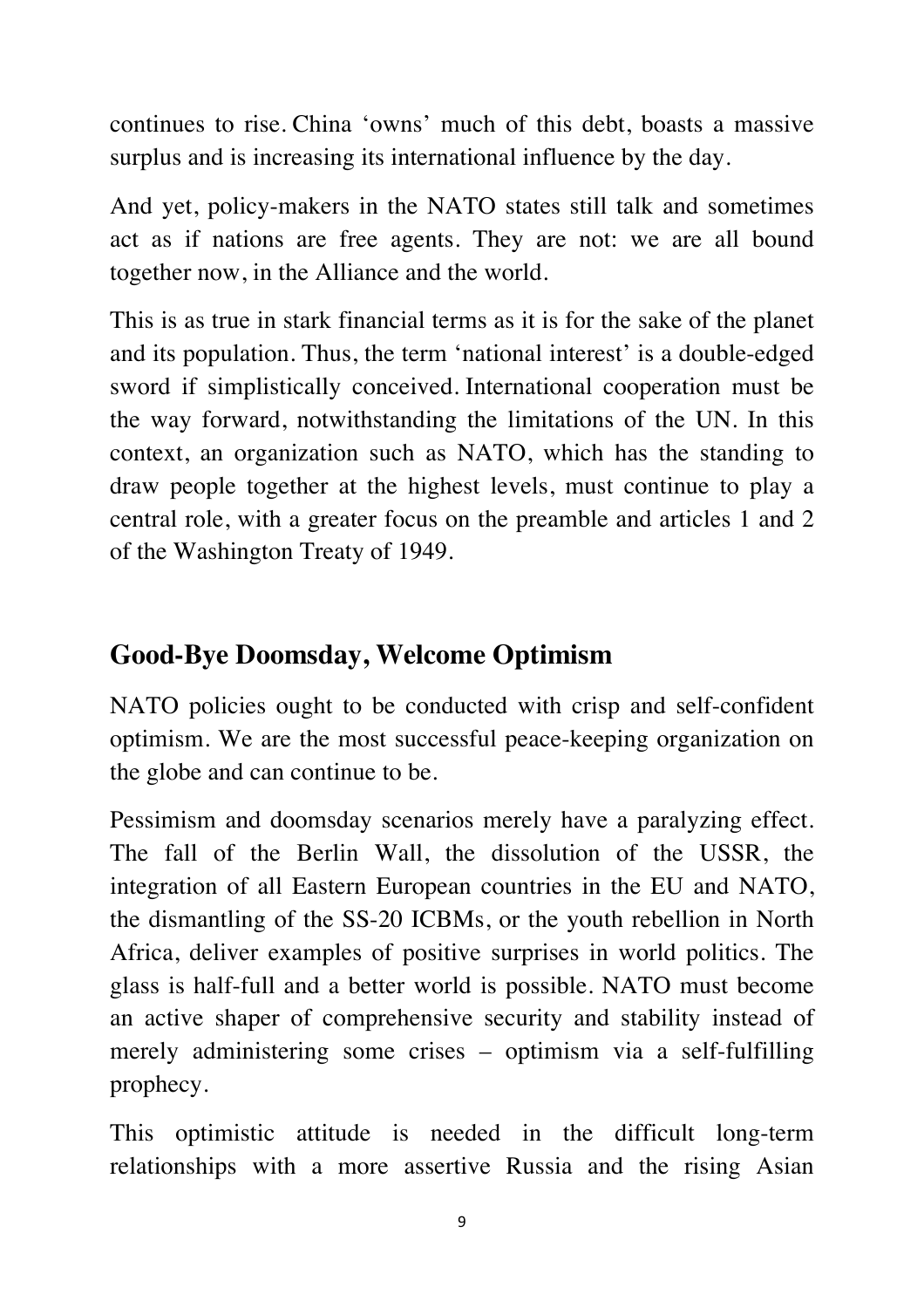superpower, the People's Republic of China. We cannot expect friendship over night. Building trust will take several more decades and plenty of patience, while taking a step-by-step approach on the many critical issues. *We should always follow an open-door approach over the decades to come.*

# **A Value Partnership is our Holy Flame**

*NATO and its members must put its core values at the center of its policy and avoid a focus on technology and organizational issues.* Our Alliance needs a soul and this must be integrated like a holy flame into all strategic approaches and actions for peace and stability.

Our values are based on the UN Charter, which is shared by all 198 members of the United Nations.

The solidarity of free people in our political transatlantic insurance organization includes a fair and just sharing of burdens and the fruits of protection.

The people within the Alliance – soldiers and civilians – and their needs for protection and support are our top priority, including the tasks in Articles 1 and 2 of the Washington treaty.

NATO also has a responsibility for the protection and promotion of human rights in a globalized world outside our core areas. The NATO intervention in The Balkans was motivated by the need to protect human rights and contain inhumanity. Our engagement in Afghanistan was the response to attacks on one of our founding partners, the United States of America.

Where human rights are suppressed in a brutal way, the swamp of injustice and instability begins. Terrorist threats are bred in failed states. Dictators stimulate hate and still threaten others. *Support for the institutions which fight for our common values – as summarized in*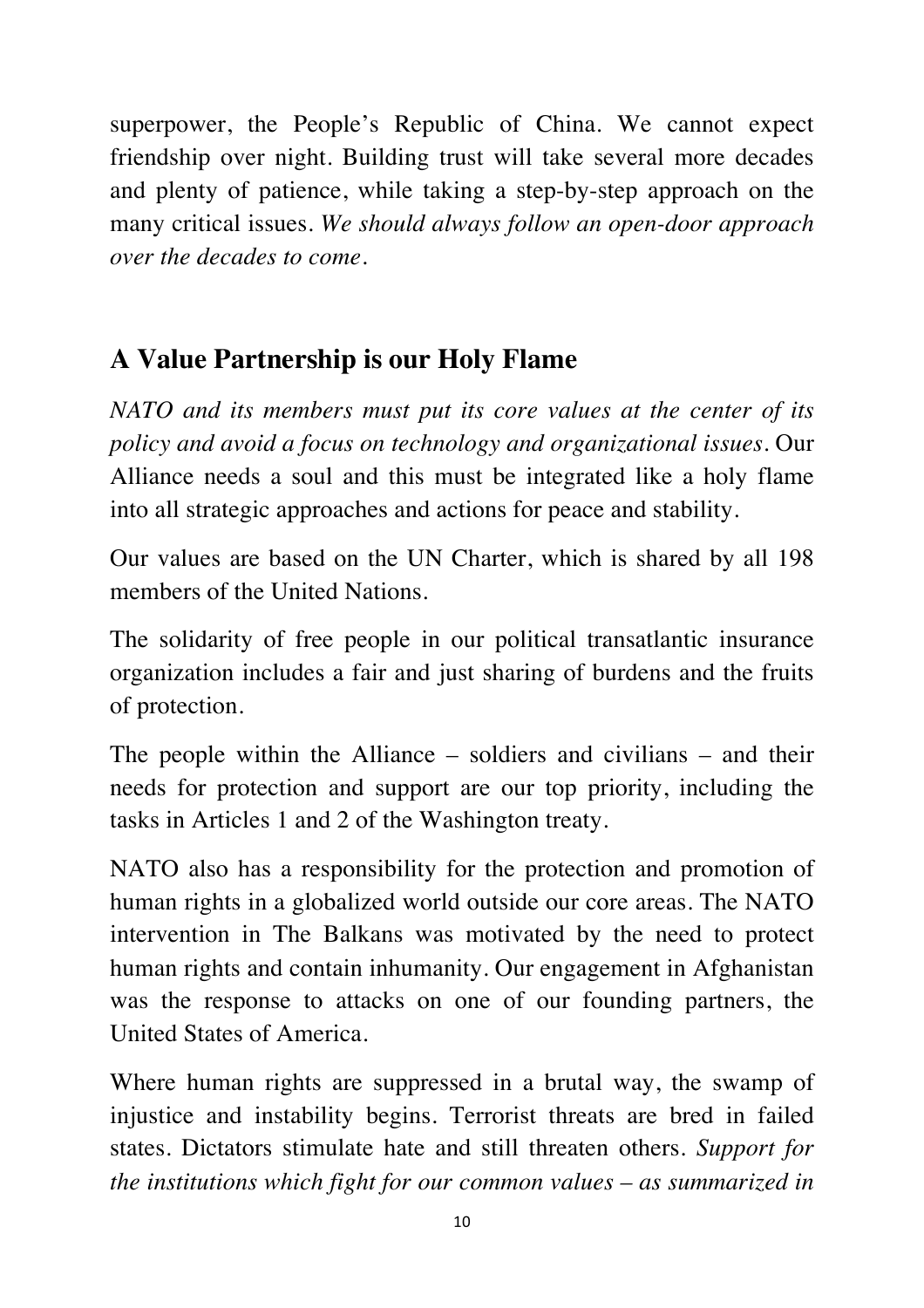*the UN-Charter – must be better structured to prevent or contain instability early enough.*

Our NATO security and defense policy therefore has to start as soon as possible, as smart forward defense with the use of soft factors of crisis prevention, crisis response and peace-making, as well as reconciliation and credible deterrence, with intervention tools as a back-up to avoid the need for the use of military power. There must be a fresh, rock-solid one-peace-policy of power and diplomacy to successfully contain those global risks at an early stage.

*Any containment partner and nation seeking NATO's help must commit itself to the UN Charter before NATO countries can support it.*  We cannot strengthen those which do not stand for freedom as defined by the UN but for dictatorship by another name. We must isolate and contain the radicals as well. *Going forward, this must be the condition for any political support or NATO intervention in all crises and violent conflicts.*

# **Cultural Awareness is Essential – Expanding our U.S. or European-Centric World View**

It is well-known that no strategy can be effective without awareness between different cultures. This – amongst other things – is to ensure that decisions on the handling of a complex international tapestry are made on the basis of the best possible understanding of the aims and aspirations of its various entities. But this can be difficult, not least because speech and the written word are imperfect ways to transmit and receive meaning, especially when translation is required.

Meaning depends on history, philosophy, experience and education, to name but a few of its aspects. What is 'good' in one place might be 'bad' in another. The requirement is to understand why, so that decisions are based on sound judgment. Nowhere is this more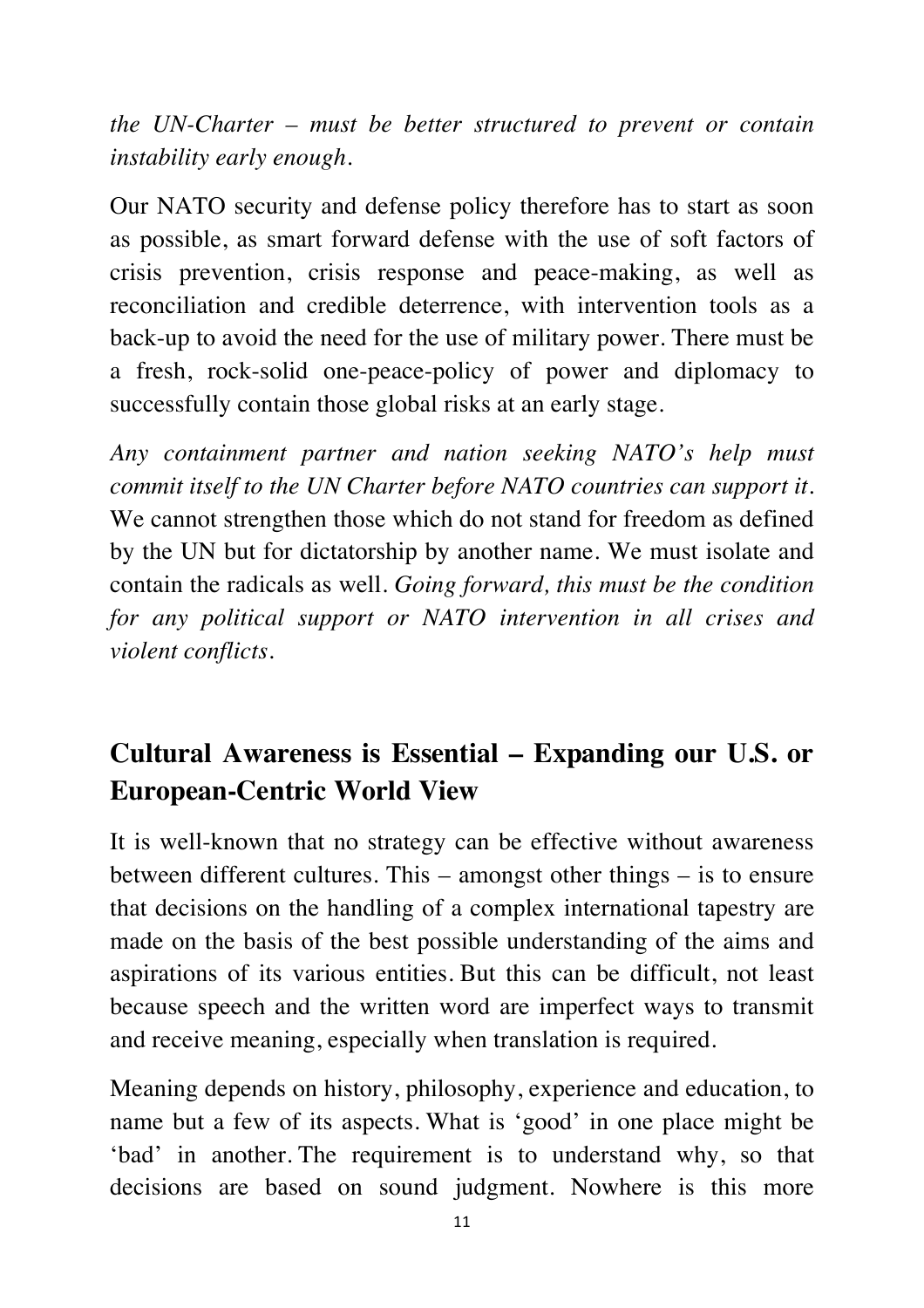important and challenging than between 'west' and 'east.' For each side to avoid misjudgment and misinterpretation, up to and including the conducting of unnecessary wars: *No investment in mutual understanding will ever be a waste. If we get this wrong, the consequences for world peace and security could be extreme.* Usually, however, the pressures of real life and responsibility allow too little time.

*NATO states need to focus on cultural awareness and widen their U.S. or European-centric worldview in their defense cooperation, planning and interventions.*

# **We Are Our Main Enemy – Shape Reality – Smart Double-Strategies Needed**

We should never merely blame the bad guys, jihadists, or dictators for what they do. NATO members must instead be self-critical, examining what needs to be improved to make us smarter as well as stronger than our enemies. We need a continually adapting and robust policy to avoid any ignorance or arrogance.

*Our own 28 national governments and bureaucracies constitute our main adversarial challenge-we are our own main enemy*. Experience shows that at the end of a frustrating, grinding decision-making process, we usually burn too much money for little output and are too slow, uncoordinated, and inefficient. This dreadful 'red tape monster' is harder to fight than any enemy. It is the Alliance's main Achilles Heel, causing us to win on the battlefield but lose in the long-term and to produce one 'lost victory' after another. Our enemies often do not constitute the main and only threat, which is, rather, our system's inability to enable our nations to deal effectively and creatively with them. This must be radically changed now as part of a fresh NATO 3.0 approach.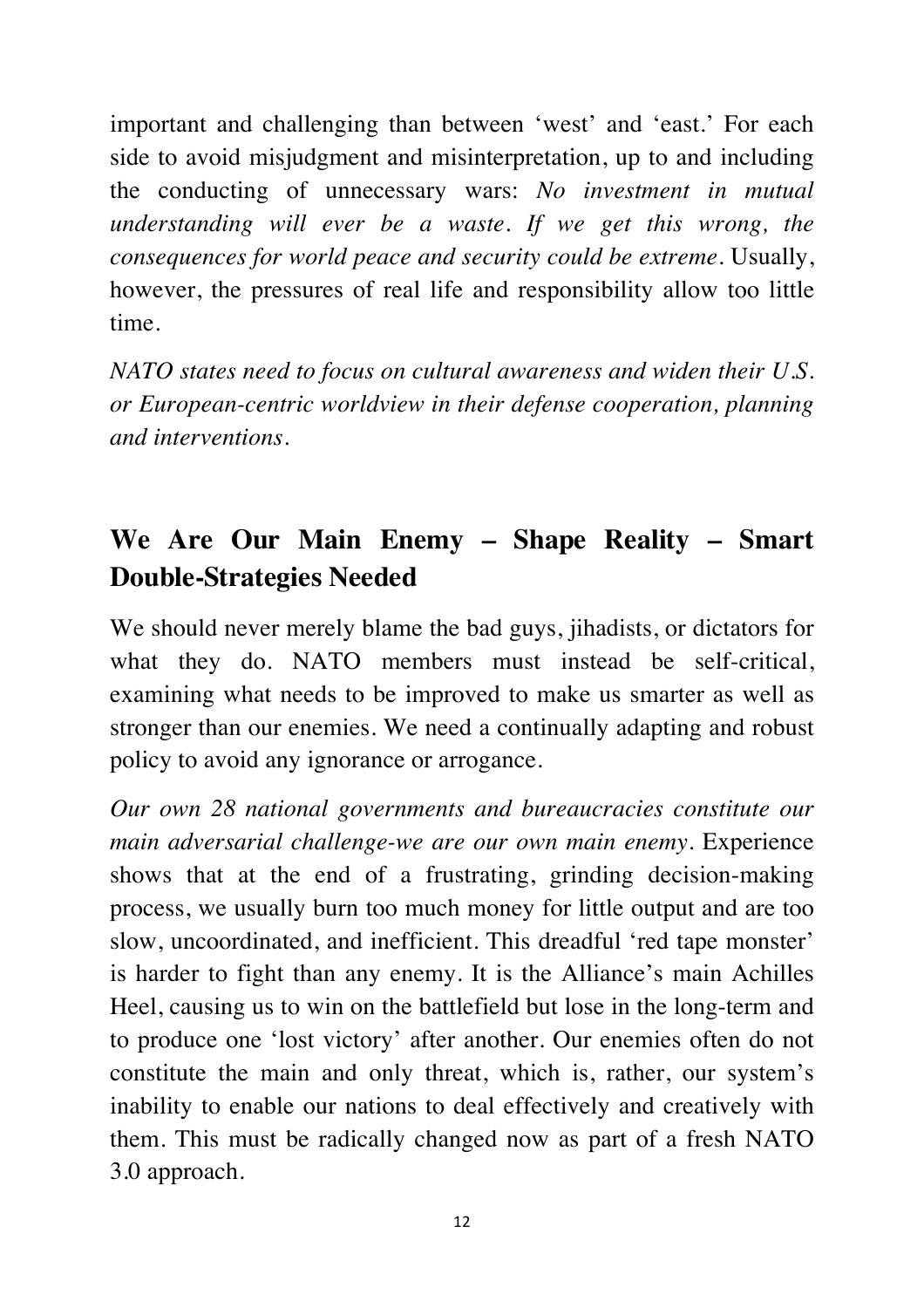On the whole, we are still unable to keep up with such rapid developments, barely gaining a common understanding of the complex new world, and hardly exerting any influence on the course of events. Oftentimes, we become passive onlookers rather than movers and shakers for a better world. We attempt to shape the world with pep talks, international conferences and state visits – but is this enough?

Political rhetoric carries the day, while actual plans and deeds are rare. Today, a nearly endless diagnosis replaces therapy. The usual discussions and international meetings dealing with foreign policy mostly end without considering the consequences, plans and precise implementation. Hardly anyone in charge asks the hard questions about where, when and how. This attitude reflects the Health and Safety: Risk free society which has all but subsumed commonsense. However this is where effective work starts. Success or failure will be determined in this realm of plans and options.

Proactive policy is missing in standing up for our values- the 'Holy Flame' of the UN Charter- and a better future for our children.

The subjunctive has taken over. A growing number of problems are merely being described, but few are being processed and none mastered.

We are leaving the initiative to a few radical activists – who represent a tiny minority of around one percent of the global population – and through our passivity we are creating an action vacuum full of provocative weaknesses.

We are not acting, but instead becoming the object of action.

We are not shaping, but instead reacting to new developments.

Thus, we are losing influence and reputation.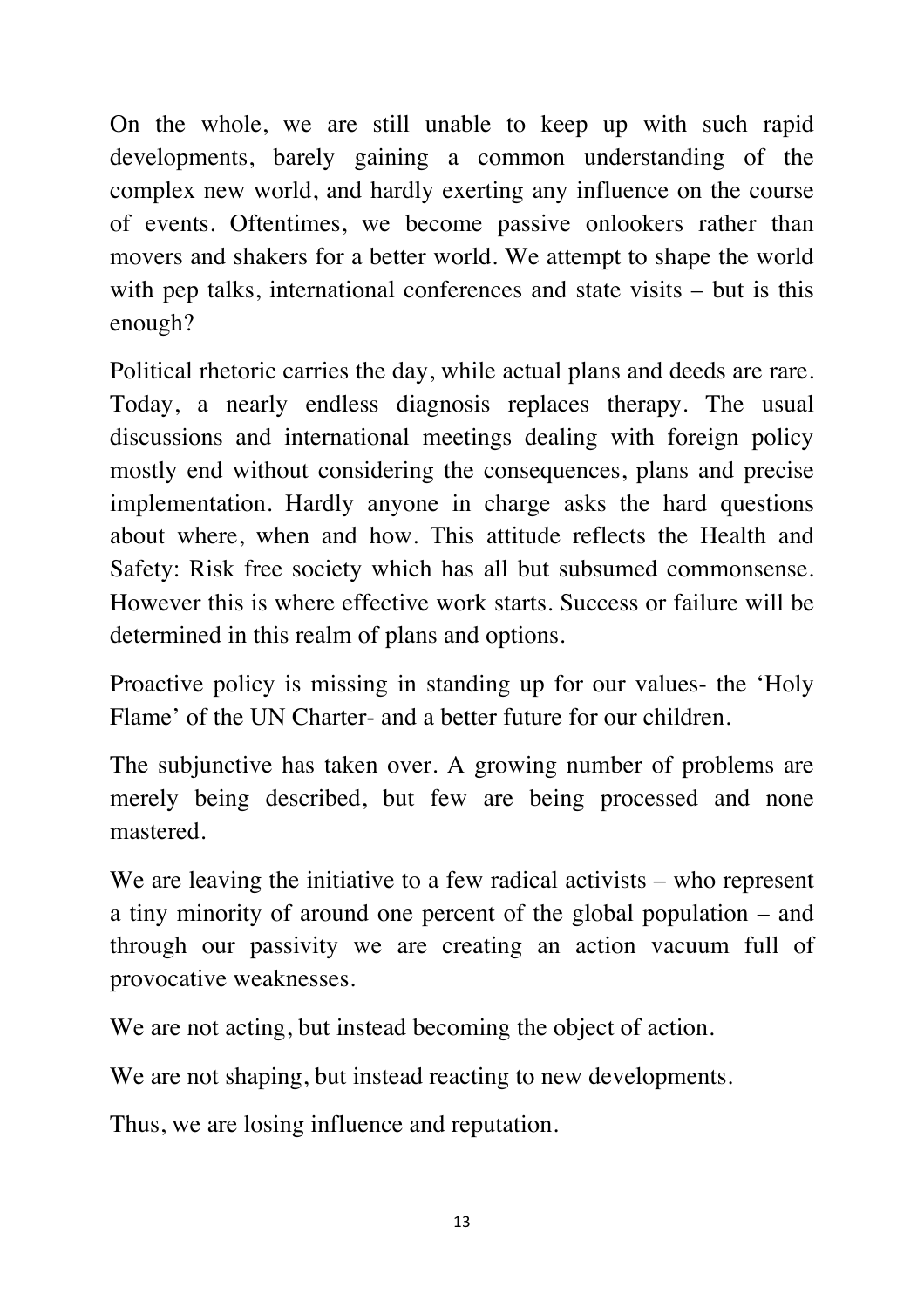In view of today's paradigmatic shift in foreign policy, what is needed is a new neutralizing of the numerous time bombs, large and small, that endanger our security, alongside a policy of preventive stabilization within NATO, transcending traditional deterrence.

Proactive rather than reactive actions are essential.

We must concentrate on interests, before it is too late and they get out of control. Our current pure crisis management – which we call NATO 2.0 – is no longer sufficient, as we can see now in Syria.

We must address the roots of tensions, such as ethnic conflicts, hunger, poverty, health, population growth, water shortages and underdeveloped agriculture. These issues will lead to the destabilization of Africa and – most importantly – the southern coast of the Mediterranean; our southern NATO waters.

We must collect, evaluate, strengthen, and implement best practices on a global scale, using all assets including intelligence. Until now, this learning process appears to have been overly bureaucratic, slow and lacking in dynamism.

We must analyze and assess well beyond the existing limitations towards political- and military thought, and begin to deliberate in new and broader international networks and coalitions.

In an age of towering debts and limited budgets, we are obliged to calculate precisely what we can afford and which funding mix will enable maximum output with fairly limited input.

# **What Can We Do?**

*What is needed is a proactive security policy that identifies and addresses several areas of crisis and conflict before they become a military threat and a new kind of preventive and forward-looking defense and stabilization plans* with a focus on the containment of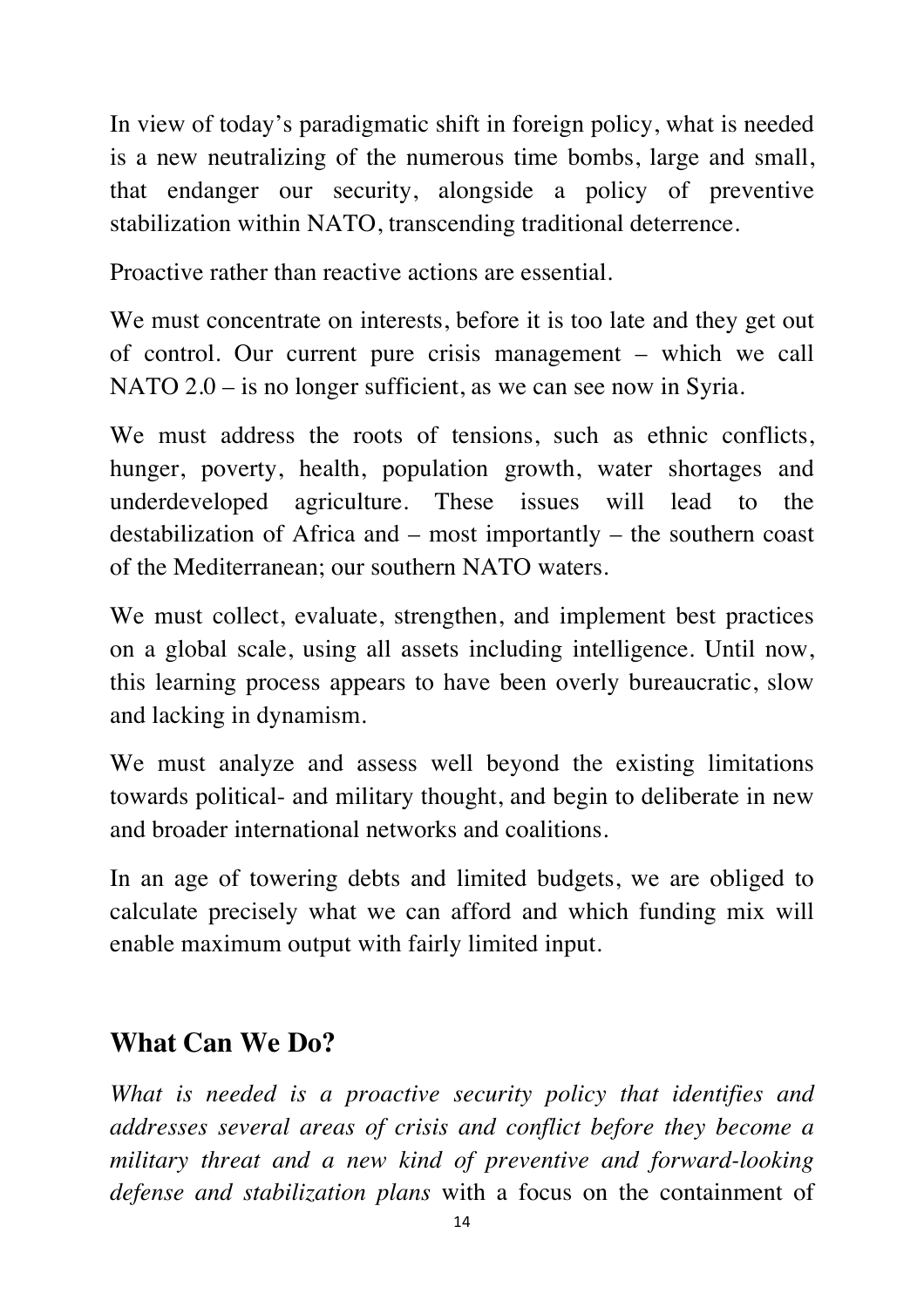radicals, good government, development programs and partnership initiatives with the EU and UN.

This comprehensive approach is the key point of any NATO reform and to successful missions. Foresighted strategies need the involvement of all actors in the planning process. Modern conflicts require complex solutions and the success of a mission cannot be achieved by military force alone. Furthermore, there cannot a troublespot cannot be entered into without an exit strategy built on realistic objectives, allowing redeployment when accomplished.

The Maghreb/MENA must be the top priority of the European NATO partners and the EU. Up till now, there has been too much talk, too little action and no comprehensive planning.

NATO has to deter, contain and answer new threats to its member states globally. Terrorism, cyber attacks and the threats of chemical or nuclear weapons have no local mailbox and can no longer be located easily. There are threats coming from out of the dark with immense effects, as we saw on 9/11 and later. The Alliance must be prepared to tackle surprises – yet there is no fresh or convincing mindset to be seen for a strategy with highly adaptable options.

NATO and its member states should *act at the right/appropriate time – before violent conflicts break out – i.e. with a preventive containment policy, and not when the costs of intervention appear to be too high.*

NATO must act early, with both non-military/civil and military means, before it is too late to avoid the actual use of arms, to prevent many soldiers and thousands of civilians from being killed and hundreds of billions being spent. Thus, non-military/civil instruments of preventive peace-making and crisis prevention become essential for the success of NATO in out-of-area crisis prevention and response, including peace-making. They must be an integrated part of our wider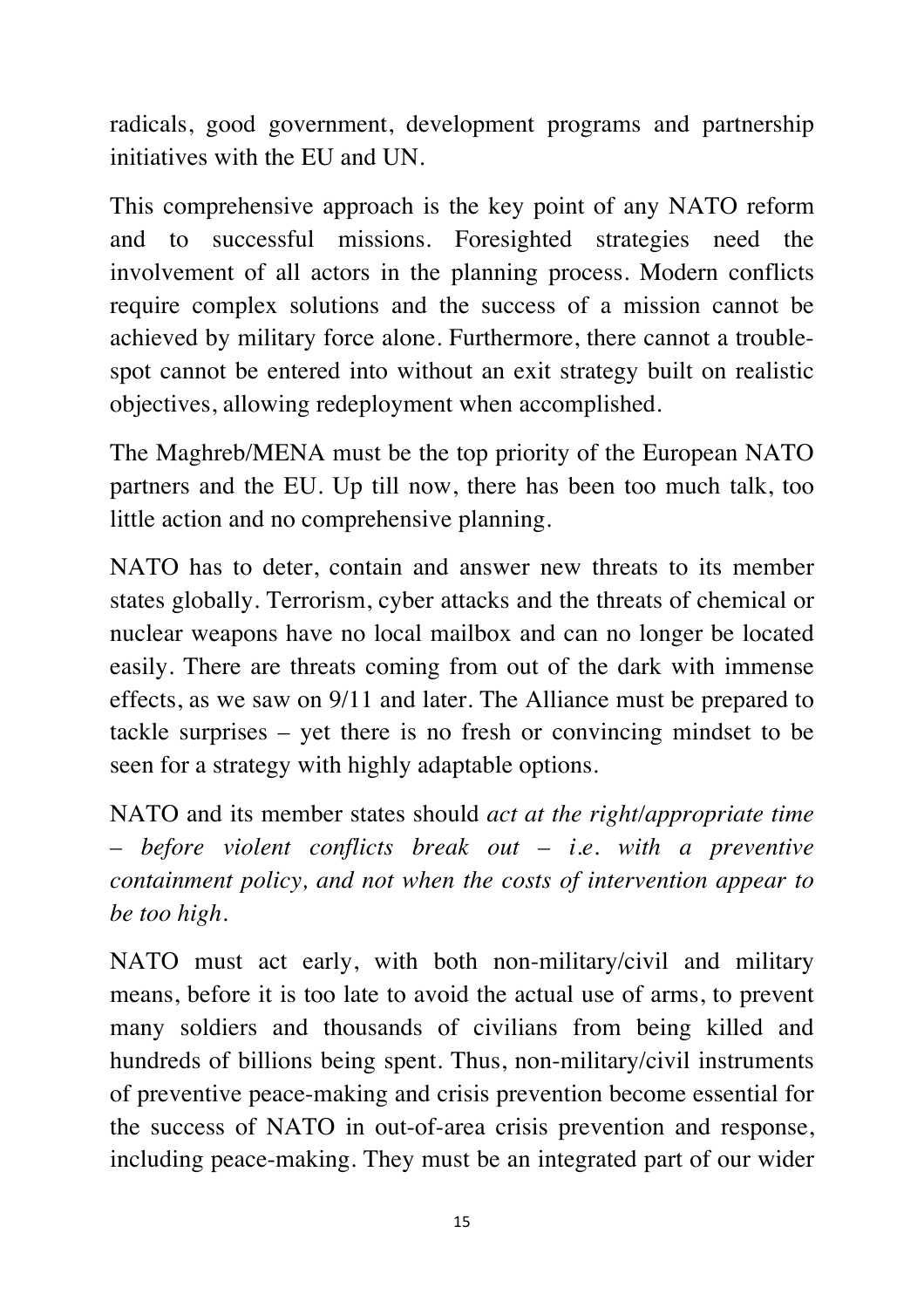defense planning, in closer cooperation with other ministries, in particular foreign and development affairs.

*A NATO Early Warning System* for identifying potential crises or conflict areas or issues needs to be established. Once a year, NATO should publish an annual *NATO Global Risk Report*, which should include proposals for actions to safeguard the Alliance and support the stabilization of the world, with a focus on MENA and failed states. It should address special current areas of interest like Afghanistan, Iran, Syria or Mali. As an annual report, each risk report should be comprehensive with sections covering each region of the globe. It should include a ranking scale (numeric, color-coded, or some other indicator) that identifies the nature and scale of each risk. Where it identifies risks of a certain magnitude, the report should also suggest possible policy solutions. The report must be public in order to put pressure on Heads of State to act before it is too late and to inform the nations.

*The non-military elements and instruments of peace-making must be better integrated as soft factors into a united foreign, security and defense policy approach. We need a double track of strength/power and diplomacy* – as was demonstrated so successfully over decades with the Harmel Report from 1967 and NATO's Two Track Decisions from 1979.

We do not need more communiqués, but sufficient funding and action to implement a step-by-step creative defense policy for the  $21<sup>st</sup>$ century. A review of NATO's progress should include fresh challenges and new creative options and proposals, ready to be implemented through an action plan in NATO and the EU.

We have to adapt to the present and future dynamics and developments with hard and soft power, military might and all civil means to mitigate tensions, dangers and threats.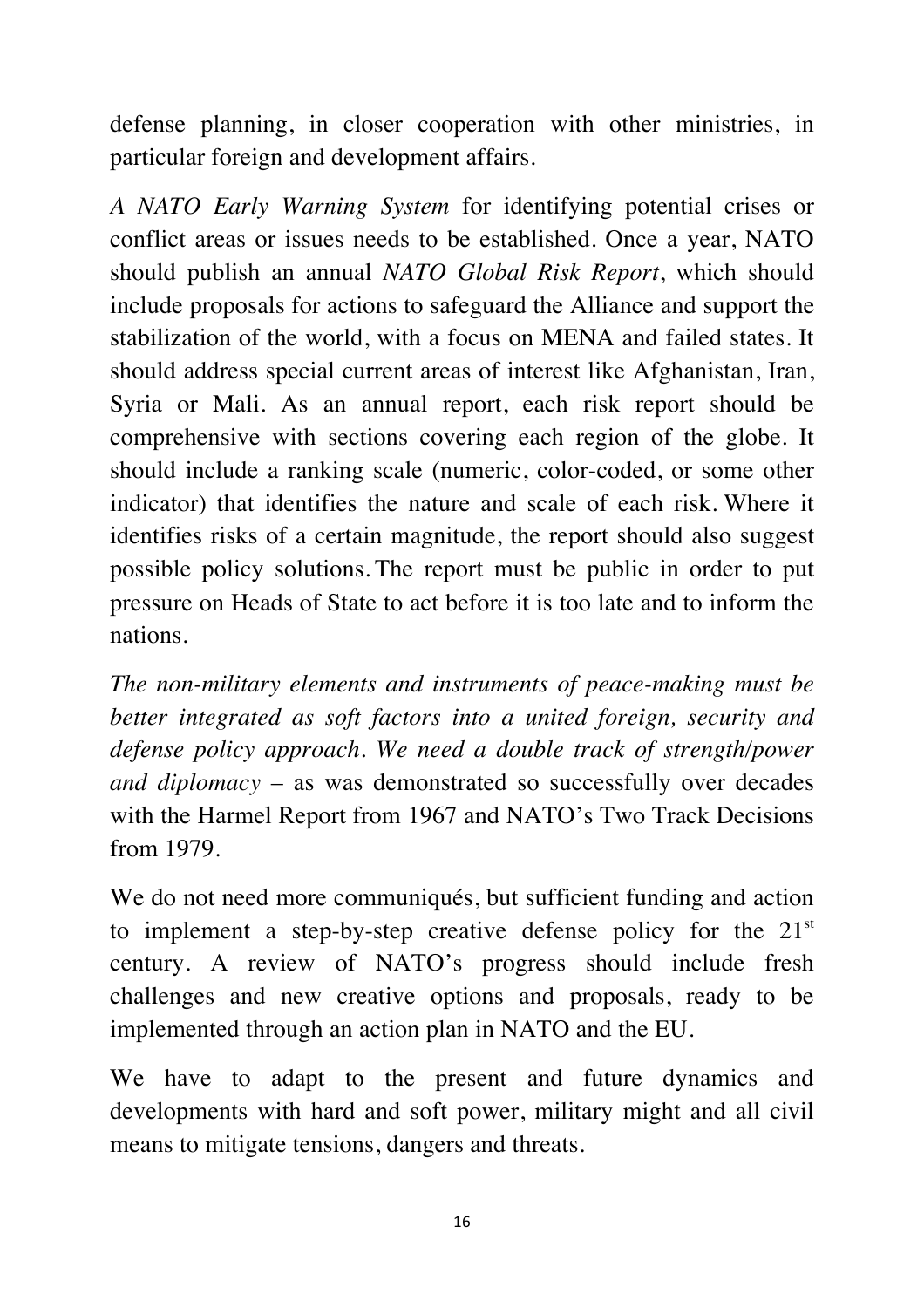*For all areas of global conflict, we need new and preventive NATO double strategies tailored to the special conditions, plus special adapted forces. As well we need the clear will to deter and defend with all instruments of politics.*

Military responses and invasions are not enough, and can even become a cause of future political failures.

Those long-term double strategies in the changed environment are still missing and thus, a pragmatic, ad-hoc and often short-sighted step-bystep approach prevails.

*NATO must – as a condition sine qua non – always establish a detailed and comprehensive strategy and an action plan before it activates its forces*. These detailed and plausible plans must include a timeframe with possible exit scenarios, cost-calculations and sufficient funding, best practices from past conflicts, consider the local will of the people involved and negotiations with the adversary from the beginning or reconciliation options- following the advice of Carl von Clausewitz.<sup>3</sup>

In 2008, the Bucharest NATO summit clearly stated the necessity of "bringing together civilian and military efforts." NATO, however, does not have the necessary resources to bring non-military measures to bear. Therefore, decisions in many cases are taken with a primarily military focus; in the allocation of resources, the military share is dominant and, as a consequence, the core objectives aimed at state or nation-building are falling behind, because the 28 nations do not want major non-military efforts via NATO.

A modern mission scenario calls for the cooperation of all governmental actors in conflict. Governance, economics, security and stability, health and education are key factors in this comprehensive approach. Therefore, any strategy has to look beyond military measures and take all other aspects into consideration. A close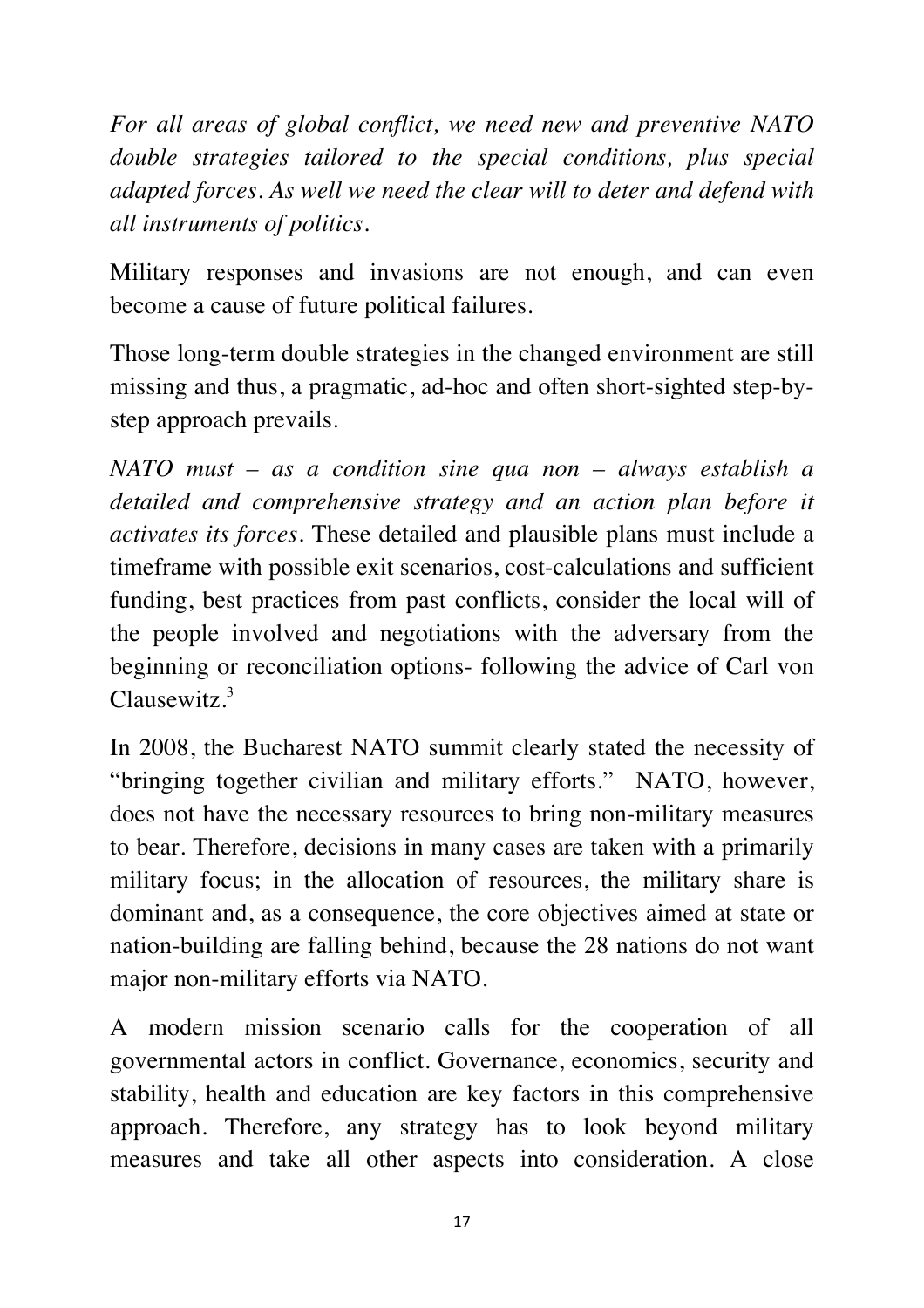cooperation between all ministries and agencies in the NATO Member states must also be pushed forward.

Thus, the Alliance should build up its own capacities as well as procedures of cooperation to use the capabilities of member nations and the EU more effectively and concertedly, in partnership with military measures. The strategy paper, "Towards a Grand Strategy for an Uncertain World," demands that non-military means must become part of an integrated NATO strategy, arguing that the use of force is by no means the only means by which to tackle crises. In many cases, the use of force is counter-productive to strategic objectives. Success in today's armed conflicts, especially non-international ones, cannot be granted by just killing or capturing as many enemies as possible.<sup>4</sup>

To achieve this better cooperation between NATO and the EU in those areas, however, we have to identify the prize tags of Turkey, Greece, Cyprus and N-Cyprus to overcome the strategic deadlock amongst both organizations.5

We need to develop procedures for the assessment of the rewards and risks of an intervention with military and non-military instruments in advance. The interventions of the past show in most crises a tendency of calling for military action, often without thorough analysis of the given situation, the preconditions for enduring success and without defining the purpose and objectives and an end point which could serve as a criterion for the success or failure of a mission.

There must be a build-up of capabilities and a check-list for nonmilitary measures in order to implement the comprehensive approach before any military intervention. This requires interlinking defense and foreign affairs and developing approaches in all NATO countries. This has not yet been done or at least sufficiently achieved early on before conflicts get out of control. For each possible area of conflict, we need comprehensive action plans at the earliest stage. Now, we almost always come too late.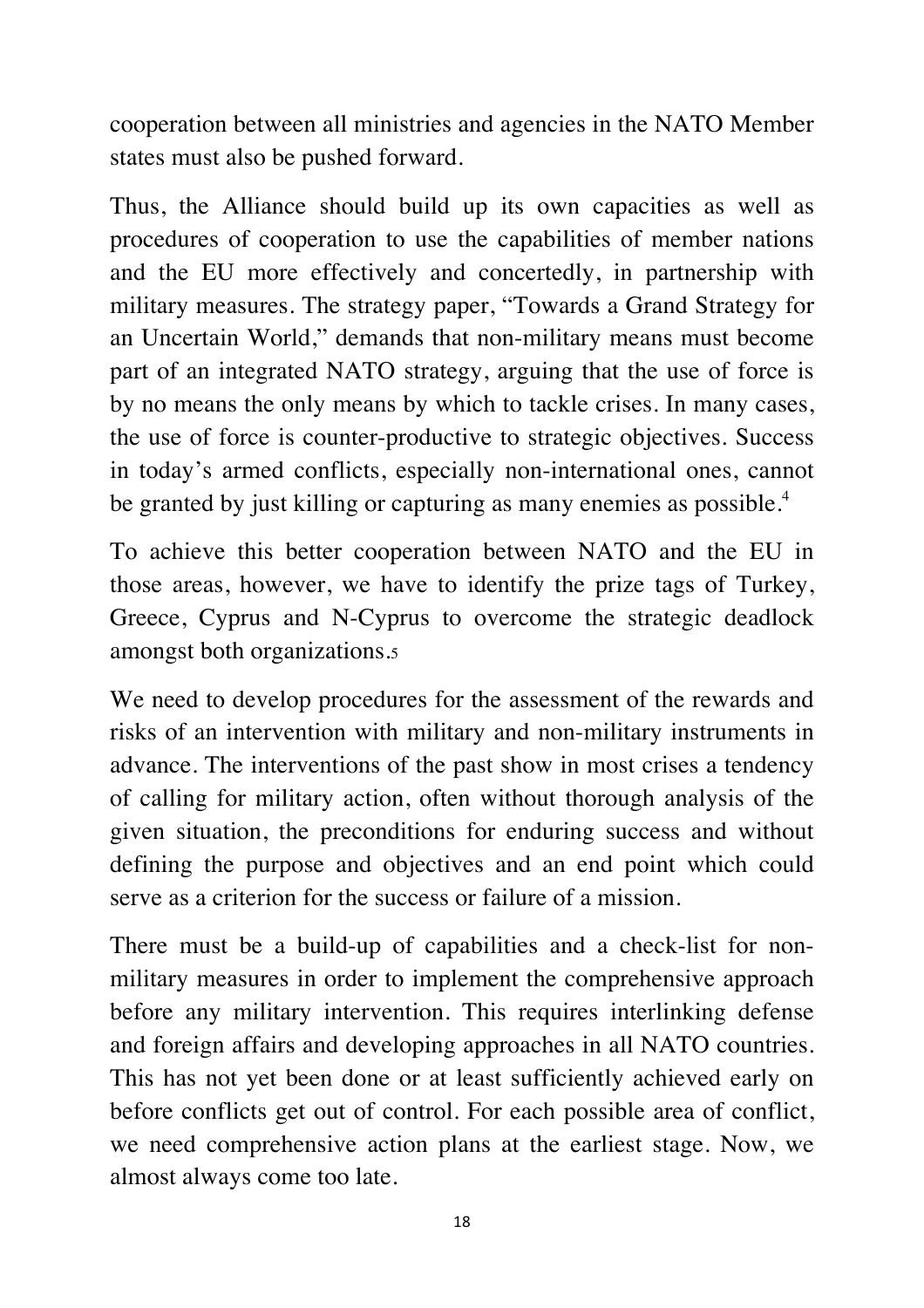Any intervention must have a conceptual framework for action in advance. Intervention should be understood in a comprehensive sense, politically combining all requirements for non-military and military assets.

This framework should provide answers to the following questions: What is the respective country's importance (short- and long-term assessment) for the Alliance or for individual members? If it is not in the interest of all members: is the importance for the Alliance paramount to national interests in order to motivate those members to participate? Are the nations which may participate willing to contribute the necessary resources – non-militarily and militarily – to carry the burdens, including casualties, and to remain committed to the project, if necessary, over a long period? What are the chances of achieving the defined objectives? If these objectives include state- or nation-building: is there a social basis in the respective country on which to build up democracy? Only if these questions are answered positively should an intervention be considered.

Before deciding on military actions within such an intervention, one has to reflect and understand to what extent the use of force can contribute to overcome the problems. Problem-solving relates first and foremost to the problems of the respective country or region and not the problems of politics within NATO or its member states. In other words, military intervention should be understood as a means of politics, not a substitute for it.

Every war also brings the need for reconstruction and reconciliation, often on a massive and intensive scale. NATO campaigns in The Balkans, Iraq, Afghanistan and Libya are the Alliance's most recent reminders of this. NATO's original members, led by the USA, set an as yet unmatched example of doing this well in post-WWII reconstruction throughout the world. An adapted kind of new 'Marshall Plan' should be the benchmark for planning and execution,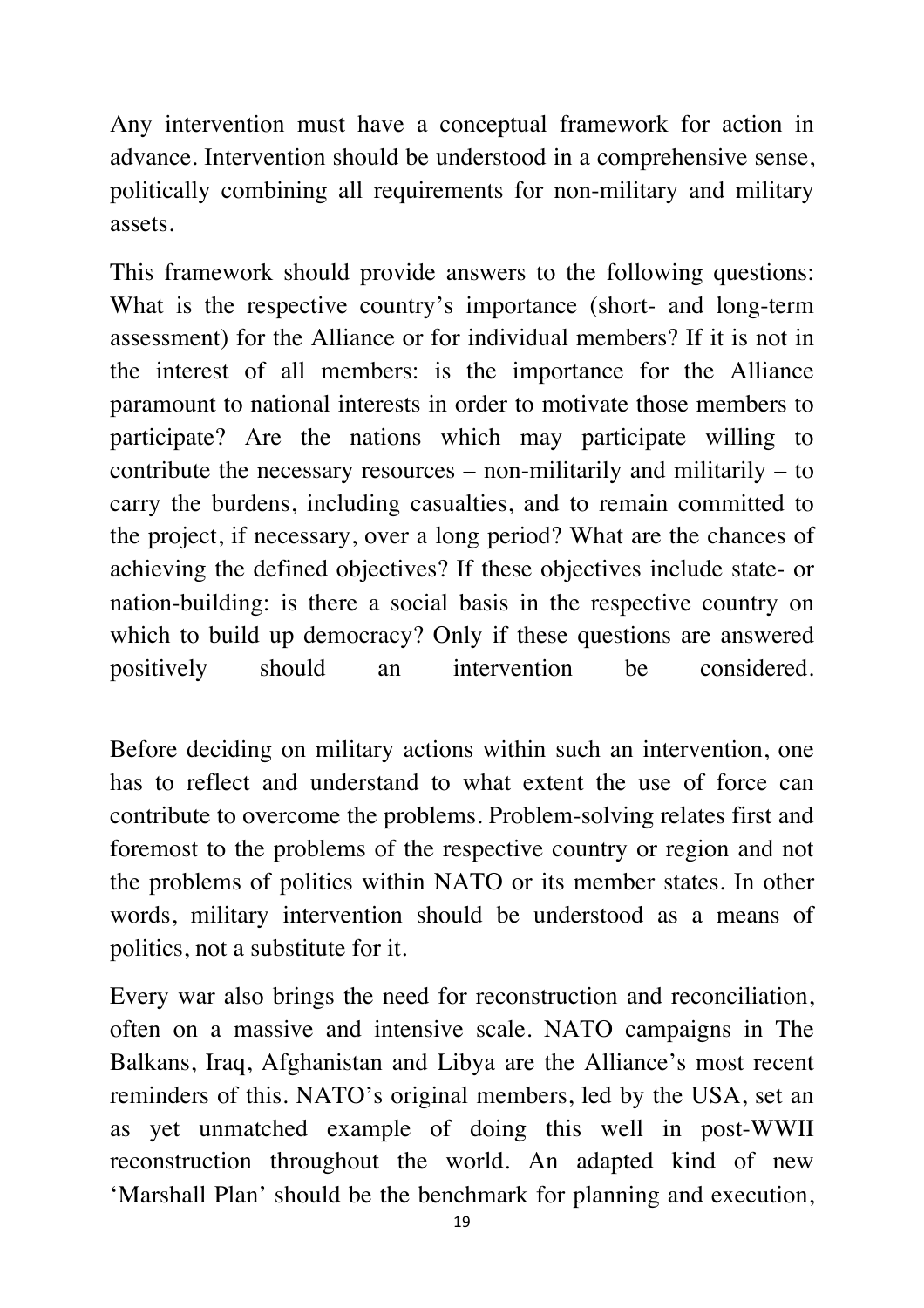with reconstruction and reconciliation planning starting as soon as campaign planning. This includes identifying, networking, educating, and training the relevant expert organizations and individuals.

NATO should set up a *NATO Reconstruction Planning Organization*, most probably based on a network of existing institutions, like the RCDS or NATO Defense College. This organization could be virtual, helping to deliver modules in existing institutions and courses. Aspects of this new organization could include networking with the right experts; focusing on 'Golden Bridges' for all: reconstruction emphasizing hope, self-respect and self-determination; truth and reconciliation; peace-talks with enemies from the beginning, looking for a long-term political solution; military and civilian planning; reeducation and the use of diasporas and massive support for the local and younger "responsibility-elites".

The Heads of States have to clearly deliver the complex prospects of missions to create awareness in the respective publics and parliaments that modern crisis response missions can mean an ongoing and longterm engagement in a region or country.

NATO should also establish a *NATO Soft Peacemaking Center* for non-military emergencies and crisis response. It can be built around elements of the International Staff of the NATO Headquarters like 'Science for Peace and Security' and 'Civil Emergency Planning'. This new task force should collect best practices on how best to support the containment of instabilities (as we see now in Syria). It must assemble and organize the national and international know-how of all non-military, civil factors in crisis response and peace-making from the NATO missions in Afghanistan and other out-of-area conflicts, like those in Libya and Iraq, so it is reasonably accessible for future missions.

The Alliance must analyze what went right and what went wrong in major military confrontations and filter out best practices and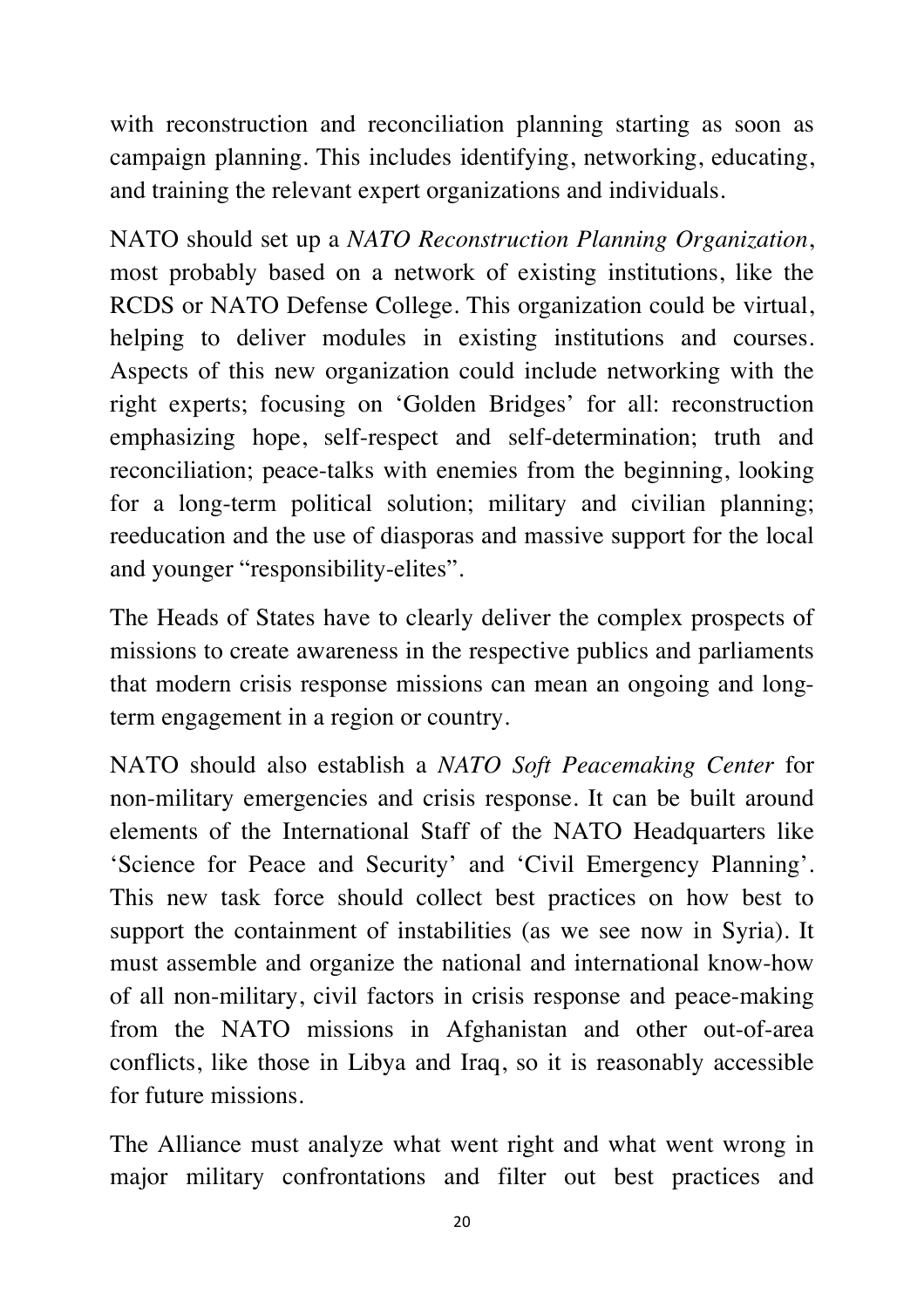solutions for future conflicts. This center should also be understood as a supplement or even complement of UN DPKO toolboxes. In the U.S., the Department of Defense Office of Net Assessment reviews past military engagements to determine what worked and what didn't and to formulate lessons learned. The NATO Soft Peacemaking Center could produce reviews modeled on net assessment reports that weigh lessons learned from attempts at "soft" non-military peacemaking efforts, as listed above. They would be a reference to inform the work on future peacemaking programs.

To make best use of the know-how of our soldiers, NATO should establish two large *NATO Mentoring and People-to-People Programs*  with 100,000 mentees per year. Experienced former officers recruited as mentors can thus transfer their know-how and moral values to the next generation within NATO and to other forces in countries of special interest (like Afghanistan, Libya, Mali, or Syria). For this task, we require thousands of experienced personalities capable of conveying guidelines for life to the most talented young individuals and devoting much time to them. The reserve associations of the NATO countries could greatly support the implementation of this new mentoring program for mentees from NATO states and partner and other countries. This would revitalize the reserve associations inside NATO members which suffer from a lack of purpose and strengthen the effort for a more comprehensive defense. Thus, we partner with the people and bring our values to other cultures. At the same time, we learn to understand them better. We strengthen the Alliance with the smart use of know-how and help others to find their way to a better future.

One new focus for the toolbox of non-military, civil factors of crisis response and peace-making should be on recruiting a fresh and responsible generation in areas of special interest. We must identify many more new talents, support them on-site and invite them to join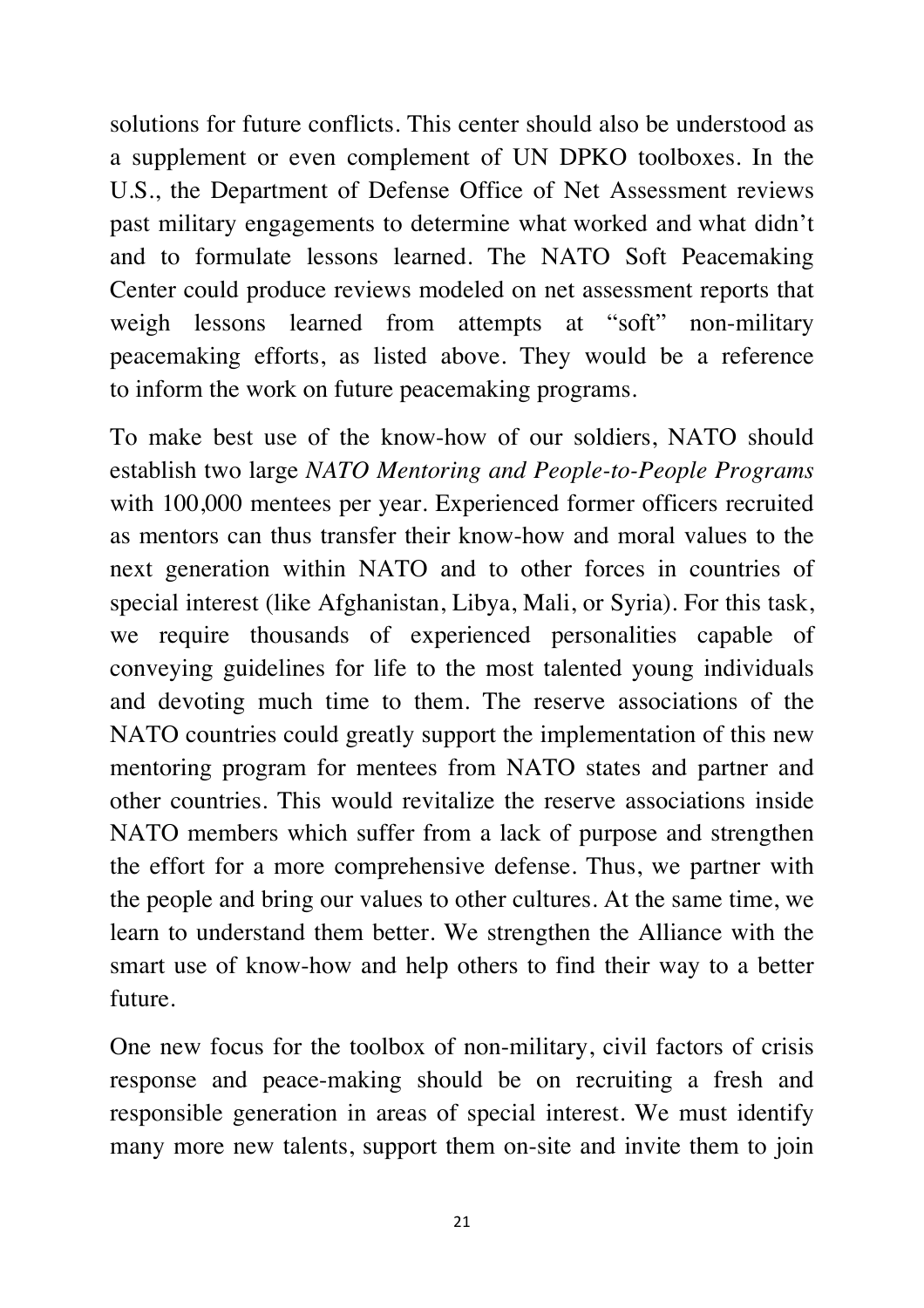us, providing necessary know-how and life-long contacts, as well as nurturing mutual trust.

Once a year, NATO could host a *Global NATO Town Hall Meeting* in different capitals and invite one thousand representatives of nongovernmental organizations to discuss issues of peace and stability with NATO officials and make proposals for the future. Town Hall meetings would have a specific regional focus. An initial topic for a Town Hall could be Afghanistan. Discussion could focus on military and non-military roles for NATO in helping to strengthen the country's governance. To ensure that they are focused events with defined goals, an Afghanistan meeting could begin with a keynote from a high-ranking official who could speak of the country's longterm security needs from prior experience. A keynote would be followed by panels of NGO representatives to discuss issues raised in the speech.

In a globalized world, different people's networks and NGOs play an important role. They add unique wisdom, engagement and millions of young activists and concerned global citizens. *NATO must better use and integrate these NGOs and social networks into its discussion process and thus add creativity and mutual understanding.*

*NATO should establish formal diplomatic special relationships and liaison offices with new players* like the Arab League, Gulf Cooperation Council and even the People's Republic of China and our Pacific value partners in Japan and Australia beyond the global partnership approach for three reasons: To better understand their defense thinking; to build up personal relationships and first cooperations like the anti-piracy mission in the Indian Ocean or Afghanistan; and to reduce the mistrust of those far-away states which themselves have to learn about us and our values.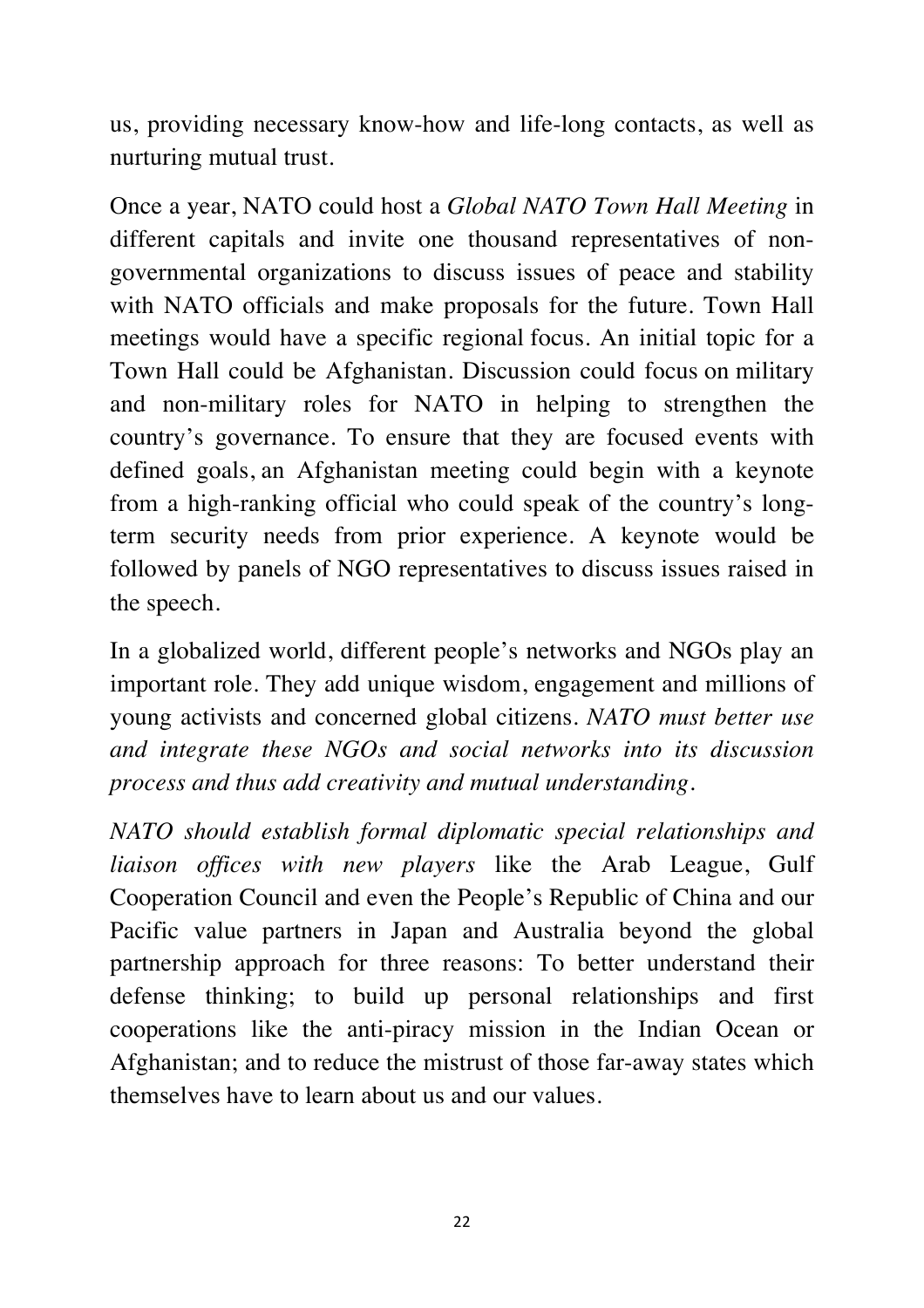# **Harmonizing Decision-Making**

We need to harmonize procedures of decision-making by considering different national interests and specific legislation. The current NATO procedures govern the decision-making process in the Alliance. The national interests and formalities in the Alliance member states, however, differ in a substantial manner and block reforms.

For example, France has specific interests in its former colonial regions, the French government has the authority to engage the armed forces in an assignment abroad, and in urgent cases the President can decide on this. On the other hand, we find in German society a deeprooted reservation with regard to the use of military force as a means of foreign policy. Any military assignment of the Bundeswehr, especially for combat purposes, needs constitutional approval from the German Parliament. As the Mali case shows, the French government and President do not hesitate to use their forces if need without complicated consultations in the Alliance. These substantial differences need to be harmonized in the decision-making process of NATO.

This should also reduce the "Washington-centric approach" of Western and NATO politics. Otherwise, the urgently needed "division of labor" between the partners ("Smart Defense", "Pooling" and "Sharing") – the first pillar of cooperation – will fail, simply because relevant integrated structures within NATO or the EU will not come into being unless all partners are confident that capabilities which they no longer have at their disposal will be reliably provided by others when they need them.

For the above example, this could mean: France has to make sure to go into military engagements after consulting its partners whenever time allows, while the German Bundestag has to create political mechanisms to approve in advance certain military commitments of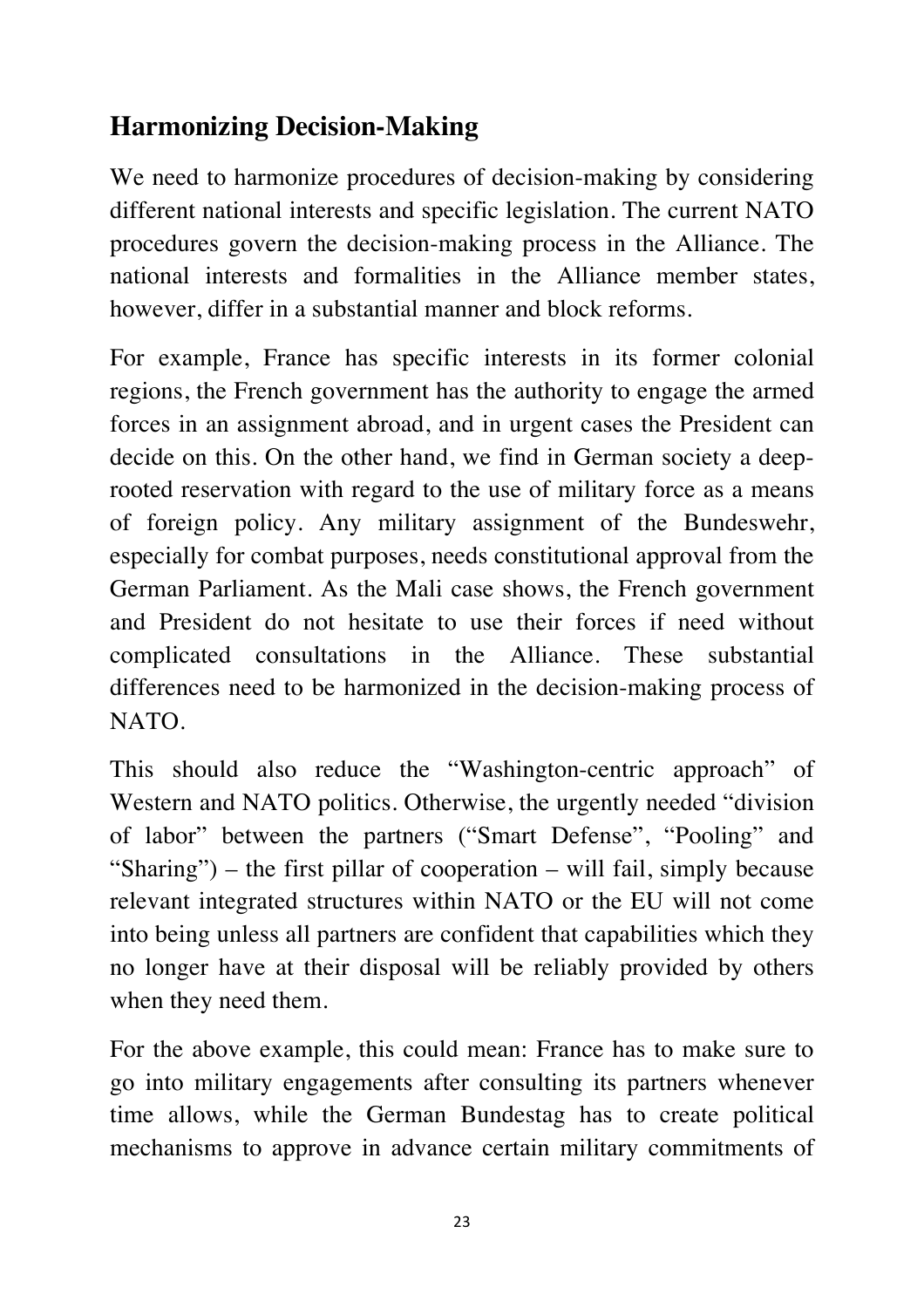integrated structures (like the NATO Reaction Forces or EU Battle Groups) within defined and agreed contingencies.

We support the proposal by the five former Chiefs of Defense Staff in their study, "Towards a Grand Strategy for an Uncertain World," to abandon the consensus principle at all levels below the NATO Council, and to introduce at the committee and working-group levels a majority voting rule. This would enable NATO to take quick decisions in crises. Those nations that contribute to a mission should have the right to determine the process of the operation. Those which do not commit forces must be kept out, but kept informed. NATO needs more operational command with fewer national caveats. The infrastructure budget might be replaced by a common procurement budget for assets and capacities that NATO may wish to fund. The Alliance must develop an information strategy that can influence the world's perception that NATO is a force for good and wins hearts and minds at home and abroad, if and when engaged in crisis prevention, crisis response and post-conflict stabilization and reconstruction.

In its current form as an Alliance of 28 members, each with different rules of engagement, political systems and historical burdens and cultural peculiarities, NATO in an ever more complex world should newly define the demand that solidarity within the Alliance requires all countries to join all crisis response operations. But all member nations will have to sign up politically for the operation to give it legitimacy beyond a coalition of the willing. With this predicament a flexible response from new inner-NATO groupings serves the purpose well, as was the case in Iraq, Libya or Mali. Where an Alliance member does not participate, it should make a solidarity payment to NATO as part of the policy of fair burden-sharing. It could be calculated on the basis of the GNP share of the nation. Every five years, the Secretary General will report about the status of fair burdensharing and solidarity in the Alliance.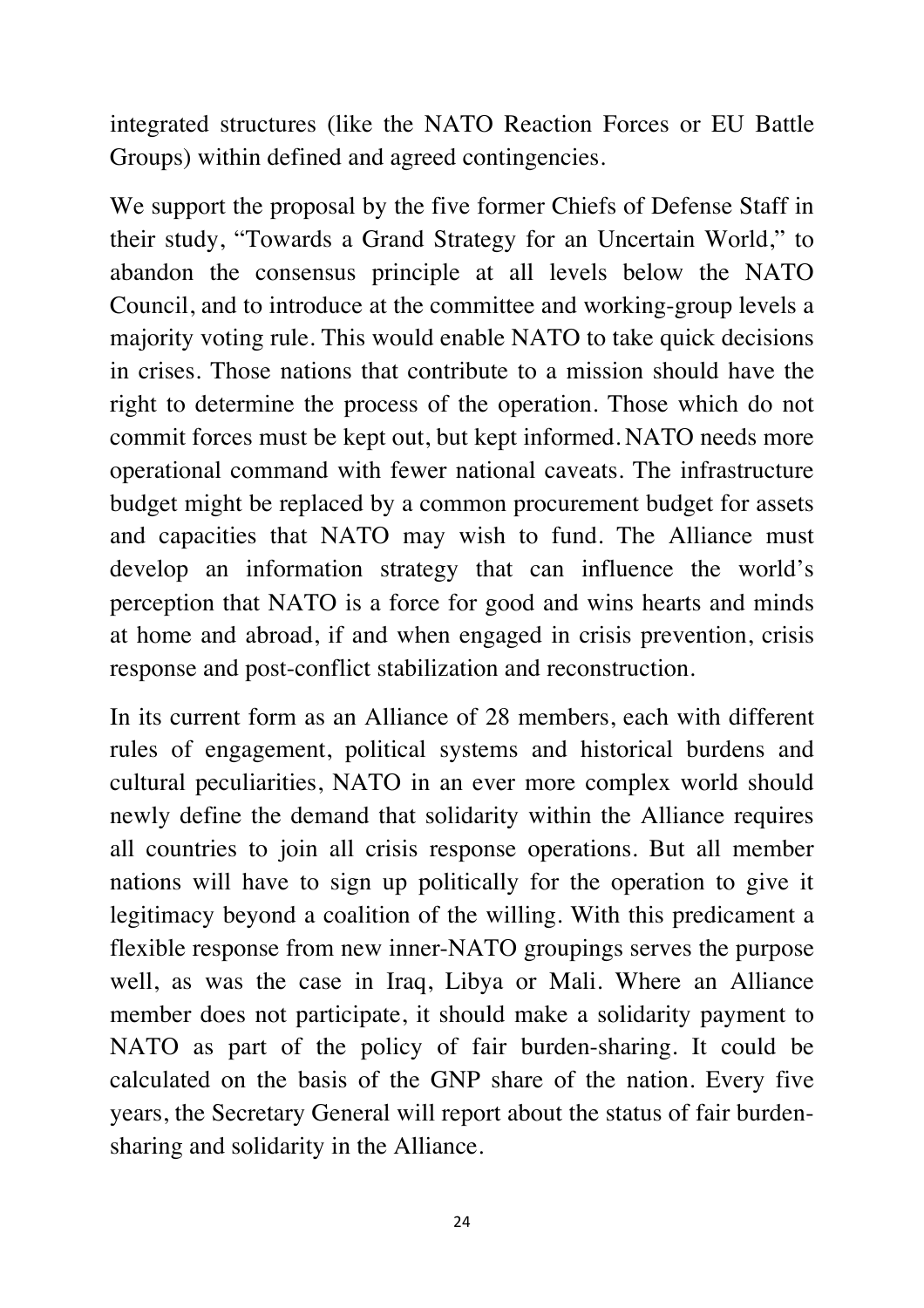# **Defense Budgets Must Stick to Two Percent of GDP**

The increased international responsibilities of NATO and its member states require sufficient budgeting. There can be no diplomacy without assets of power and the political will to use if needed behind it. A double strategy of power and diplomacy needs a credible and usable base in terms of defense capabilities.

NATO is a transatlantic cooperation, and Europe must bear its share of the burden. After three decades of discussions to emancipate itself, *Europe must build up sufficient defense means and pool its defense capacities to secure its interests and back diplomatic actions in a globalized World 3.0 to avoid "Provocative Weakness"* (Fritz Kraemer)*.* Europeans must recognize the many areas of instability and change on Europe's southern shores in the Maghreb/ MENA region, while the lead-partner – the USA – gives more attention to the Pacific and China. But that does not mean giving up a common responsibility as an Alliance for coherent global activities as required.

*Security for the Europeans has still an agreed price tag of two percent of the GDP* and is not a gift granted by the Americans. New, fair burden-sharing is a must in a globalized world with greater orientation of the U.S. towards Asia.

Especially in Europe, defense budgets have declined. According to the World Bank, NATO defense spending varies between 1 and 4.7 percent of GDP.<sup>6</sup> Hungary and Latvia spent only 1 percent in 2011; Belgium, Spain and the Czech Republic, 1.1 percent; next, Germany spent only 1.3 percent; The Netherlands, 1.4; Denmark, 1.5; Italy, 1.6 and thus all are below the 2 percent needed. Poland came close, with 1.9; France was 2.2; Turkey, 2.3; the United Kingdom, 2.6; and the United States, 4.7 percent.

The CSIS paper states that "in 2011 European NATO members fell \$80 billion short of that commitment. On average, defense spending of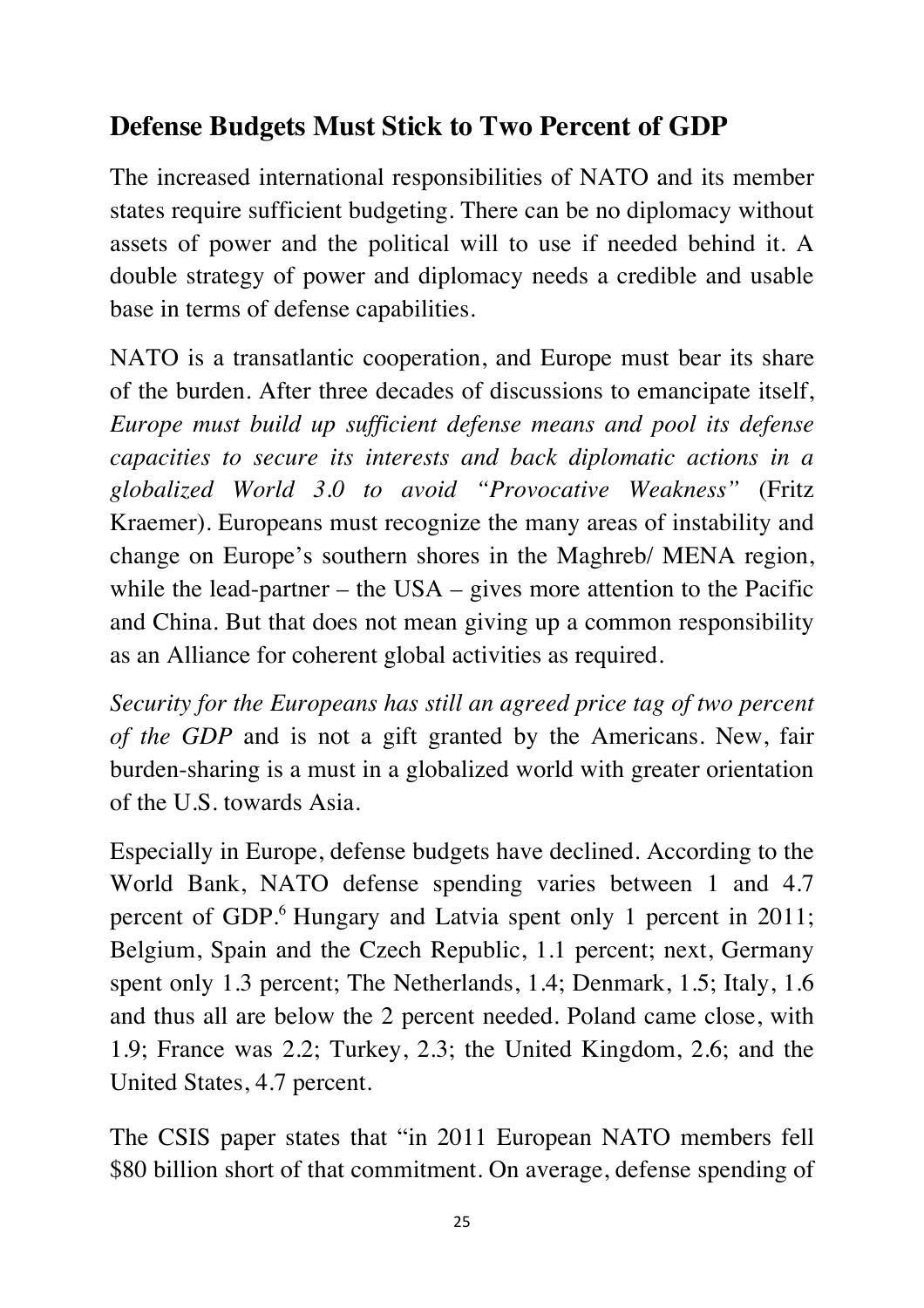European Allies was 1.62 percent of the GDP, with 20 out of 28 NATO members spending less than this average and only 6 European countries (Estonia, France, Greece, Poland, Turkey, and the United Kingdom) spending more."<sup>7</sup>

Is this fair and a mark of solidarity within Europe and the transatlantic region? Even considering the expensive nuclear arsenals of the U.S., UK and France, the other nations, especially Germany, with below 1.5 percent, must invest more in the hard factors of crisis-response and peace-making in NATO.

"According to NATO," the CSIS writes, "the 26 European allies (minus Canada and the United States) combined spent \$282 billion on defense budgets in 2011 (or about 27.2 percent of the NATO total). While that isn't an insignificant sum, in comparison, the United States spent \$731 billion (70.5 percent). Washington policymakers are now arguing that NATO must quickly move toward a 50/50 rather than a 75/25 alliance."7

All member states must commit themselves to spending enough for a modern defense capability within the Alliance of a minimum of 2 percent of gross national product. There can be no free-riders forcing unfair burdens on others. NATO needs fair load-sharing, a necessary foundation of solidarity. If any states spend less and therefore harm solidarity within the common defense system, they will have to pay a solidarity compensation of half of the difference to NATO budgets.

On the European side, NATO lacks 15 relevant, even critical capacities, including air-refuelling, strategic airlift, smart bombs, surveillance, reconnaissance or electronic warfare capacities, or integrated chemical defense capability.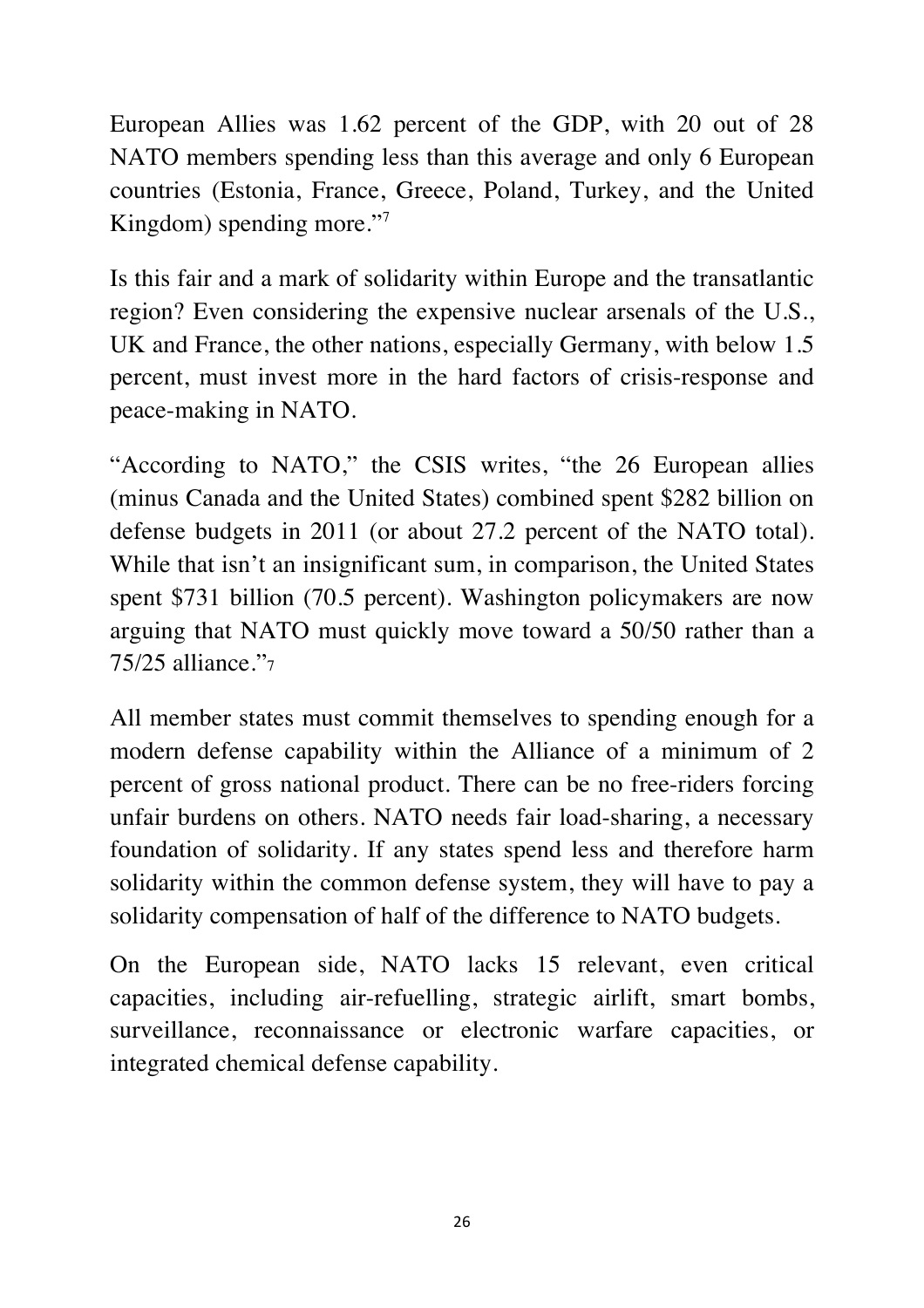## **Better Harmonization in Armament**

Particularly in a time of limited budgets, all NATO countries need, more than ever, much better harmonization in terms of armament. This has been the subject of many declarations of intent for decades and many papers are filled with nice looking projects, but cooperation on a larger scale has been poorly realized in reality.

As the Washington-based Center for Strategic and International Studies claimed in a recent study: "European NATO members are buying duplicative capabilities to support their own domestic industries which undermine proposed pooling and sharing arrangements. For example, there are no less than 23 different types of armored vehicles with varying calibers of ammunition that will be commissioned in Europe in the next 10 years for 26 European NATO members. European armed forces have seven types of combat helicopters and four types of main battle tanks. Simply put, European military capabilities are fragmented, duplicative, and more expensive than they need to be."

Europe needs, but has denied, the effects of synergy, thus spoiling billions in national defense procurement only to keep its fragmented national defense industries in business. Besides differences in military cultures driving requirements the main obstacles to accomplish this cooperation are the supposed different national economic interests in the armaments sector. These obstacles must be removed now. Otherwise, NATO will not have a chance to assert itself within a new and dynamic World 3.0. And this, in turn, would weaken the overall economic situation of NATO nations as well.

All nations must invite tender for any armaments program from all NATO countries and reduce the range of products. NATO should become part of a new supranational decision-making process with a veto on all armaments project that do not comply with the agreed and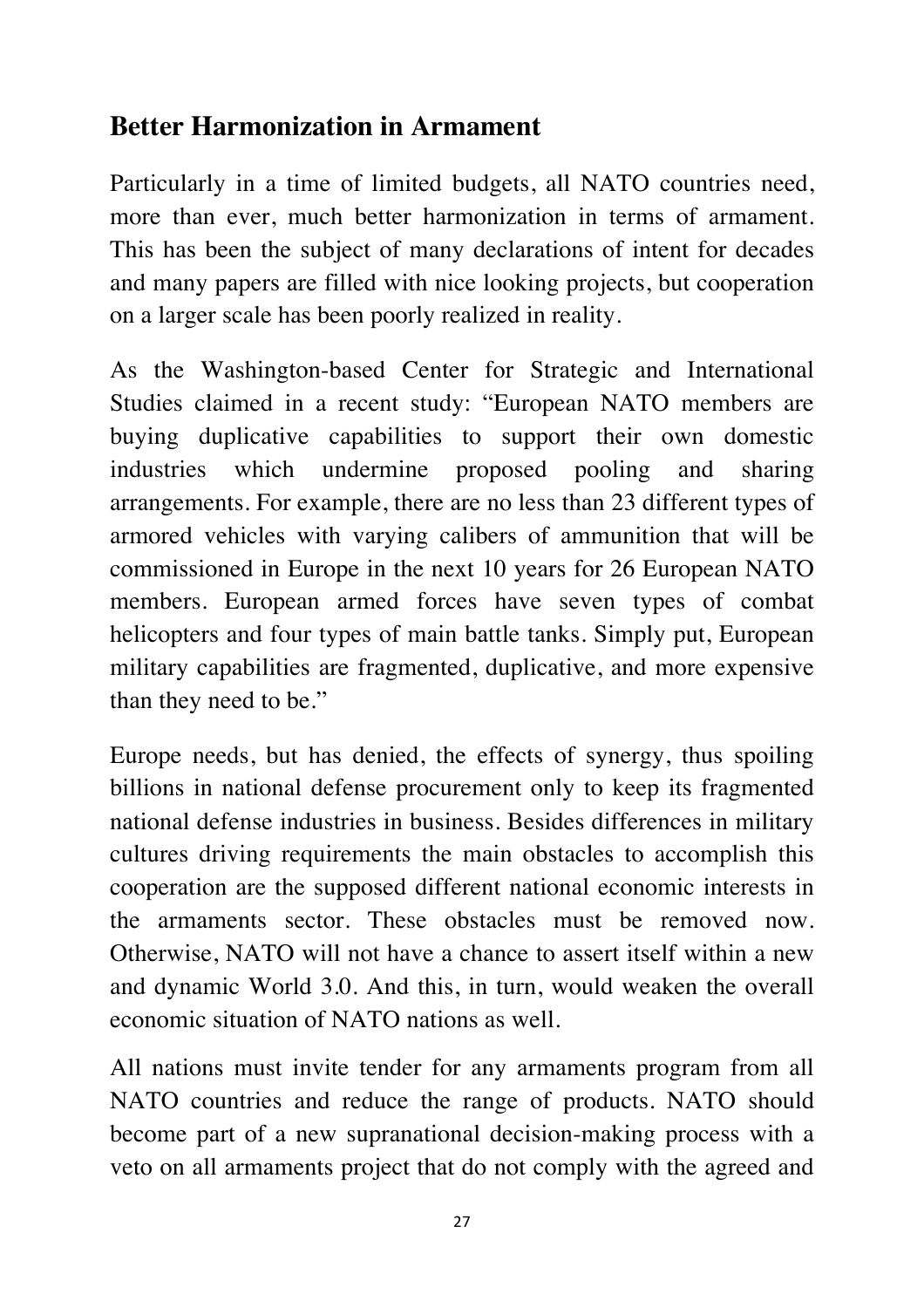valid 'Defense Package'. All tenders must be pooled by several nations. Once a year, the Secretary should report on progress in pooling, cost-efficiency and NATO-wide procurements in a detailed written report. In this area close coordination if not cooperation is required with EU CSDP efforts.

## **NATO has to expand its multinational force structures**

NATO should proceed on its way to integrated international structures like the AWACS E 3A-component – a story of success since the early 1980s – High Readiness Headquarters, or multinational structures like the NATO Reaction Force (NRF). The NATO Cooperative Cyber Defense Center of Excellence is one of NATO's Centers of Excellence, located in Tallinn, Estonia. The Center attained the status of an International Military Organization in October 2008. It conducts research and training on cyber security, but no real cyber defense, which is still national. These multi-national approaches are probably the most promising way to foster "Smart Defense" and save costs.

## **The European Union must pool its Defense Capacities Now**

For 30 years now, there have been talks, ideas and the first small steps taken towards uniting defense capacities within the European Union (EU) in a Common Security and Defense Policy. The Treaty of Lisbon called in 2007 again for a common security and defense policy and to identify the Union's strategic interests. But too little has been achieved until now though.

Since 2003, the Berlin Plus Agreement from 1996 has regulated cooperation between NATO and the European Union in the field of crisis management. For example in Kosovo, where NATO ensured a safe and secure environment and the European Union used its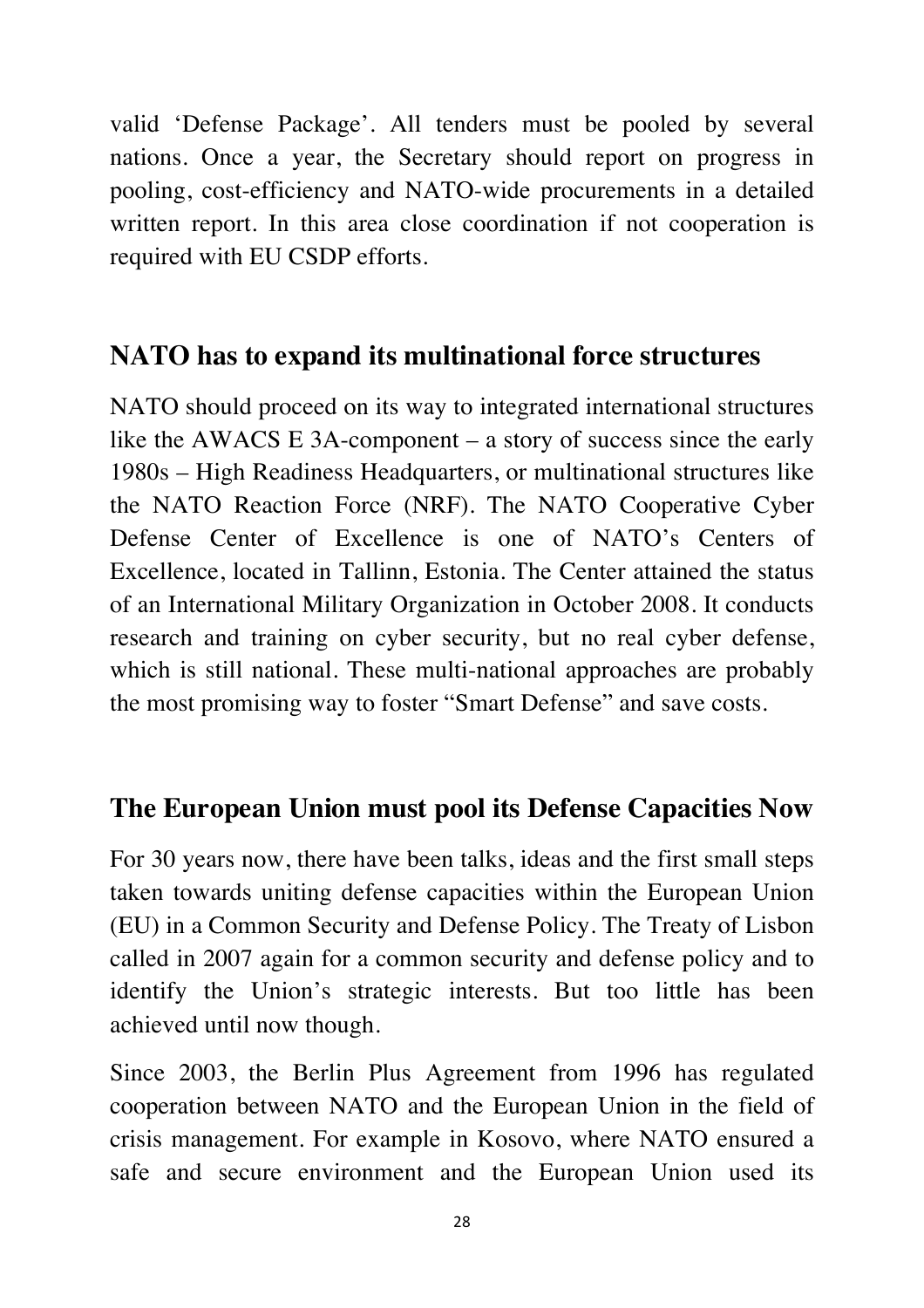diplomatic and economic tools in order to build administration, assist in establishing a legal system and facilitate the local economy.

There are some multinational units of NATO-EU member states, like a Polish-Danish-German Multinational Corps Northeast, or a German-Netherlands Corps and the nucleus of a Eurocorps, including the German-French Brigade. NATO and the EU have closer working relations and have already shown on a small scale how they can work together effectively.

These are multinational headquarters and units of EU member states but not driven by EU CSDP policies. These are mostly NATO-Corps in Europe with multinational staff from participating states that are often EU member states as well. The only approach in Europe so far towards a multinational European unit is the German-French founded Eurocorps with six EU/NATO member states participating. This shows the challenge of increased coordination and cooperation in Europe in times of military reforms and shrinking budgets. After 30 years of talking and many ideas of a coordinated European transitional process, little has been achieved. The limited approach of establishing an EU Rapid Reaction Force with the EU Battle groups shows the missing consensus even the political unwillingness of EU member states to use those elements in crisis response operations. Those EU Battle groups formed around existing national infantry battalions with some combat support are kept at high readiness in a six months rotation. The European Air Transport Command in Eindhoven shows what else can and has to be tackled. Further important joint EU units pooling the European capacities and saving money are to be created, like a European Aircraft Carrier Battle Group (with the French, British, Spanish and Italian carriers), or an EU Submarine Command (with the British and Germans boats first) combining the units of nations with those systems.

The European nations which are members of NATO and the EU still celebrate their traditional national planning, spending no less than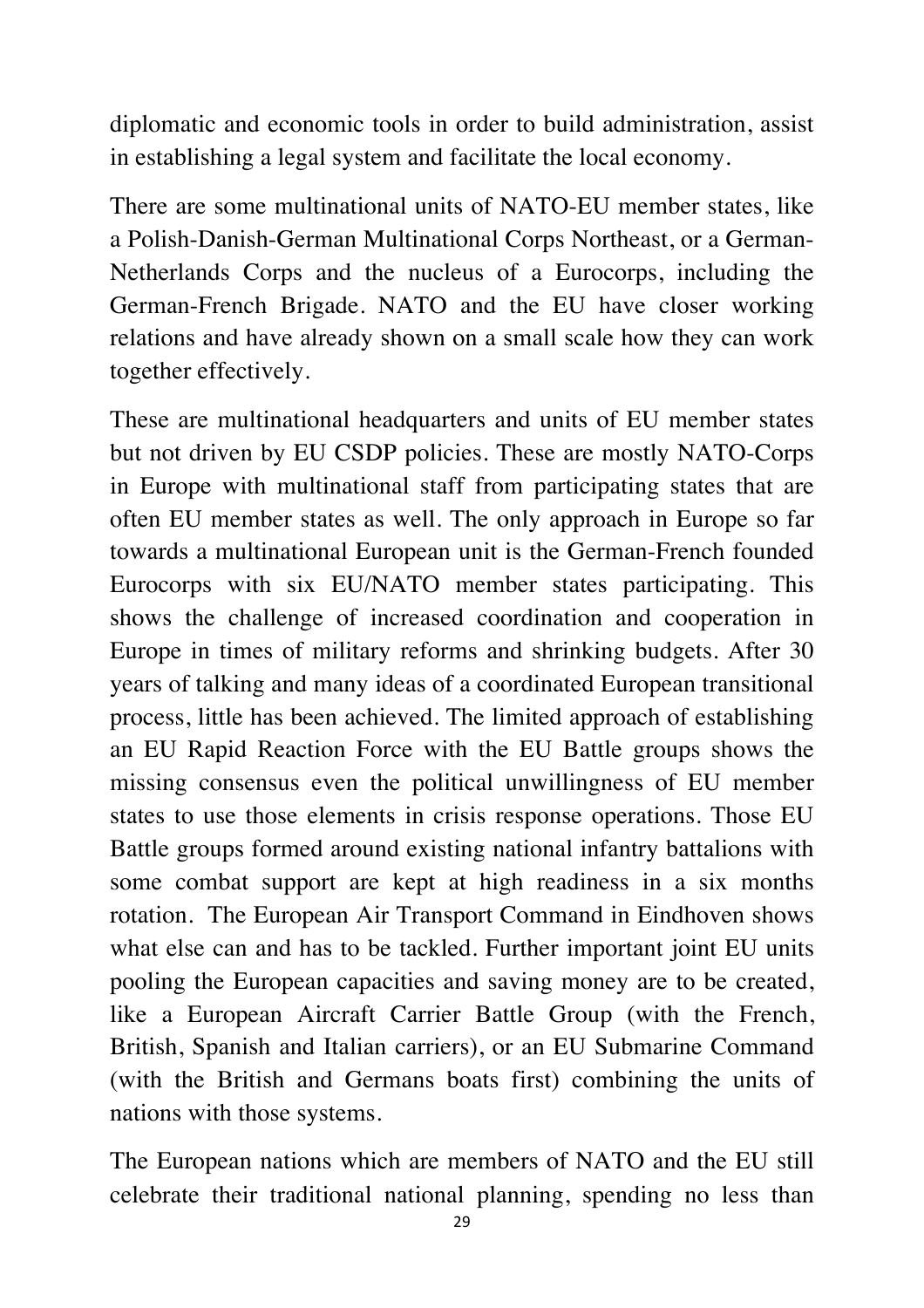\$282 billion a year on defense (2011), but not as wisely and costefficiently as they could be. Planning is fragmented in 28 EU states. The so called Permanent Structured Co-operation of 22 EU and NATO member states could be a valuable tool to foster the relationship and to develop modern defense assets (NATO and EU pooling and sharing). Those states being willing to improve their defense capacities will act in a spirit of mutual trust and reliability.

With many fixed costs like personnel or pensions involved, perhaps 10 percent could be saved by pooling procurements, headquarters and capacities and better planning, a huge sum of \$28 billion per year or \$280 billion in a decade. European forces still don't have enough of the needed capabilities that are key to modern missions, which could be financed by up 30 to 50 percent with saved cash by pooling and joint-procurement programs.

To be a reliable partner and member in and with NATO, the European nations need to coordinate their efforts and work together. Pooling and sharing within the EU is a must for strengthening the second pillar within NATO in times of limited defense spending.

A positive new approach started with a French-British Defense Cooperation Treaty in 2010. It may be extended with more bilateral planning, including Germany or Poland. Additionally, U.S. procurements should be checked for better transatlantic programs and cost savings.

The Eurocorps with six nations could be expanded and used as a mobile Headquarters for a European Intervention Force in conflicts like Mali or Libya.

Actions rather than more vice words are needed now in Europe's member states of the EU and NATO.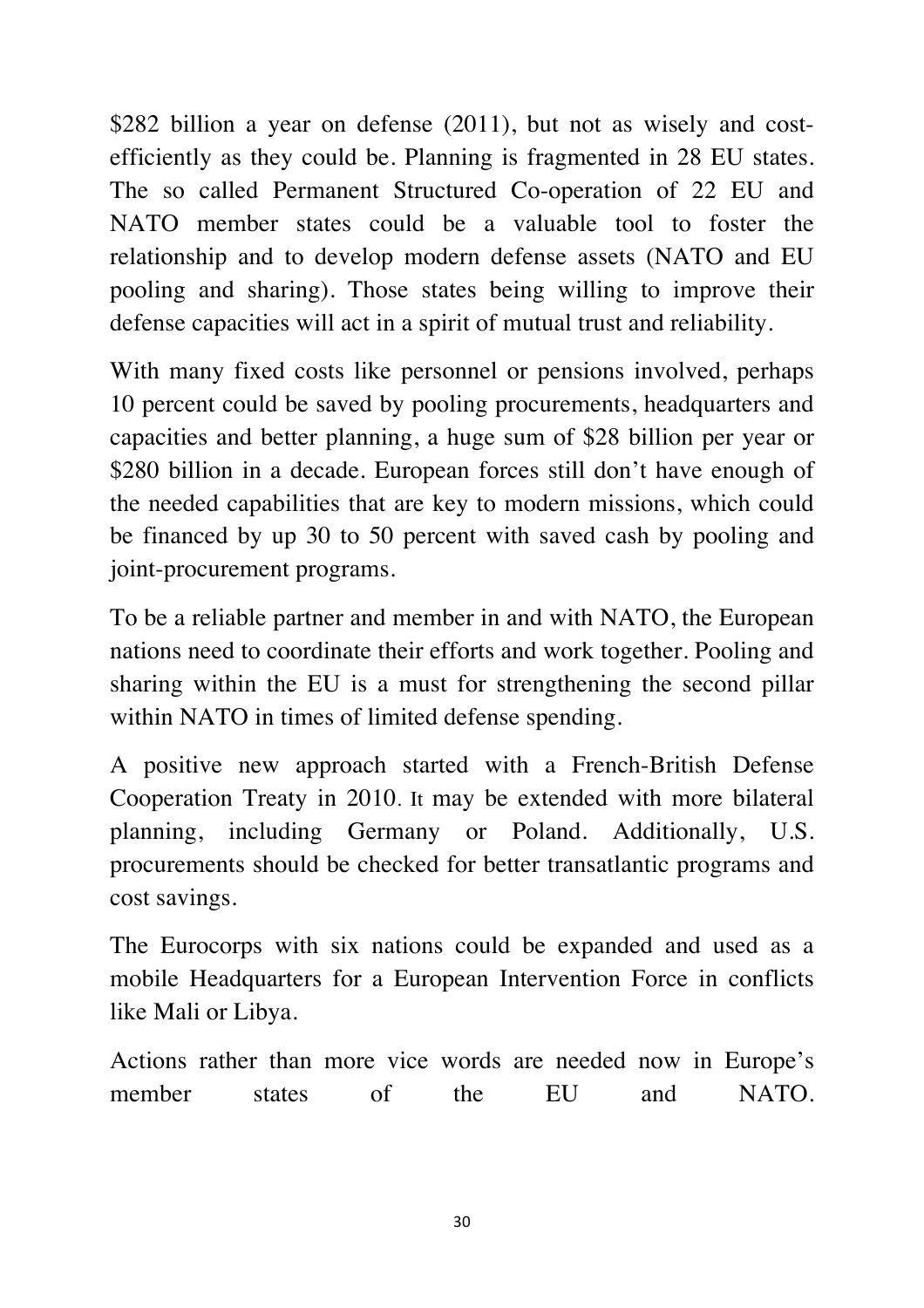# **Conclusion**

A fresh NATO 3.0 depends on sufficient and modern defense capabilities, which must be preserved and funded adequately, especially in all European countries. In times of restrained funding, it uses creativity and a steady reform process with a modern smart defense structure to produce the maximum (defense efficiency) with the limited resources (of cash). Without this, the NATO shell will lack a core and the forces of progress would be naked and defenseless, with provocative weaknesses in a demanding world. Only a politically strong and coherent NATO with adequate military and non-military capabilities can credibly deter aggression, contain threats, prevent and respond effectively to crises and thus be a lasting and high lighthouse of freedom and for peace and stability.

NATO 3.0 rests on the basis of the classic policy of power and national interests, but continues its development in a globalized world with new risks, dangers and threats. It provides a link between the indispensable hard factors and the important, manifold, and often overlooked soft factors of crisis response and peace-making aimed at tailored, innovative double strategies for peace and liberty. It uses adaptable long-term planning, including all elements of best practices, timing and funding, to enable NATO countries to use military forces in interventions if required., where it promotes a double approach of power and reconciliation. It is a smart forward defense and flexible response in its use of all soft factors and the best practices of peacemaking by active and engaged foreign affairs and the development policies of the nations involved.

NATO can no longer be successful with mere case-by-case short-term crisis management. Its members need to be proactively shaping realities instead of adjusting to them and acting too late when the costs in lives and resources are at their peak. This is one lesson learned from Afghanistan.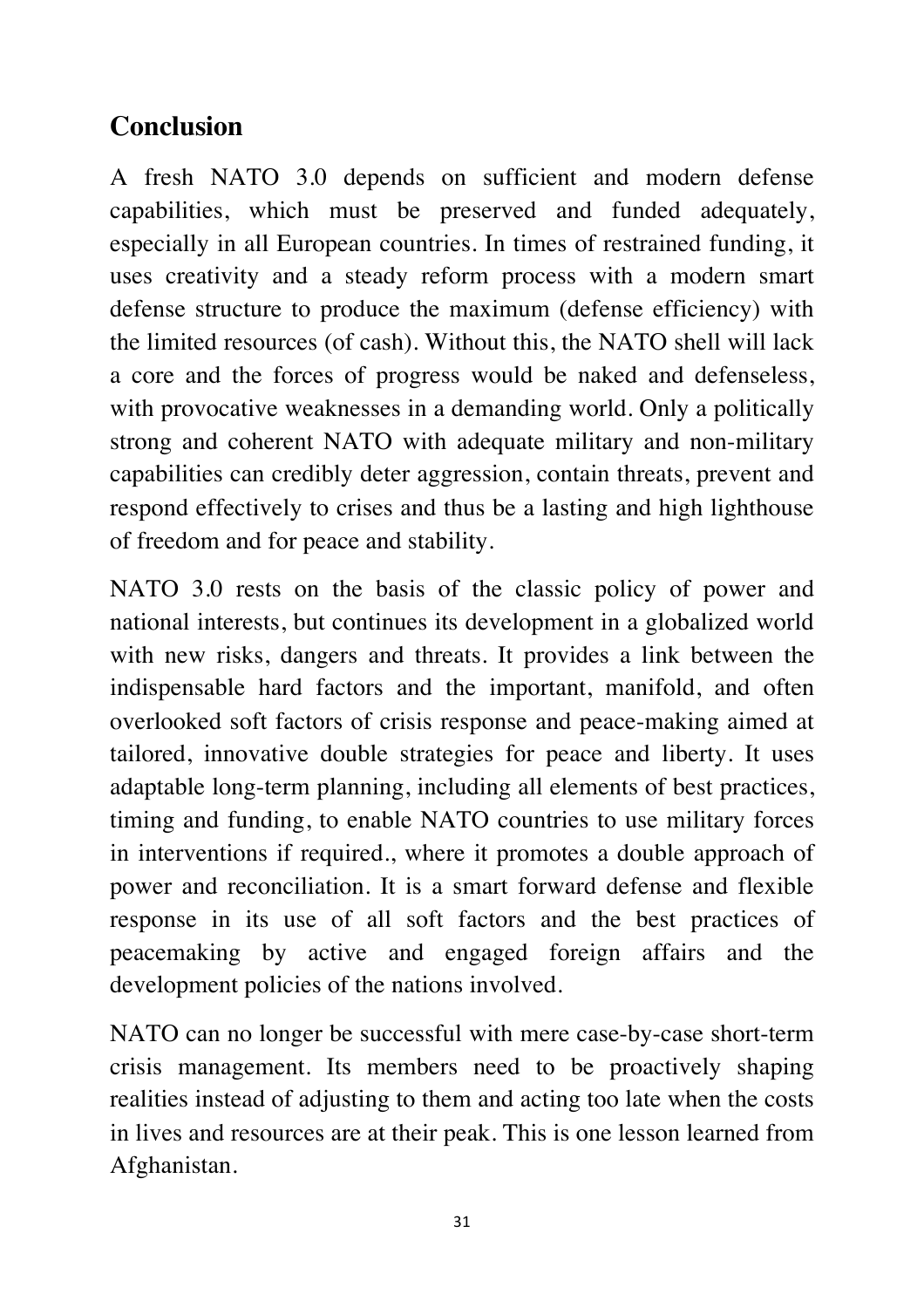NATO 3.0 activates the new global elites for responsible improvement of the world in all areas based on the moral foundation of the UN Charter and human rights. Its additional instruments are global networks, knowledge transfer through mentoring programs, creativity, passion, promotion of the human Codes of Tolerance and Respect (see www.codesoftolerance.com), the containment of radicals, improved planning and control, as well as the large commitment of leaders and individuals.

This newly-designed *NATO 3.0* policy is creative, preventative, action-oriented, extensive, cost-minded, cooperative and profound. It combines political determination with adequate capabilities for engagement as required.

Let's start this process now in all NATO member countries to safe peace and liberty in the  $21<sup>st</sup>$  century for the next generation.

#### **Footnotes:**

<sup>\*</sup> This paper of as special task force of the World Security Network is a summary of different ideas and proposals for a fresh reform of NATO from nine member countries to make the alliance stronger as *NATO 3.0*. Main contributors are: Dr Hubertus Hoffmann (Founder and President World Security Network), LtGen ret. and U.S. Ambassador ret. Edward L. Rowny (President Ronald Reagan's chief negotiator on Strategic Nuclear Arms), LtGen ret Dr Klaus Olshausen (Chairman Clausewitz Association), MajGen ret. Sir Sebastian Roberts (former Commander of the Queeen's Household Division), Vice Admiral ret. Charles Style (former Commandant of the Royal College of Defence Studies in London), LtGen ret. Dr Ulf von Krause, Dr. Hüseyin Bagci (Professor International Relations at the Middle East Technical University in Ankara, Turkey), Géza Jeszenszky (Foreign Minister of Hungary 1990-94), Tunne Kelam (Member European Parliament; Freedom Hero of Estonia), U. S. Navy Rear Admiral ret Dr David K. Shimp, Prof. Umberto Gori (President Center of Strategic, International and Entrepreneurial Studies, University of Florence), Richard Nunneley (Member of the International Advisory Board), LtGen ret Götz Gliemeroth (former Commander ISAF), BrigGen ret. Dieter Farwick (Senior Vice President World Security Network), Henning-Hubertus Baron von Steuben (Member of the International Advisory Board) **,** Przemyslaw Aleksander Schmidt (Member of the International Advisory Board), Fabrizio Bozzato (Editor Italy) and Leonard Wessendorff (Director World Security Network)- The World Security Network Foundation is an independent global network promoting a fresh foreign and security policy we name *World 3.0*-- See more at www.worldsecuritynetwork.com and www.codesoftolerance.com or on Facebook, YouTube, Twitter. Contact: hubertus@worldsecuritynetwork.com.

 $<sup>1</sup>$  Klaus Naumann, Lord Peter Inge, John Shalikashvili, Jacque Lanxade, Henk an den Breemen,</sup> *Towards a Grand Strategy for an Uncertain World. Renewing Transatlantic Partnership*, Noaber Foundation, Lunteren NL, December 2007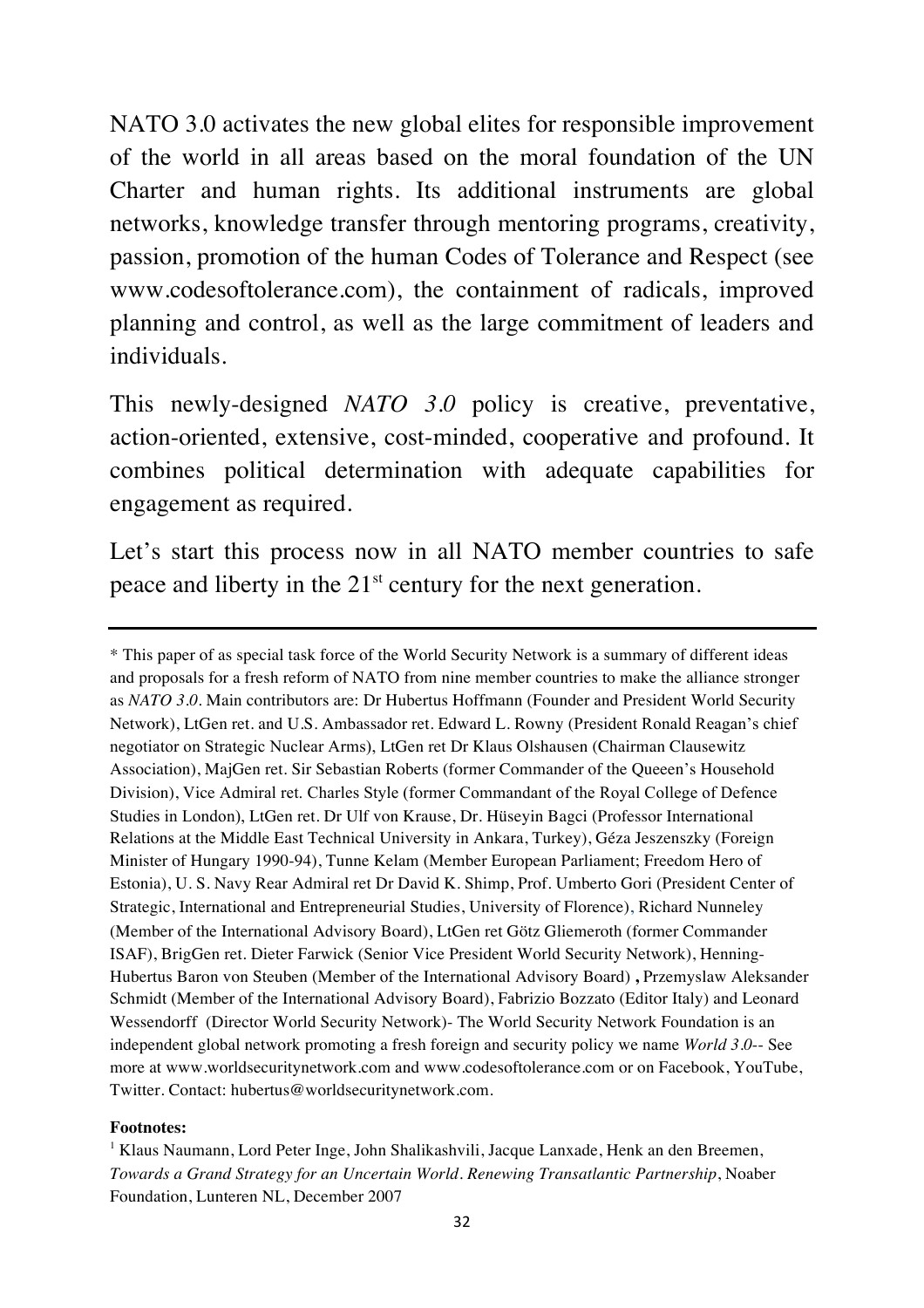<sup>2</sup> *Towards a Grand Strategy for an Uncertain World*, p. 124

<sup>3</sup> Proposals by Carl von Clausewitz in: *On War*, Howard/Paret edition, p. 708

<sup>4</sup> *Towards a Grand Strategy for an Uncertain World*, p. 131

<sup>5</sup> Proposal by German Bundestag MPs Dr. Andreas Schockenhoff and Roderich Kiesewetter: *Impulse für Europas Sicherheitspolitik. Die Zeit zum Handeln ist gekommen (Impuls for European Security Policy – Time to Act)*, Sep/Oct 2012, p. 97

<sup>6</sup> The World Bank, *Military Expenditure, 2011*

<sup>7</sup> Maren Leed and Heather Conley, CSIS, Washington DC, June 2013, *NATO in the Land of Pretend*

#### **French Statements on NATO 3.0**

Hereafter, a fresh French view on NATO 3.0 by Admiral ret. Pierre Lacoste (former Director DGSE) and Rear Admiral Jean Dufourcq (Chief Editor Revue Défense Nationale), through the « other NATO language » ; both are strategists and member of the Académie de marine in Paris.

#### *Admiral ret. Pierre Lacoste:*

Pour ma part, après avoir rappelé que je n'ai plus eu, depuis 23 ans de contacts professionnels avec l'OTAN, je ferai quelques observations générales pour souligner la perte de prestige et de confiance des peuples et des gouvernants de l'Alliance Atlantique envers les Etats-Unis.

Les derniers épisodes en date soulignent les incroyables erreurs américaines vis à vis de la Syrie. Les Etats-Unis soutiennent leur principal ennemi, Al Qaida et ils favorisent le démantèlement d'un des derniers Etats-Nations du Moyen Orient. C'est une autre « libanisation » après la destruction de l'Irak ; c'est un nouvel échec du « nation building » après leurs déboires en Afghanistan.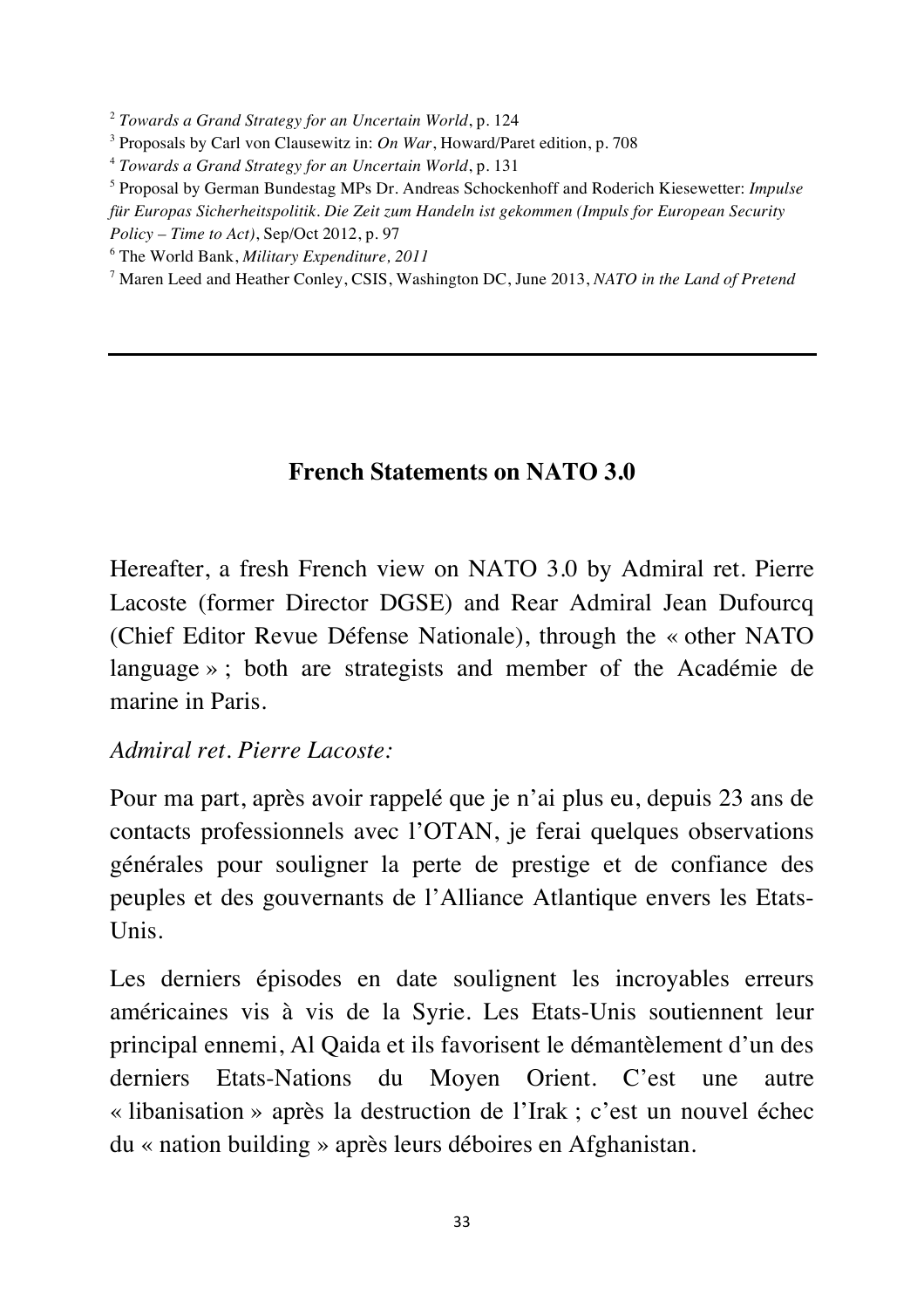Leur soutien aux « Frères musulmans » est incompréhensible : les événements de l'été en Tunisie, et surtout en Egypte, ont démontré leur perversité et leur dangerosité. Nos difficultés au Mali, après les conséquences négatives de la dissémination des groupes et des armes en Libye, démontrent qu'il ne faut pas se tromper d'ennemi et que les plus dangereux sont toujours là.

Sur le plan des stratégies militaires, le choix traditionnel des hautes technologies a entrainé quelques succès tactiques, général mais leurs conséquences politiques sont déplorables. Certes les drones ont éliminé quelques responsables mais des milliers de martyrs volontaires sont prêts à les remplacer. Enfin et surtout, les redoutables enjeux logistiques du retrait d'Afghanistan, vont coûter des milliards de dollars pour rapatrier les immenses stocks mis en place pendant la plus longue guerre de l'histoire des Etats-Unis.

Bref je veux souligner que la machinerie de l'OTAN est archaïque et condamnée à terme par le retrait et par les incohérences des Etats-Unis. Dès lors que l'ex première puissance politique et économique mondiale est désavouée par les peuples de l'Occident démocratique, les aspects « surréalistes » de cette énorme organisation et, plus concrètement, de la prochaine réunion de Berlin frappent les observateurs de bon sens ».

#### *Rear Admiral ret Jean Dufourcq:*

J'ai passé cinq années dans une position intégrée dans une structure l'OTAN (Naples, Rome) et quatre années au service de l'Union européenne et de sa PCSD (Bruxelles). Elles m'ont inspiré les réflexions suivantes.

Depuis la fin de la guerre froide il y a 20 ans, l'OTAN hésite entre trois postures : une union stratégique défensive des démocraties construites sur le modèle occidental, un opérateur stratégique offensif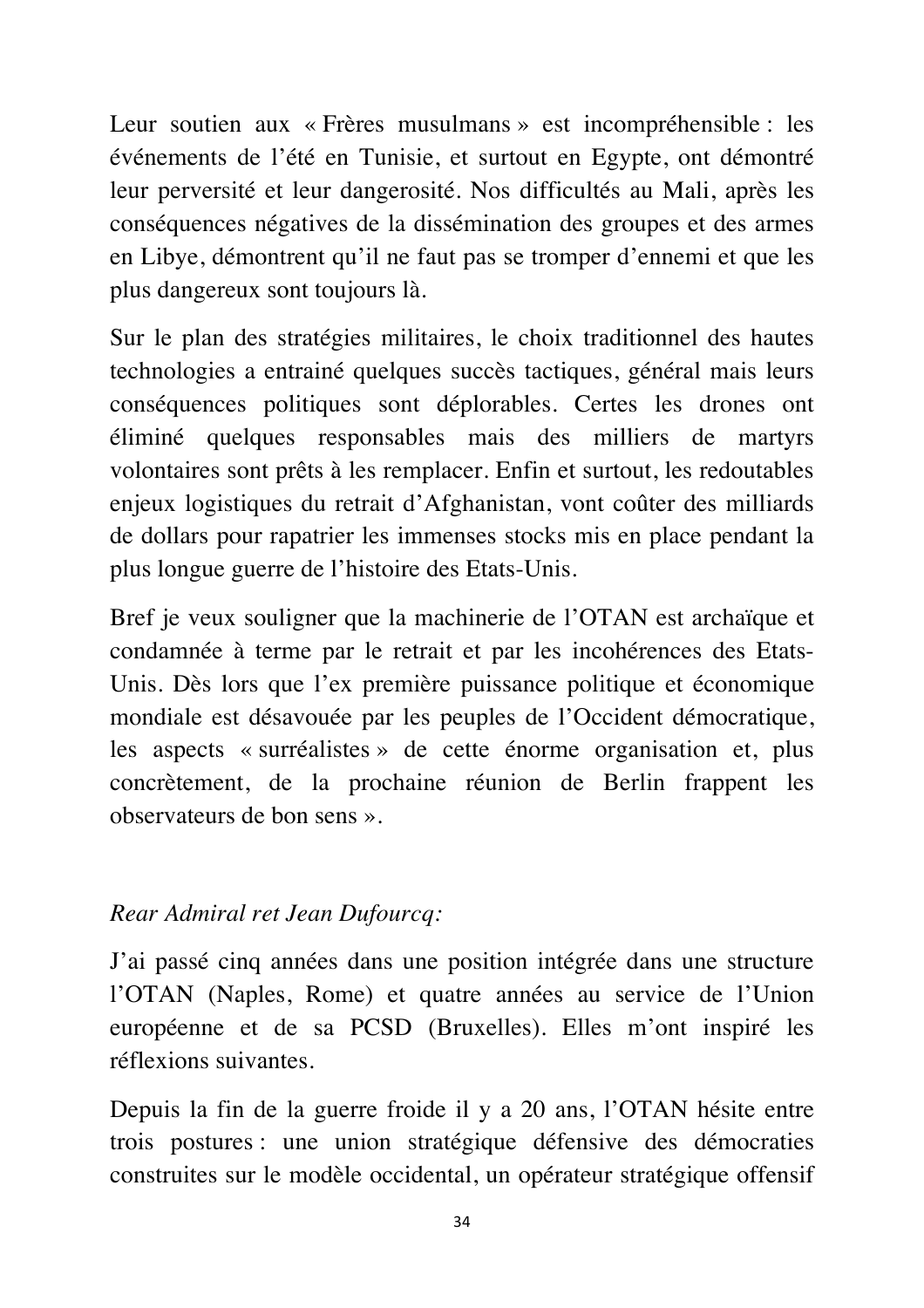capable de former, doter, entraîner et conduire des coalitions larges pour des actions de sécurité à l'échelle de la planète ou un instrument polymorphe qui s'adapte de sommet en sommet aux tensions du monde et aux « modes » occidentales (RMA, DCI, MD, Comprehensive approach, Smart defense …). Faute de choix, c'est cette dernière option pragmatique qui prévaut. Faute de vision commune aux Américains et aux Européens, c'est la vision américaine, la plus construite car fondé sur les seuls intérêts américains qui s'impose dans l'OTAN. Cette hésitation et cette tendance a désagrégé progressivement le ciment de l'Alliance qui était celui des démocraties unies pour la liberté face au défi soviétique. L'affaire syrienne le démontre aisément.

Il ne faudrait donc pas que la dynamique NATO 3.0 continue d'ignorer la dualité atlantique pour ne mettre en place qu'une vision stratégique américano centrée : un dispositif antimissiles à vocation mondiale avec un cœur dans les Rocheuses et des rampes AMB à la périphérie européenne et est-asiatique ; une cyberdéfense pilotée de façon couverte par un cœur de la NAS pilotant un centre d'excellence de l'OTAN et un dispositif coordonné de forces spéciales alliées capables de porter des coups à distance stand off (notamment via des drones armés) partout où les intérêts occidentaux sont en danger. Cette approche isolationniste, et punitive dans l'esprit, qui enrôle les nations alliées dans une stratégie type de puissance maritime ignore la réalité géopolitique de l'autre partie européenne de l'Alliance. Celle-ci est centrée sur la réalité continentale de l'Europe articulée sur ses périphéries essentielles ; euratlantique, euroméditerranéenne et euroasiatique. Cette réalité exige et dessine une stratégie ouverte de coopération régionale essentielles pour la stabilité et la sécurité du heartland qui continuent d'être la clé d'équilibre du monde. L'Europe stratégique ne peut se contenter d'être le contrefort oriental d'un continent américain, cœur de la sécurité du monde occidental, pas plus que l'Asie de l'Est ne peut se contenter d'être le contrefort occidental de ce même continent américain. C'est à une articulation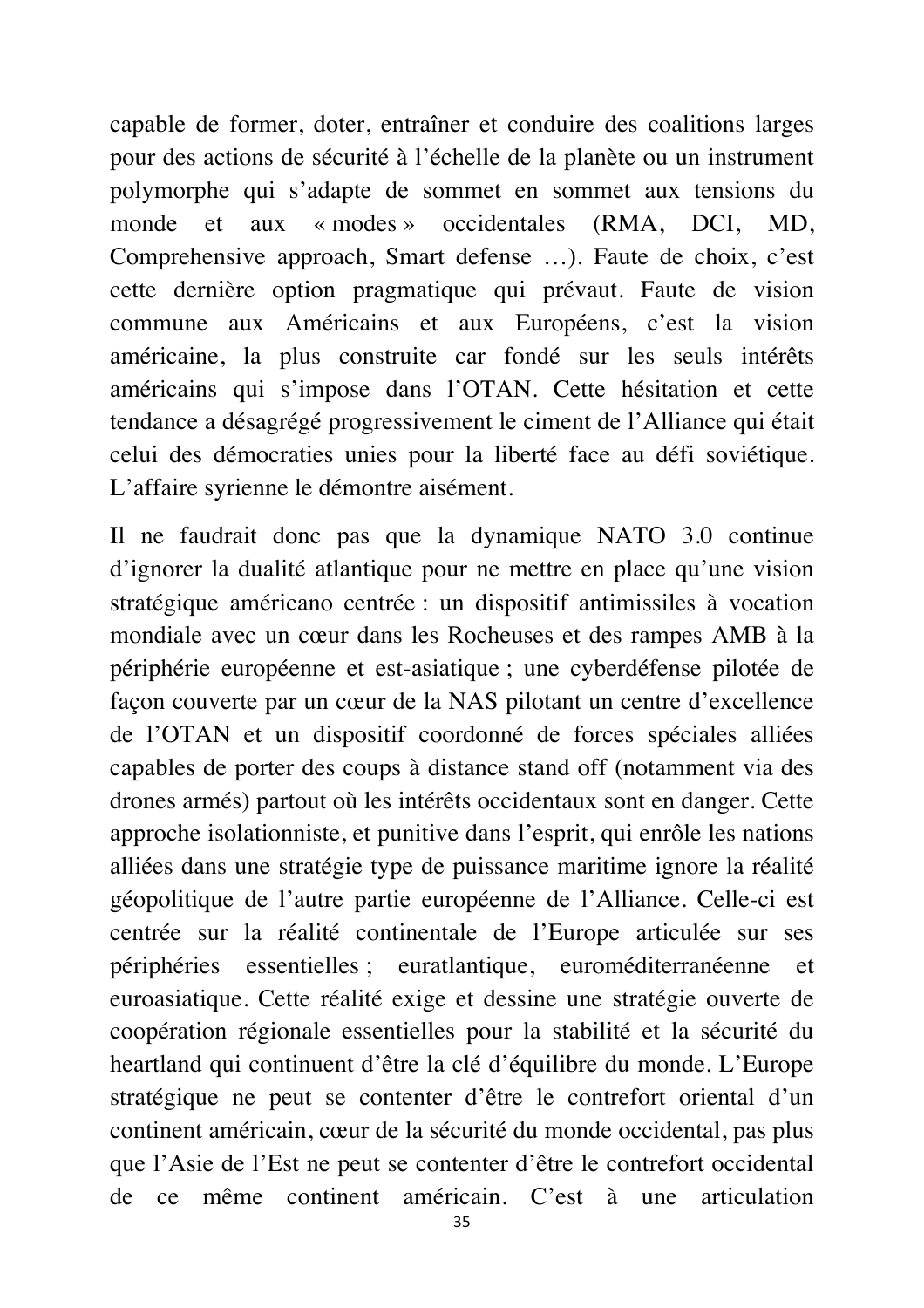polycentrique du monde que la stratégie américaine doit se conformer et qu'elle doit favoriser avec la transformation de l'OTAN, si l'on veut sauver cette superstructure militaire construite par les peuples de la liberté, il y a plus de 50 ans.

Dans le monde qui vient, il n'ya plus de place pour l'OTAN d'hier même avec la Smart défense ni pour le leadership américain sur la sécurité du monde, même au nom d'une conception libérale et coopérative de la sécurité.

*Références bibliographiques des travaux de l'amiral Jean Dufourcq (www.defnat.com):*

*I. La place de l'Alliance atlantique ; RDN été 2012 ; (extrait)*

#### … Diagnostic

La vérité est que nous sommes depuis 20 ans bien embarrassés avec l'Alliance atlantique et son organisation militaire, l'Otan, et que nous cherchons sans beaucoup de succès la place à lui donner dans nos entreprises de sécurité et de défense d'un côté, et celles de développement et gouvernance de l'autre. Faute d'avoir pu redéfinir une vision commune et structurante de celles-ci, nous développons des projets successifs pour échapper à cette probable réalité de la péremption des alliances militaires au XXIè siècle. Nous hésitons d'ailleurs souvent dans ces projets à répétition entre deux axes potentiels de développement dont l'articulation est plus que problématique. Le premier, géopolitique a conduit à des élargissements successifs sur une base de continuité continentale pour laquelle l'Otan a enrôlé l'Union européenne en l'entraînant vers l'Asie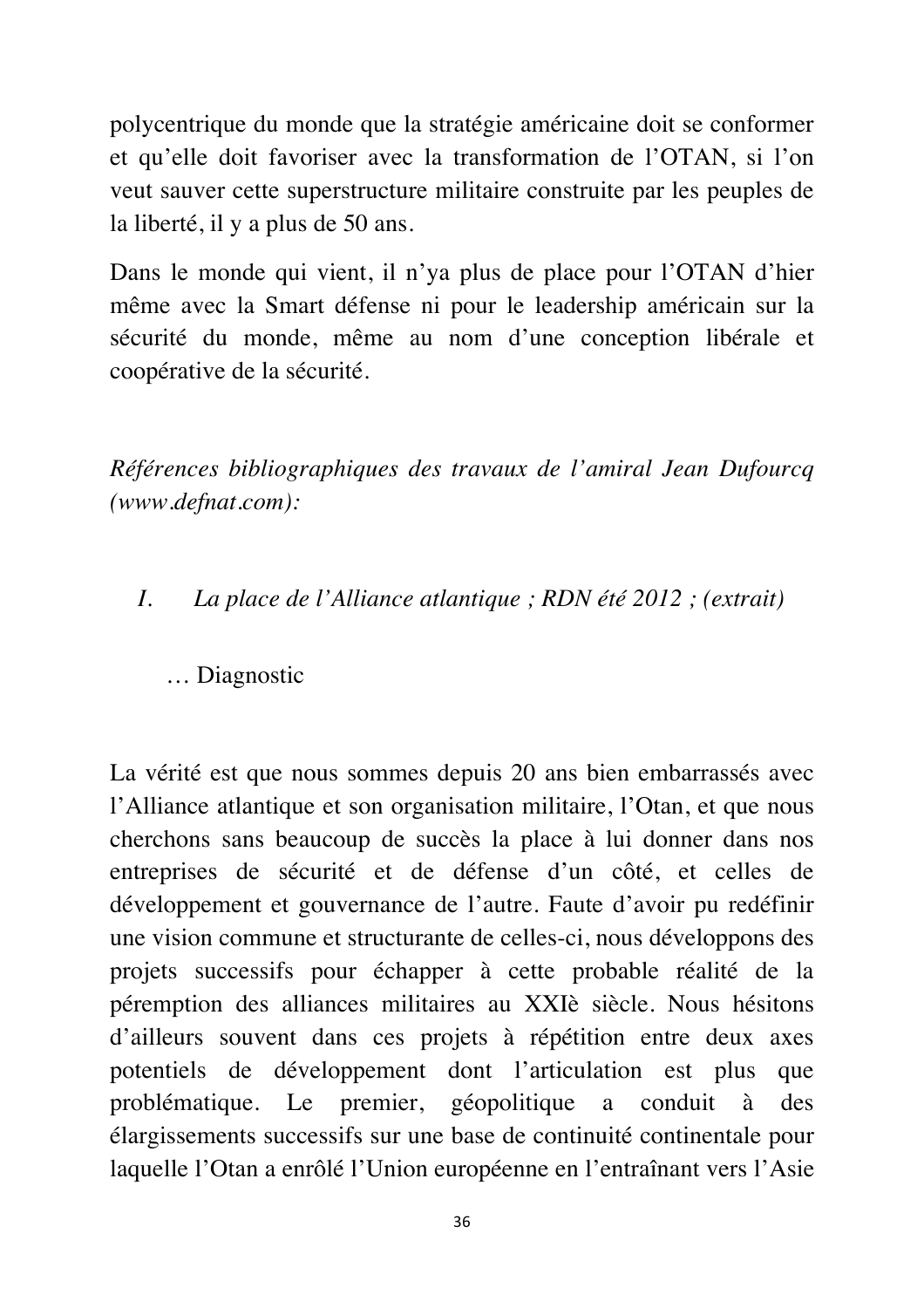centrale mais en prenant bien soin de contourner et de confiner la Russie. Le second, fonctionnaliste et d'essence anglo-américaine a cherché à rassembler la famille des démocraties libérales par-delà les frontières dans une forme de coopération occidentaliste capable de confiner les puissances émergentes, notamment en Asie. Mais force est de constater que cette double dynamique n'a pas su recréer une nouvelle identité pour l'Alliance et une nouvelle utilité pour l'Otan.

C'est aussi qu'après la disparition du système soviétique, la gestion de ses restes a été longue et complexe, notamment du fait de la dissémination nucléaire qu'il fallait encadrer, de la réunification européenne qu'il fallait organiser et de la gestion des Etats issus de la Yougoslavie qu'il fallait stabiliser puis viabiliser. Elle a imposé dix ans d'activités politico-militaires intenses pour l'Alliance auxquels ont succédé 10 ans de reconstitution d'une relation avec un pouvoir russe rénové en 2000 et qui est loin d'être un partenaire facile. Quant à l'épiphénomène tragique du terrorisme international qui a, pendant cette même dernière décennie, occupé passablement les esprits de l'Alliance et même failli devenir sa raison d'être, il a débouché en 2011, après de multiples opérations en coalition plutôt infructueuses, sur les printemps arabes qui vont désormais polariser l'attention de tous les alliés, pour des raisons bien différentes d'ailleurs selon le bord de l'atlantique où l'on vit.

1991 et 2001 sont deux points tournants stratégiques pour les alliés nord-américains ; 1991 et 2011, leurs équivalents pour les alliés européens. Distorsion réelle des perceptions.

Aujourd'hui l'Alliance prend peu à peu conscience de la divergence des destinées des alliés atlantiques : les Etats-Unis repositionnent ostensiblement leur puissance militaire de part et d'autre de l'Asie-Pacifique et les Européens gèrent à leur façon si déconcertante leur espace régional en semblant renoncer à la puissance militaire collective. Les peuples libres signataires du traité de Washington de 1949 ont bien évolué depuis et leur alliance défensive contre l'ennemi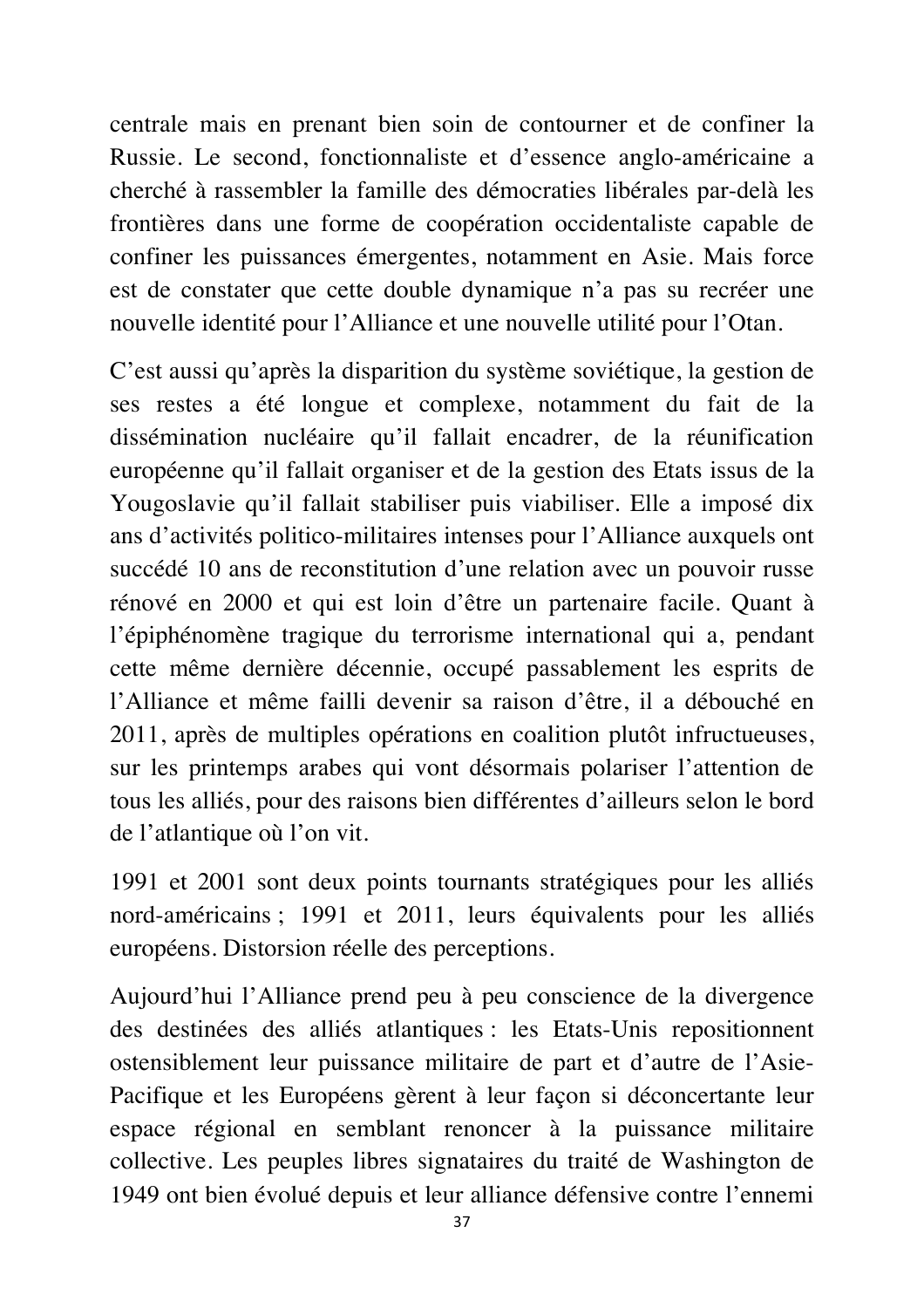soviétique ne les rassemble plus dans le même effort. Quel ciment peut-il rester dans ces conditions pour l'Otan et ses nations ? La menace Sud fut un temps un succédané possible, vite remplacé par la guerre globale contre le terrorisme et la promotion de la démocratie dans le « grand moyen orient ». L'obsession américaine d'invulnérabilité mise à mal par le 11 septembre reprend du service depuis deux sommets sous la forme d'un bouclier antimissile global capable de fédérer les alliés et de leur faire retrouver les vertus de la cohésion atlantique. On en parlera encore longtemps.

On voit bien que c'est la raison d'être de l'Alliance qui pose aujourd'hui problème. Non que le statu quo fondé sur l'adaptation réactive de sommet en sommet ne puisse encore durer quelques années mais plutôt parce que la grande crise économique dans laquelle tous les alliés sont désormais engagés multiplie les compétitions entre eux. Elle fait retrouver à chacun les ressorts de l'action des Etats qui forment l'Alliance atlantique, ces ressorts essentiels qui font éclater les solidarités et révèlent les différences de posture entre nations. Car tous les Etats alliés ont la charge première de défendre les intérêts et les valeurs des nations ou des peuples qu'ils incarnent et d'assumer les responsabilités que l'histoire et la géographie leur ont dévolues. Et ce, bien avant toute injonction de l'Alliance qui les lie. Là est aussi le fondement de leur légitimité. Mais les temps des crises actuelles les éprouvent.

Voilà pourquoi sans doute plutôt que de regarder en face les distorsions d'une alliance atlantique dont les différentes nations sont de moins en moins capables de définir le projet commun en raison de leurs destinées distinctes, on exécute les missions définies militaires définies par le plus résolu qui regroupe autour de lui une coalition que l'Otan soutient, comme en Irak, en Afghanistan ou récemment en Libye. Ou on se réfugie dans les délices éprouvés des cuisines technocratiques habituelles : réforme de la structure territoriale de l'Otan, modernisation du siège, financements communs des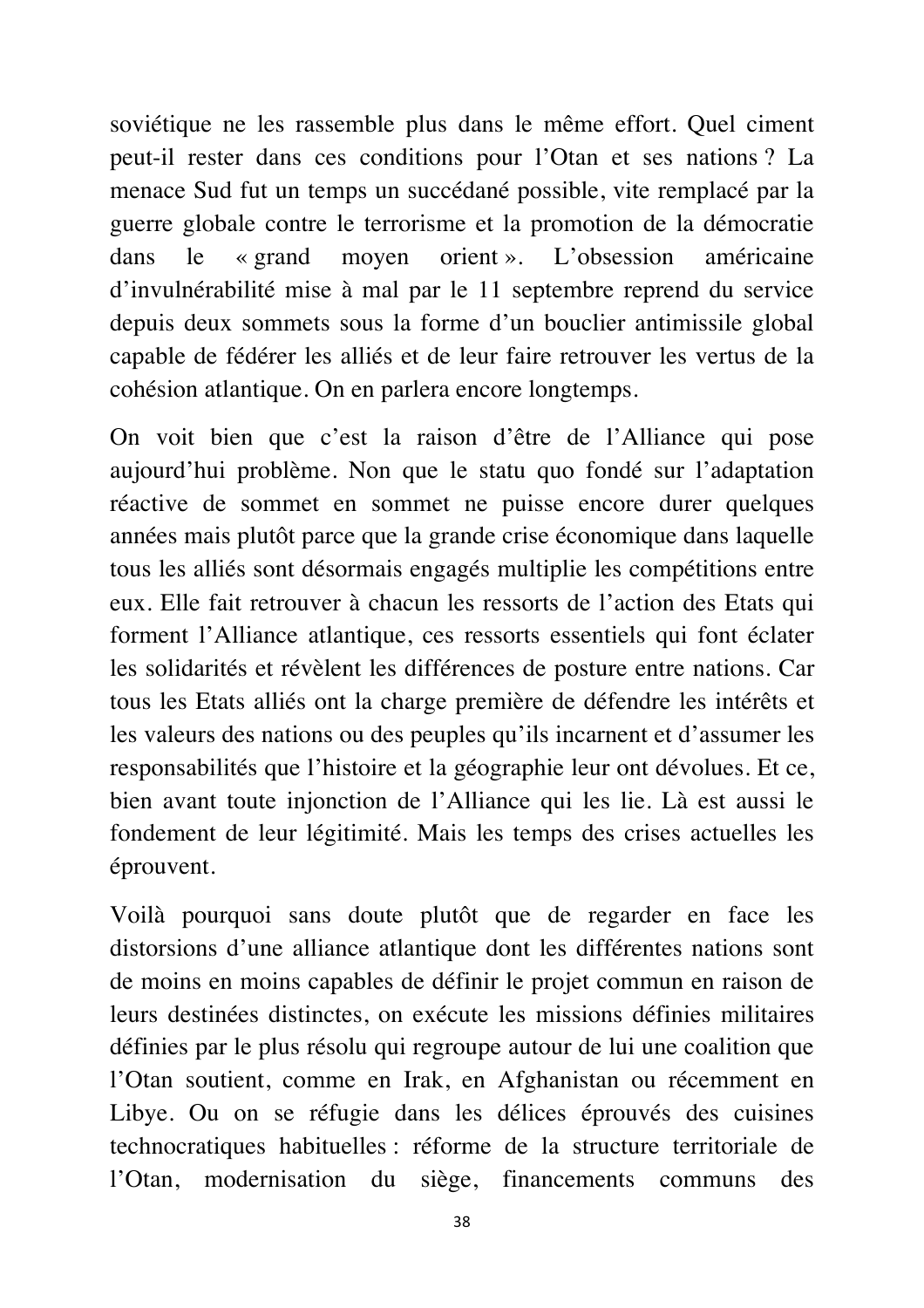opérations, injonctions capacitaires, relations Otan-UE, déclinaisons Berlin+ ou même Berlin + inverse, en oubliant au passage la dissymétrie des deux organisations, l'Otan et l'Union européenne condamnées à coopérer malgré leurs finalités si distinctes. Mais cette façon de temporiser est sans doute la seule qui vaille en l'absence d'une vision d'ensemble de l'avenir.

Combien de temps cela peut-il durer encore?

## *Projections:*

Pour sortir d'une impasse qui se confirme et annonce une fin probable et tirer parti de la nouvelle position française au sein de l'Otan, on peut esquisser ici quelques pistes nouvelles capables de redonner une place utile à l'Alliance atlantique dans les nouveaux équilibres qui se dessinent sur la planète et dont on peut penser qu'ils se stabiliseront dans 20 ou 30 ans lorsque la transition démographique mondiale arrivera à son terme.

La thèse exposée ici sort des sentiers battus mais elle n'est pas nouvelle. Elle a déjà fait l'objet de suggestions régulières dans cette revue ; elle est que les instruments résiduels pertinents de l'Alliance doivent désormais être mis au service d'une émancipation stratégique européenne permettant un rééquilibrage géostratégique du continent. L'Otan en serait la matrice et en constituerait l'héritage. A la logique transatlantique d'hier qui assujettissait étroitement l'Europe aux visions stratégiques américaines doit succéder demain un nouveau partenariat euro-américain élargi en Atlantique, une nouvelle responsabilité continentale de l'Europe assortie de nouveaux partenariats euro-méditerranéens et eurasiatiques. Ces partenariats à approfondir viendraient équilibrer les démarches américano-asiatiques qui se dessinent de plus en plus fortement sous le président Obama consacrant le moindre intérêt américain pour l'Europe.

C'est le bon moment de réaliser cette émancipation stratégique.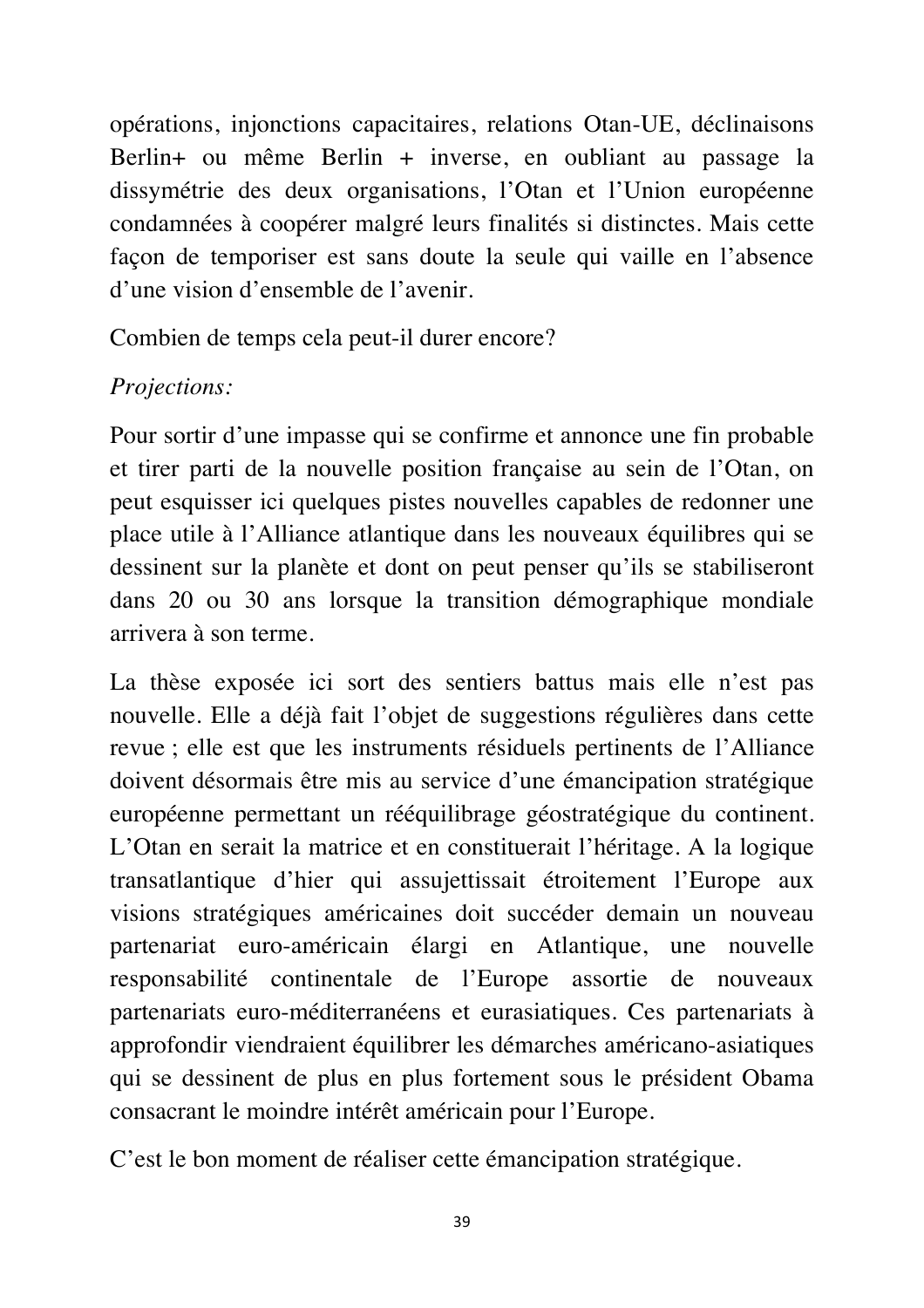Ainsi répartie, déclinée et démultipliée, l'Alliance atlantique pourrait s'effacer en quelques décennies pour permettre cette mutation vers de nouveaux partenariats régionaux mutuellement favorables et structurants. Ces nouveaux champs de coopération ou d'alliance préfigureraient la nouvelle réalité stratégique qui se profile à 20 ou 30 ans d'une planète de 9 milliards d'habitants dont seuls 10 à 12% appartiendront à ce qui constitue le noyau actuel de l'Alliance. La société mondiale ainsi rééquilibrée pourrait en effet s'organiser en 6 ou 7 grandes zones de plus d'1 milliard d'habitants qui vivraient dans la même dynamique de développement humain et économique et assureraient leur sécurité selon des modalités certes voisines mais plus homogènes et en phase directe avec leur histoire, leur culture et leurs économies.

C'est un devoir d'y veiller tant Otan, UE et Etats développés sont fragilisés.

Faute de savoir formuler des propositions constructives et de pouvoir développer des pistes courageuses, les Etats suivent complaisamment les penchants égoïstes ou corporatistes de leurs administrés et sont bien peu capables de leur proposer aujourd'hui de nouvelles frontières permettant d'exprimer leurs génies propres et de libérer leurs forces productives.

A défaut de cette dévolution à l'Europe émancipée des principaux héritages de l'Otan (dont les Européens ont été et restent après tout les actionnaires majoritaires) sur la base d'une vision à long terme réaliste et audacieuse, l'Alliance atlantique ne peut plus que péricliter dans un occidentalisme défensif qui la conduira à s'opposer au mouvement inéluctable du monde ou dans une posture d'attentisme improductif qui finira par la marginaliser.

De même faute d'une émancipation stratégique résolue, l'Union européenne pourrait se désagréger et perdre l'une de ses raisons d'être décisive, l'organisation d'une communauté de destin et d'intérêt en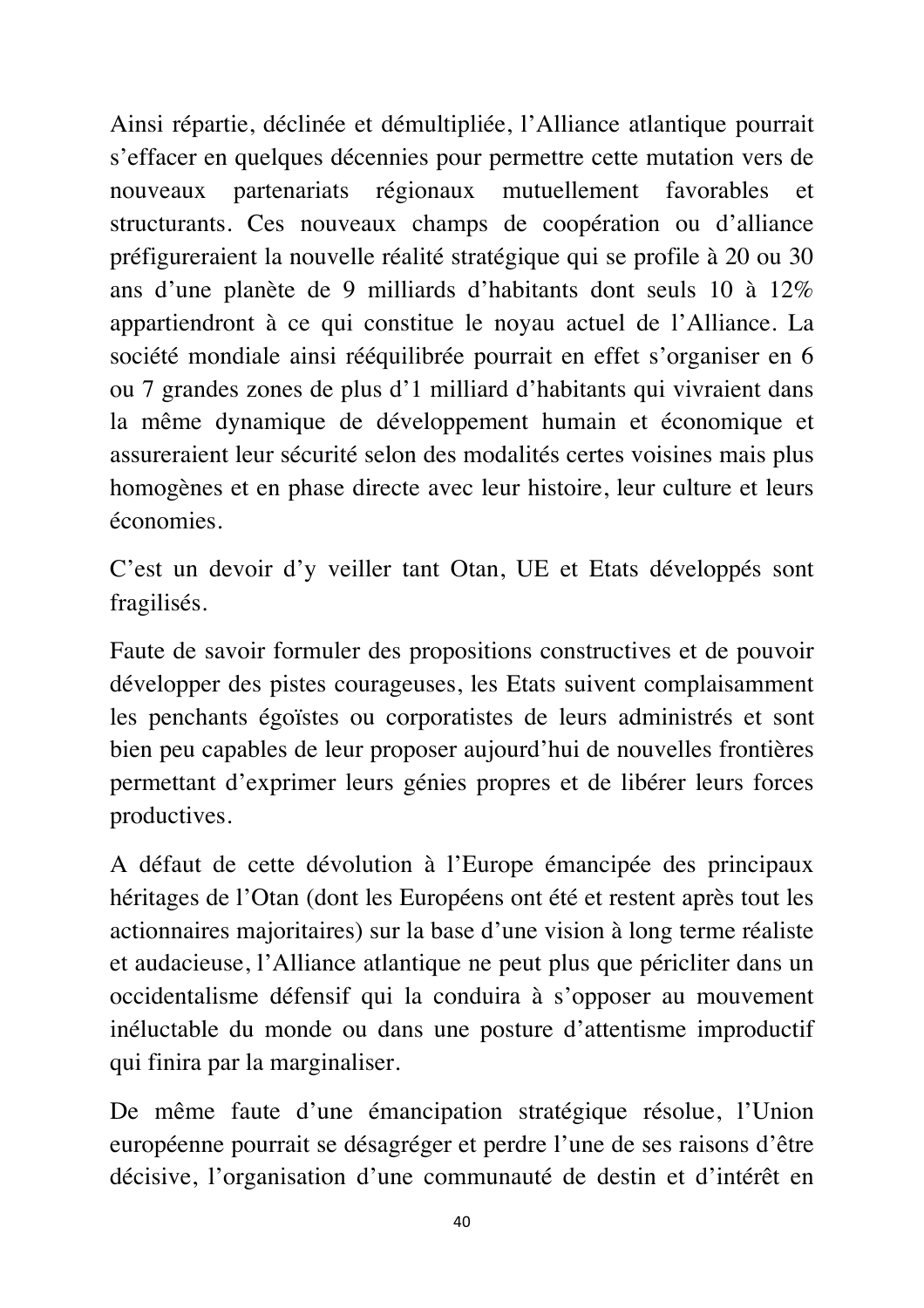lieu et place des antagonismes tragiques que les nationalismes et les idéologies avaient suscités au cours des siècles précédents.

Il y a donc nécessité urgente sortir de l'Alliance de l'ornière actuelle.

*Actions:*

Forts de cette analyse radicale mais réaliste et conscients de la nécessité de cesser de tourner autour du point moyen d'une alliance atlantique que les réalités stratégiques du XXIè siècle invalident progressivement, cherchons quels seraient les points tournants qui permettraient d'aborder de façon décisive la mutation de l'Alliance.

Contentons-nous de les énoncer, chacun mériterait pourtant un long développement.

L'émancipation stratégique de l'Union européenne passe par la mise en place d'un Commission stratégique euro-américaine en lieu et place du Conseil de l'Atlantique Nord qui associe le gouvernement des Etats-Unis, le Conseil européen et ses instances pertinentes. En quelque sorte, une Alliance globale sans Otan. Une structure de coopération globale et sans priorité affichée aux questions de défense qui ne sont plus l'ultima ratio du XXIè siècle.

L'émancipation militaire de l'Union européenne passe par la prise du contrôle politique et de la direction stratégique de Shape par les Européens et son abonnement principal aux opérations de la PCSD. Ni les préventions britanniques, ni les chantages turcs ne doivent faire renoncer à cette européanisation du QG opérationnel de l'Otan. Elle passe aussi par l'articulation soignée de l'AED et du Shape rénové afin de redonner à la question des capacités une dimension européenne raisonnable et cohérente, en phase avec ce que les Européens sont décidés à consacrer à leur défense, c'est à dire de l'ordre de 1% de leur richesse. Souvent dénoncé pour la modicité de cet effort et la lâcheté qu'il révèlerait, cette modeste militarisation de la posture collective européenne n'est pourtant pas incohérente avec l'analyse de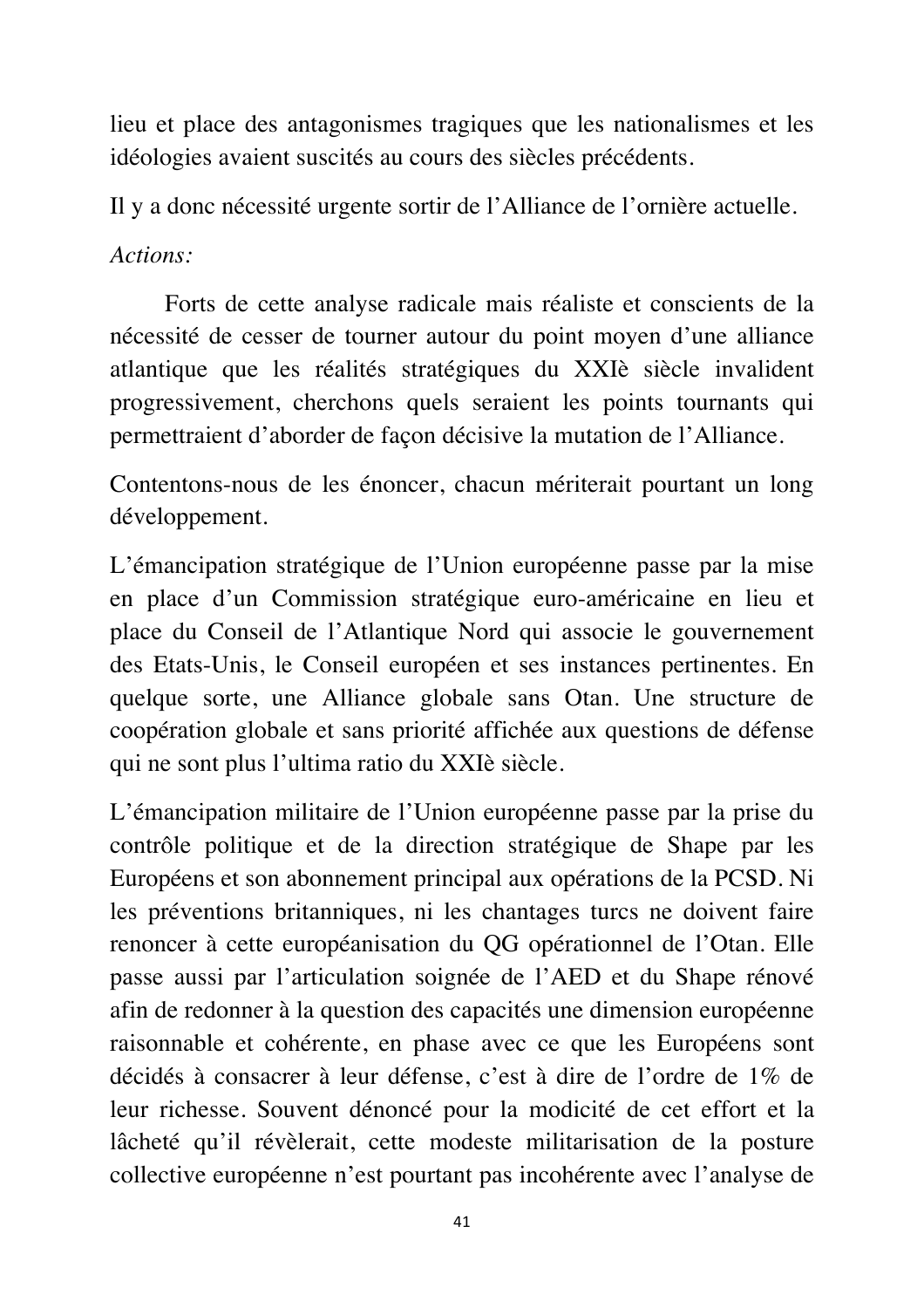la menace que font les Européens et les responsabilités qu'ils sont disposés à endosser collectivement. Ce que font et feront les Etats-Unis en matière militaire correspond à leur culture de l'engagement international et n'a pas à entrer dans le jeu des comparaisons ici. Leur posture militaire relève d'une autre ambition et d'une autre expérience stratégiques. En quelque sorte, promouvoir une Otan sans alliance, une structure militaire collective européocentrée sans prééminence américaine.

La densité stratégique de l'Atlantique et les enjeux de la coopération dans l'Atlantique Nord comme dans l'Atlantique Sud militent pour rechercher une nouvelle forme de dialogue atlantique incluant des pays aussi importants que le Mexique, le Brésil, l'Argentine, le Maroc ou l'Afrique du Sud. De nouvelles régulations stratégiques, notamment navales sont à imaginer pour organiser en Atlantique les échanges et les solidarités entre riverains et sécuriser le trafic maritime mondial. L'Atlantique dans son ensemble doit trouver une nouvelle cohérence stratégique en dehors de l'Alliance atlantique et tous ses riverains doivent y contribuer au Nord comme au Sud. Trois continents doivent trouver là une nouvelle structure de concertation stratégique qui permettra leur développement complémentaire et coordonné. En quelque sorte, organiser un Atlantique sans alliance ni Otan mais avec une nouvelle coopération tricontinentale, Amérique, Afrique, Europe.

Enfin, il faut considérer que le point d'équilibre stratégique du continent eurasiatique qui va de Brest à Vladivostok, de l'Atlantique au Pacifique est situé quelque part sur l'axe qui joint Paris à Moscou en passant par Berlin et Varsovie, car à l'Ouest de l'Oural ne vivent plus désormais que moins de 20% des 140 millions de Russes. Il faut aussi relever que le continent européen est à l'Ouest bordé par deux mers intérieures, la mer baltique et la mer méditerranée, qui définissent deux archipels directement associés au destin européen continental, l'archipel qui regroupe les îles britanniques et les pays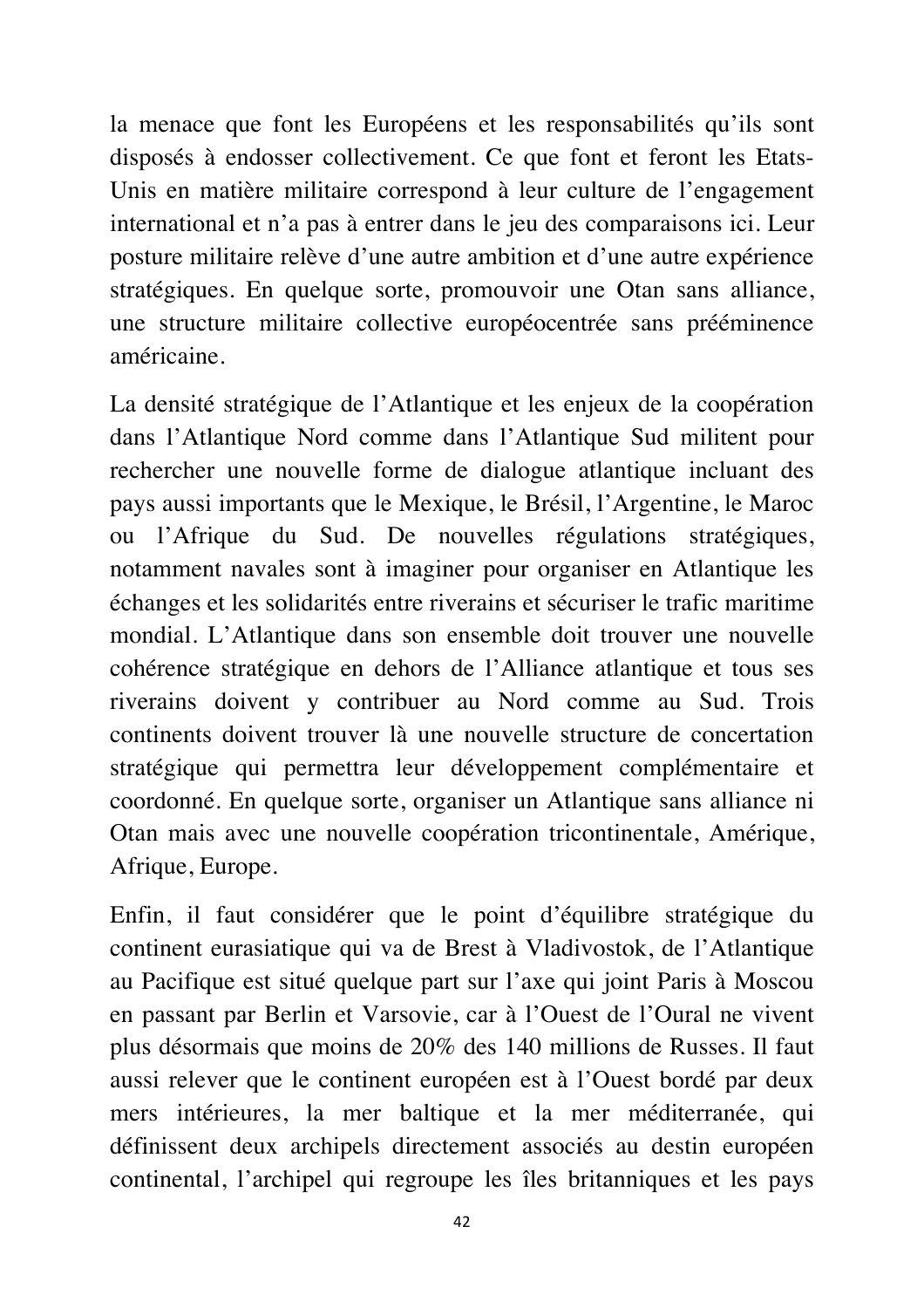scandinaves au Nord, l'archipel qui comprend les pays d'Afrique du Nord séparés de l'Afrique noire par l'océan de sable du Sahara et sa rive du Sahel, au Sud. C'est une nouvelle approche collective de la masse continentale de l'Atlantique à l'Oural et du Cap Nord au Sahel qui permet de rendre compte d'une communauté humaine d'un milliard d'habitants dont il faut préparer la communauté de destin et d'intérêt au sein d'une planète nouvelle de 9 milliards d'habitants.

Voilà ce que permet de promouvoir une émancipation européenne sur la base de la dynamique entretenue jusqu'ici par l'Otan et dont il faut désormais infléchir le cours.

\*

C'est sans doute à une alliance euro-asiatique qu'il faut se préparer à long terme pour gérer de nouveaux voisinages avec l'Afrique et l'Asie en bonne intelligence avec un continent américain dont la prééminence se relativise et les intérêts s'éloignent d'Europe. Cette alliance euro-asiatique fera le pendant au partenariat américanoasiatique que promeut l'actuelle administration américaine. C'est en se métamorphosant pour permettre ces évolutions progressives que l'Alliance atlantique trouvera une place, un prolongement utile, plutôt qu'en définissant de nouveaux concepts, de nouveaux partenariats et en poussant à de nouvelles intégrations de plus en plus improductives et de moins en moins acceptables.

La place que la France occupe aujourd'hui dans l'Otan ne doit pas l'assujettir au consensus de façade qu'affichent les alliés traditionnellement alignés sur la protection américaine. Sa position singulière au cap occidental du continent européen, son engagement ancien en Méditerranée et en Afrique, l'autorité indiscutable que lui confèrent ses outremers et sa responsabilité permanente au Conseil de sécurité de l'ONU la désignent pour constituer l'avant-garde de la réflexion stratégique euroatlantique. Aujourd'hui comme hier, son talon d'Achille reste son aptitude pédagogique, sa force de conviction,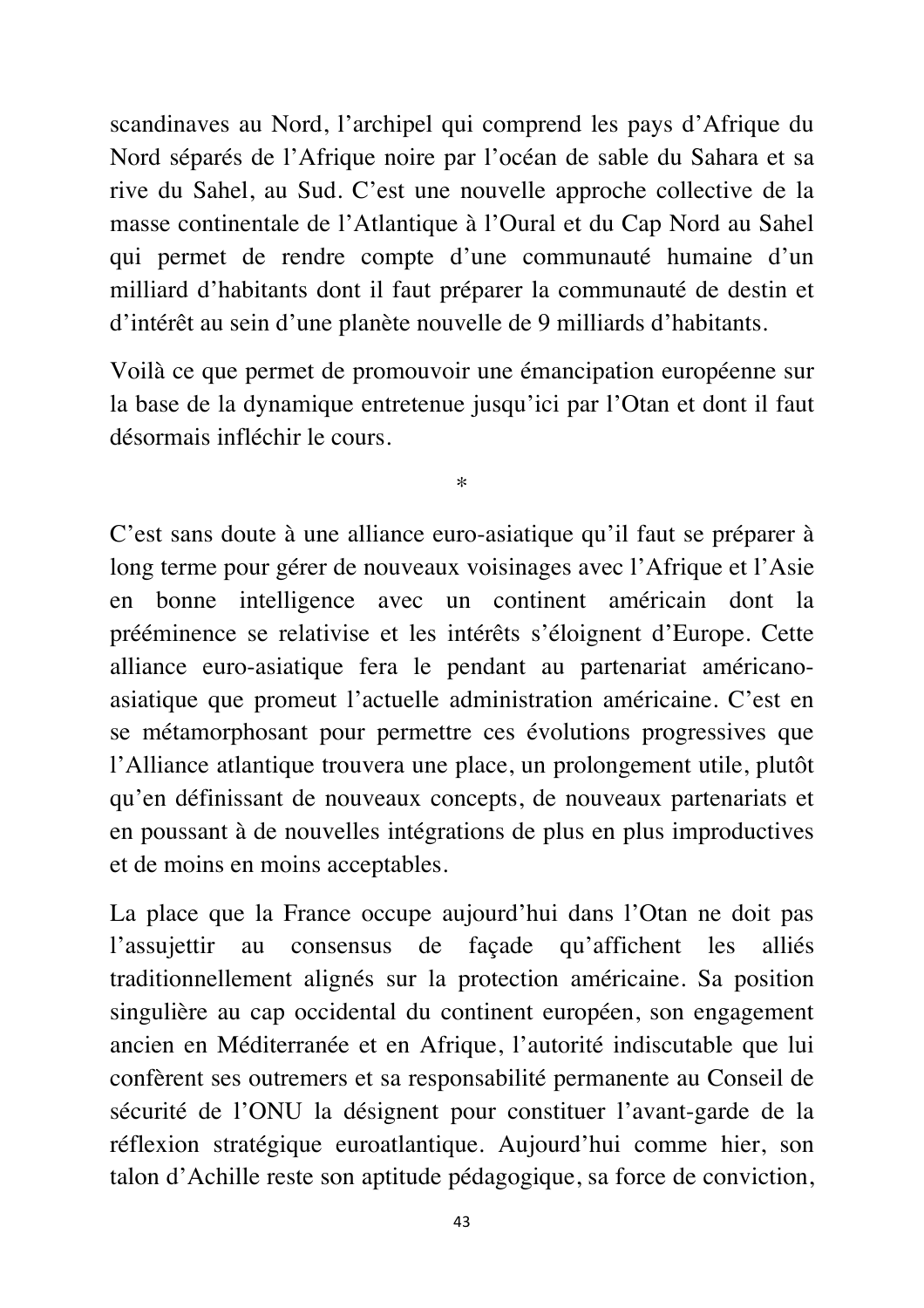sa capacité à enrôler ses voisins et partenaires dans une telle entreprise de grande ampleur.

Aujourd'hui comme hier, la sécurité du continent européen et la construction d'une forte personnalité politique européenne passe par un dialogue responsable et ambitieux entre Londres, Paris et Berlin et la capacité de ces trois grands Etats à définir un modèle viable et convainquant de puissance européenne pérenne qui entraîne les autres alliés européens et rassure les alliés nord-américains. ///

#### *II. Le paradoxe militaire européen- RDN été 2013 (extraits)*

… Une plus grande Europe, résolument géopolitique et non plus fonctionnelle

La démarche européenne est, on le sait, double depuis l'origine, une réponse et un pari. La réponse, c'est celle qu'il fallait donner à un long passé tragique de guerres intestines en Europe par affrontement des nationalismes, une affirmation « du plus jamais cela, 1914 et 1940 », ce suicide collectif des Européens. Quant au pari, il stipulait que l'intérêt général collectif allait l'emporter sur tous les intérêts particuliers nationaux, la Commission européenne était chargée d'y veiller. Il ne fait pas de doute que la réponse apportée depuis les années 1960 a été convaincante et que la conflictualité intra européenne a désormais cédé la place de façon durable à une coopération, certes compétitive mais globalement bénéfique. Mais il est plus hasardeux de penser que le pari de l'intérêt collectif a été gagné, la posture communautaire n'ayant guère convaincu en imposant d'une part, une forme de concurrence qui divise et oppose, et d'autre part, en s'attachant à dénationaliser les postures politiques, économiques et sociales, tout en restant à la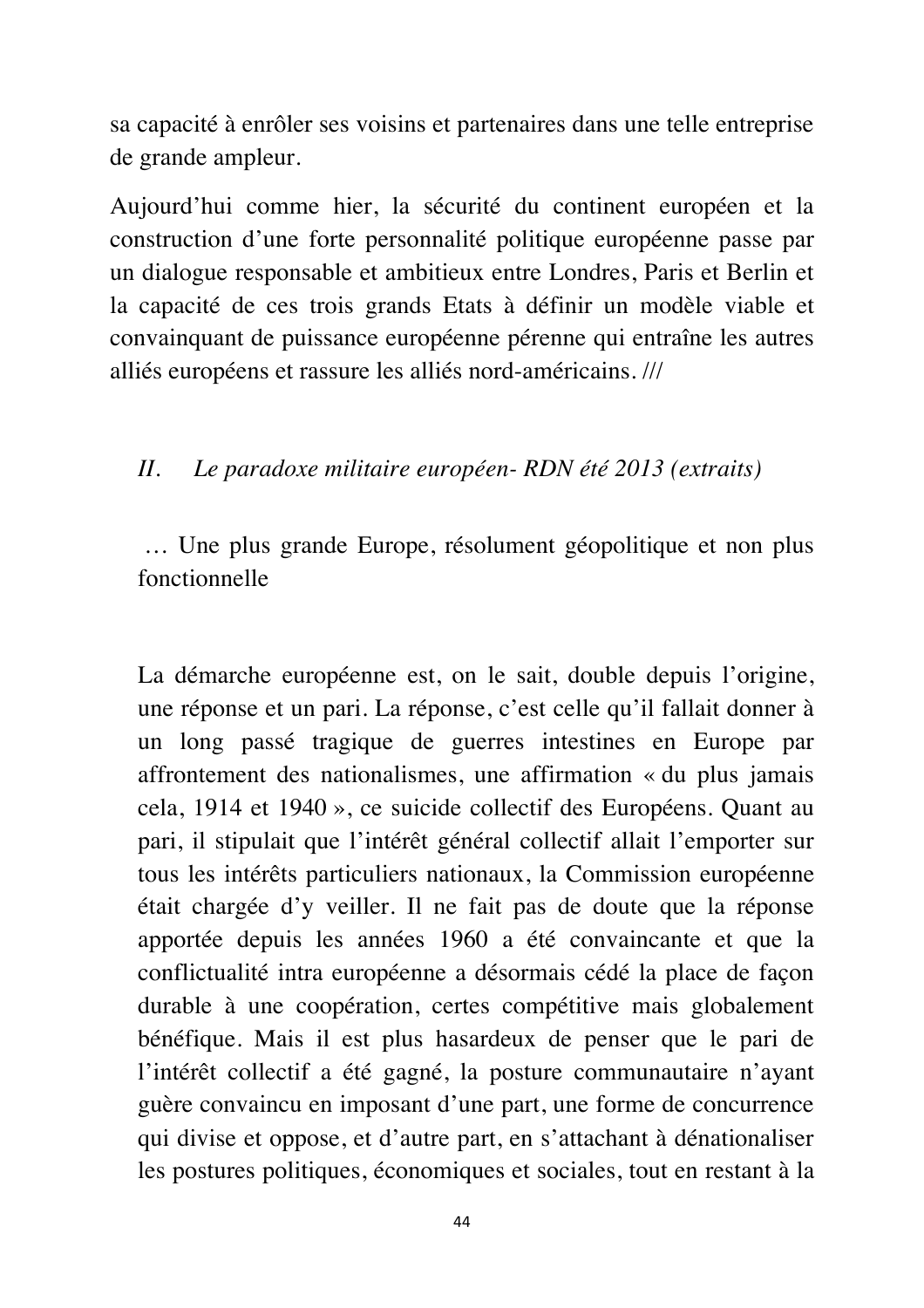périphérie du patriotisme européen et de la souveraineté collective. L'impasse est aujourd'hui avérée.

Pour en sortir, certains sont tentés d'affaiblir encore les Etats et de distribuer un peu plus leurs responsabilités régaliennes dans des structures transversales administrant les bonnes pratiques fonctionnalisées de systèmes multinationaux éprouvés. Cette vision utilitariste substitue aux Etats et à leurs principes constitutifs des organes transversaux vus comme nécessairement vertueux car articulés sur la défense et le partage des biens communs de la planète. Mais cette philosophie politique qui tire sa légitimité de l'économie mondialisée s'oppose à l'histoire des peuples européens en éclipsant leurs identités. Le vieux continent européen ne peut y souscrire car ceux qui le constituent ont une autre expérience sociopolitique. On ne pourra forger aucune personnalité européenne, créer aucun patriotisme européen, disposer aucun système européen de sécurité, si l'on met de côté l'histoire, la géographie et la culture des peuples européens, et leur expérience stratégique.

L'histoire nous a appris qu'aucune nation européenne ne pouvait exercer durablement de leadership sur les autres sans occasionner de guerre régionale ou mondiale. La géographie nous montre que si l'Europe n'a d'autres vraies frontières qu'humaines, la Méditerranée comme la Baltique en sont des mers intérieures qui relient un fort noyau continental, courant de l'Atlantique à l'Oural, à un archipel européen, britanno-scandinave au Nord, nord-africain au Sud. La culture des Européens est, quant à elle, une lente distillation d'un héritage gréco-latin, germano-slave, sémitochrétien, transcendé par les Lumières en une pratique sociopolitique commune. Telle est le vrai ciment européen.

Partant de là, les Européens doivent aujourd'hui démontrer qu'ils sont capables de se mettre d'accord sur un projet de puissance qui leur soit propre, une vision de l'avenir qui les caractérise et un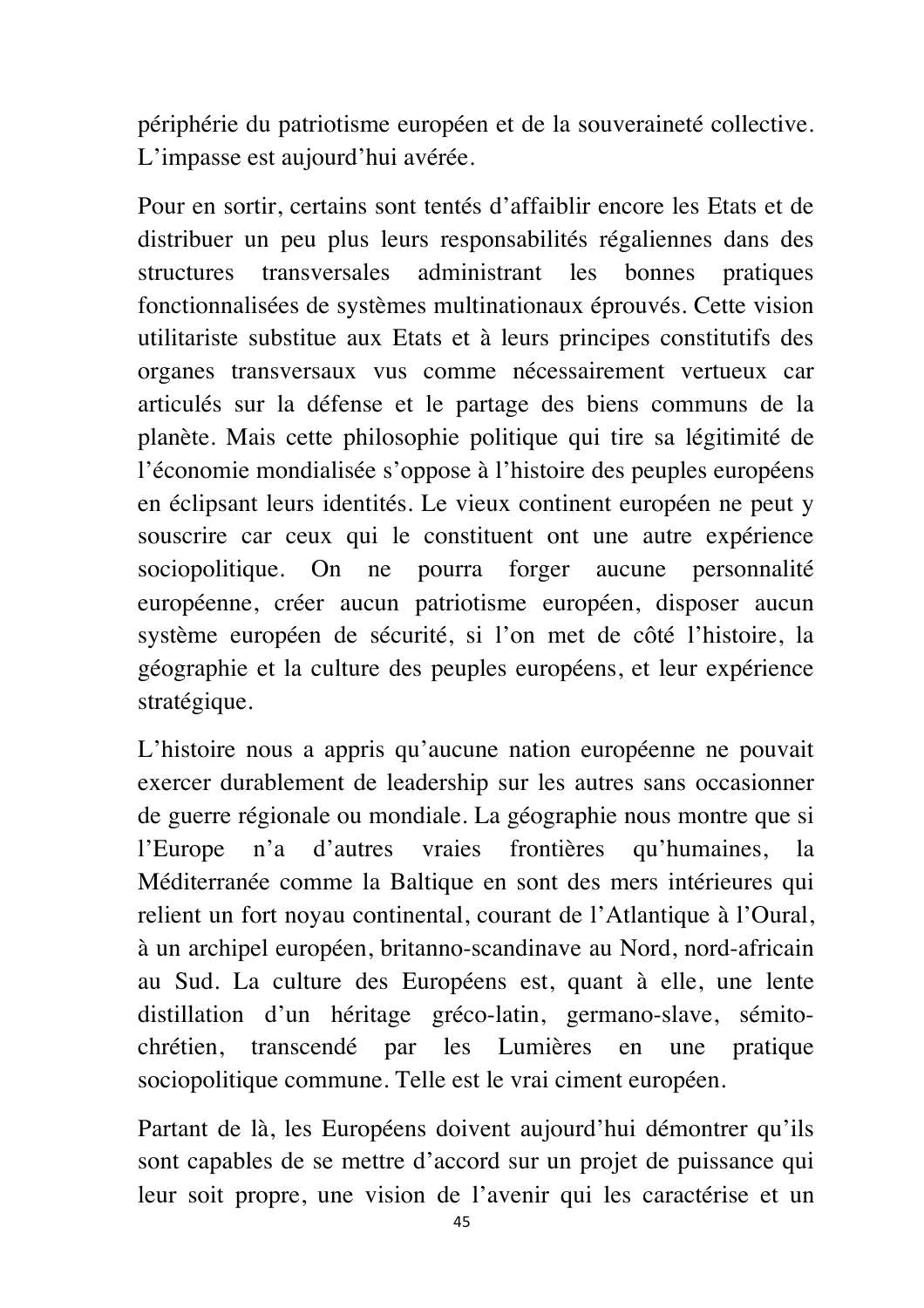cadre géostratégique et géoéconomique qui les distingue. L'Union européenne doit rassembler une famille au sens large, pas gérer un club d'actionnaires. Pour y pourvoir, il nous faut sans doute viser une plus grande Europe, de l'Atlantique à l'Oural et du Cap Nord au Sahel. Elle rassemblera des Etats, pour la plupart nationaux et fédéraux, qui auront pris en main la destinée des peuples dont ils ont la charge. Et ce défi concernera bientôt 1 milliard d'habitants sur les 9 que comptera la planète à mi- siècle.

Une union plus souple, moins rigide, plus ouverte. Un format élargi, plus audacieux, plus en phase avec la mondialisation accélérée d'une planète qui compte aujourd'hui 7 milliards d'habitants mais dont la régionalisation s'accélère aussi autour de pôles hétérogènes d'un milliard et demi d'habitants, comme en Chine, en Inde, en Afrique. Des intégrations moins exigeantes permettent en effet à la fois de préserver une cohérence géopolitique et de prendre rang avec un ensemble d'un poids suffisant dans cette planète toujours en croissance.

Une telle formule de famille européenne élargie permettrait d'approfondir de multiples noyaux durs restreints, là où c'est possible : comme un cœur rhénan carolingien vraiment intégré, un espace hanséatique baltique et un ruban danubien restaurés, un bassin méditerranéen occidental régénéré, un archipel britannoscandinave et une connexion germano-slave mieux structurés, un espace slave rationnalisé. Elle offrirait également au monde grandrusse la possibilité de revitaliser sa racine européenne et permettrait à une Eurasie rénovée de servir de pont et de tampon entre l'Europe blanche et l'Asie jaune, tout comme l'Euro-méditerranée devient peu à peu la passerelle et le sas entre l'Europe blanche et l'Afrique noire et l'Euroatlantisme préserve les intérêts communs historiques des Européens et des Américains. Il faut redonner à l'Europe à la fois sa centralité et sa souplesse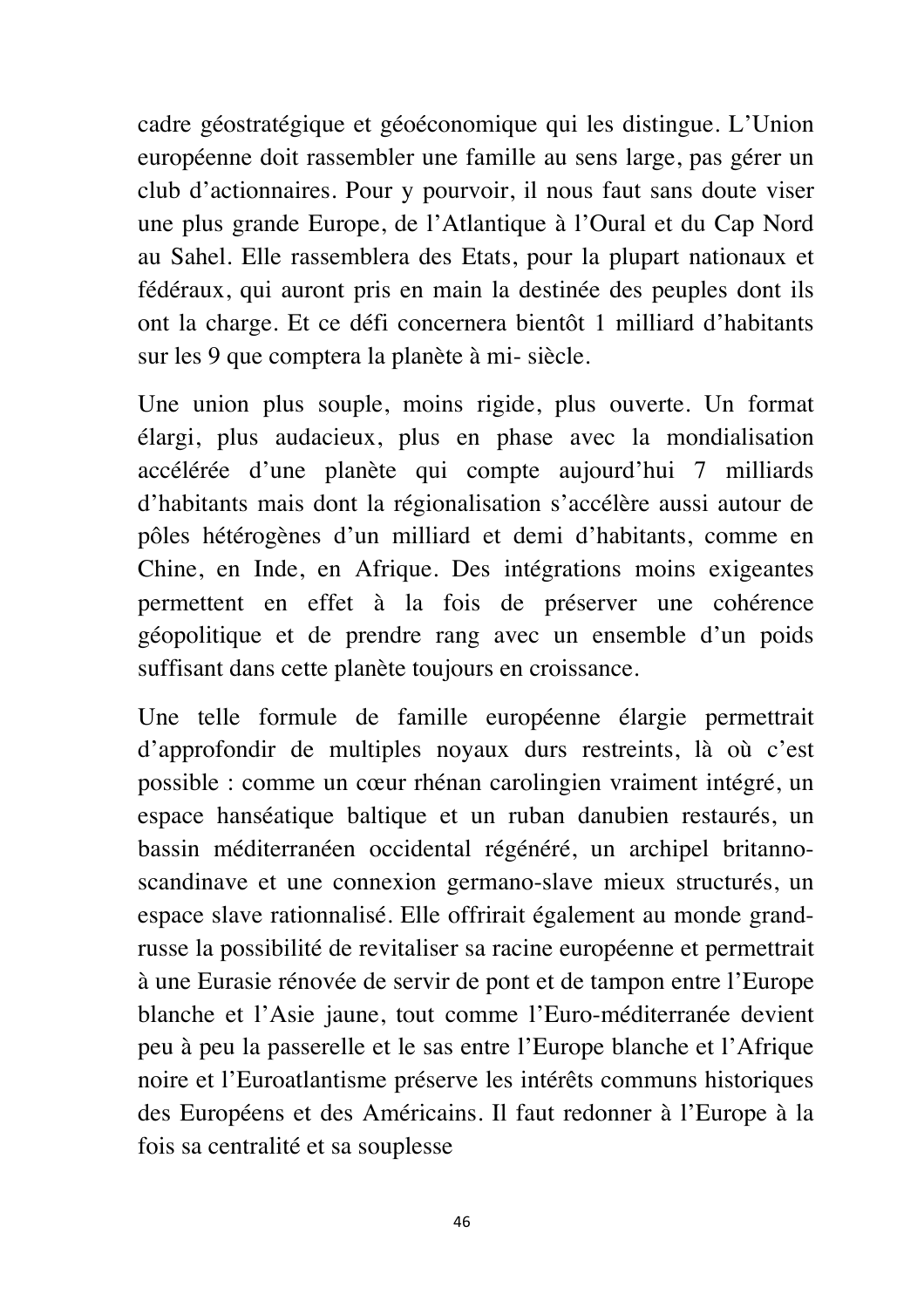Ce qu'il faut sans doute, c'est un ensemble européen qui ne soit pas une forteresse assiégée mais un espace dont la diversité a été intégrée dans une architecture suffisamment flexible pour absorber et valoriser toutes les différences internes au service du développement. C'est une continuité énergétique sécurisée avec nos voisins slaves et asiatiques et une zone partagée de coprospérité économique avec nos voisins d'Afrique du Nord.

\*

Ce dont nous avons besoin maintenant, c'est d'une sécurité collective des espaces européens, centrée sur des intérêts communs régionaux identifiés et non d'un bouclier anti-missile conçu ailleurs pour neutraliser une attaque hypothétique provenant d'un arc de crise dont la tragédie est d'abord socio-économique. Au sein de l'ensemble constitué, ce qu'il faut, c'est laisser s'agréger plus étroitement en noyaux homogènes ceux qui souhaitent fusionner leurs destins comme l'Allemagne et la France, c'est laisser coopérer militairement de façon étroite ceux qui le peuvent, comme la Grande Bretagne et la France l'ont décidé il y a deux ans ou se rassembler ceux qui veulent gérer un bassin d'intérêt commun comme les Latins et les Maghrébins tentent de le faire dans l'espace 5+5.

De l'espace hétéroclite actuel, en passant par une structure territoriale sécurisée, aller vers un vaste ensemble stratégique dont les différents noyaux durs constitueront l'ossature sécuritaire. Tel peut être un projet paneuropéen militaire. Moins une alliance selon les modèles du XIXè et XXè siècles qu'un partenariat fondé sur la proximité socio-historique et la communauté assumée de destin et d'intérêts.

*This paper NATO 3.0 is dedicated to the memory of Dr Fritz Kraemer, Mentor, Missionary and Pentagon Strategist, who passed* 

*\_\_\_\_\_\_\_\_\_\_\_\_\_\_\_\_\_\_\_\_\_\_\_\_\_\_\_\_\_\_\_\_\_\_\_\_\_\_\_\_\_\_\_\_\_\_\_\_\_\_\_\_\_\_*